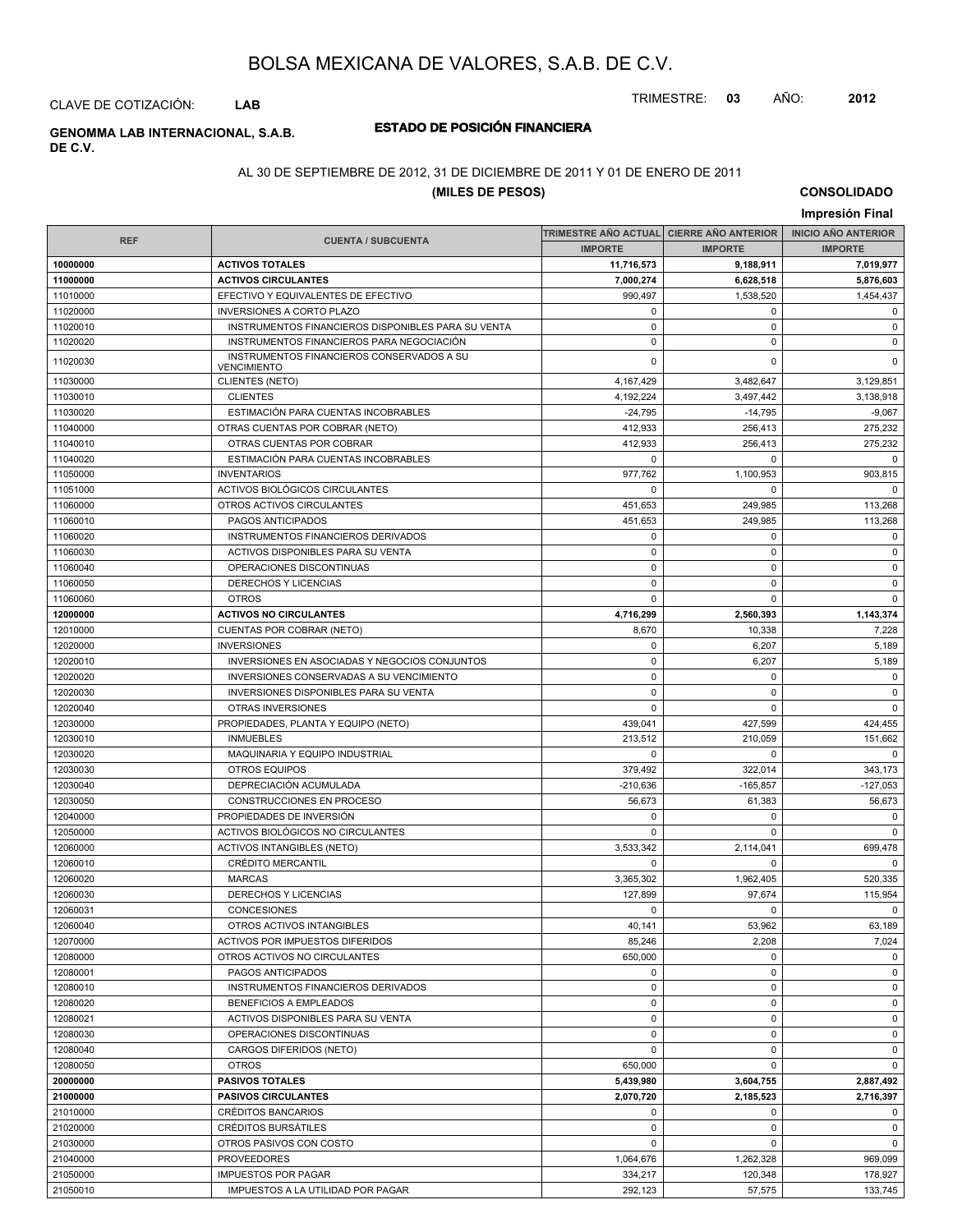TRIMESTRE: **03** AÑO: **2012**

#### CLAVE DE COTIZACIÓN: **LAB**

# **DE C.V.**

## **ESTADO DE POSICIÓN FINANCIERA GENOMMA LAB INTERNACIONAL, S.A.B.**

#### AL 30 DE SEPTIEMBRE DE 2012, 31 DE DICIEMBRE DE 2011 Y 01 DE ENERO DE 2011

#### **(MILES DE PESOS)**

**CONSOLIDADO Impresión Final**

| <b>REF</b> | <b>CUENTA / SUBCUENTA</b>                                                         | <b>IMPORTE</b> | TRIMESTRE AÑO ACTUAL│ CIERRE AÑO ANTERIOR<br><b>IMPORTE</b> | <b>INICIO ANO ANTERIOR</b><br><b>IMPORTE</b> |
|------------|-----------------------------------------------------------------------------------|----------------|-------------------------------------------------------------|----------------------------------------------|
| 21050020   | OTROS IMPUESTOS POR PAGAR                                                         | 42,094         | 62,773                                                      | 45,182                                       |
| 21060000   | OTROS PASIVOS CIRCULANTES                                                         | 671,827        | 802,847                                                     | 1,568,371                                    |
| 21060010   | <b>INTERESES POR PAGAR</b>                                                        | 42.801         | 18.442                                                      |                                              |
| 21060020   | INSTRUMENTOS FINANCIEROS DERIVADOS                                                | $\mathbf 0$    | 0                                                           | $\mathbf 0$<br>$\mathsf 0$                   |
|            |                                                                                   | $\mathbf 0$    | $\Omega$                                                    | $\mathbf 0$                                  |
| 21060030   | <b>INGRESOS DIFERIDOS</b>                                                         |                |                                                             |                                              |
| 21060050   | <b>BENEFICIOS A EMPLEADOS</b>                                                     | 1,050          | 20,585                                                      | 11,738                                       |
| 21060060   | <b>PROVISIONES</b><br>PASIVOS RELACIONADOS CON ACTIVOS DISPONIBLES PARA SU        | 92,756         | 155.283                                                     | 132,628                                      |
| 21060061   | <b>VENTA CIRCULANTES</b>                                                          | $\mathbf 0$    | 0                                                           | $\mathbf 0$                                  |
| 21060070   | OPERACIONES DISCONTINUAS                                                          | $\mathbf 0$    | $\mathbf 0$                                                 | $\mathsf 0$                                  |
| 21060080   | <b>OTROS</b>                                                                      | 535,220        | 608,537                                                     | 1,424,005                                    |
| 22000000   | <b>PASIVOS NO CIRCULANTES</b>                                                     | 3,369,260      | 1,419,232                                                   | 171,095                                      |
| 22010000   | <b>CRÉDITOS BANCARIOS</b>                                                         | 3,300,000      | 970.000                                                     | $\mathbf 0$                                  |
| 22020000   | <b>CRÉDITOS BURSÁTILES</b>                                                        | $\mathbf 0$    | $\Omega$                                                    | $\mathsf 0$                                  |
| 22030000   | OTROS PASIVOS CON COSTO                                                           | $\pmb{0}$      | $\mathbf 0$                                                 | $\mathbf 0$                                  |
| 22040000   | PASIVOS POR IMPUESTOS DIFERIDOS                                                   | 361            | 179,934                                                     | 76,154                                       |
| 22050000   | OTROS PASIVOS NO CIRCULANTES                                                      | 68,899         | 269,298                                                     | 94,941                                       |
| 22050010   | INSTRUMENTOS FINANCIEROS DERIVADOS                                                | $\mathbf 0$    | $\Omega$                                                    | $\pmb{0}$                                    |
| 22050020   | <b>INGRESOS DIFERIDOS</b>                                                         | $\mathbf 0$    | $\Omega$                                                    | $\mathbf 0$                                  |
| 22050040   | <b>BENEFICIOS A EMPLEADOS</b>                                                     | 1,443          | 953                                                         | 646                                          |
| 22050050   | <b>PROVISIONES</b>                                                                | $\mathbf 0$    | $\mathbf 0$                                                 | $\mathsf 0$                                  |
| 22050051   | PASIVOS RELACIONADOS CON ACTIVOS DISPONIBLES PARA SU<br>VENTA NO CIRCULANTES      | $\mathbf 0$    | $\Omega$                                                    | $\mathbf 0$                                  |
| 22050060   | OPERACIONES DISCONTINUAS                                                          | $\mathbf 0$    | $\Omega$                                                    | $\mathbf 0$                                  |
| 22050070   | <b>OTROS</b>                                                                      | 67,456         | 268,345                                                     | 94,295                                       |
| 30000000   | <b>CAPITAL CONTABLE</b>                                                           | 6,276,593      | 5,584,156                                                   | 4,132,485                                    |
| 30010000   | CAPITAL CONTABLE DE LA PARTICIPACIÓN CONTROLADORA                                 | 6,238,940      | 5,542,262                                                   | 4,105,395                                    |
| 30030000   | <b>CAPITAL SOCIAL</b>                                                             | 1,921,660      | 1,921,660                                                   | 1,921,660                                    |
| 30040000   | <b>ACCIONES RECOMPRADAS</b>                                                       | $-163,932$     | $-96,477$                                                   | $-73,898$                                    |
| 30050000   | PRIMA EN EMISIÓN DE ACCIONES                                                      | 39,749         | 19,612                                                      | 19,612                                       |
| 30060000   | APORTACIONES PARA FUTUROS AUMENTOS DE CAPITAL                                     | $\mathbf 0$    | $\mathbf 0$                                                 | $\mathbf 0$                                  |
| 30070000   | OTRO CAPITAL CONTRIBUIDO                                                          | $\Omega$       | $\Omega$                                                    | $\Omega$                                     |
| 30080000   | UTILIDADES RETENIDAS (PERDIDAS ACUMULADAS)                                        | 4,444,517      | 3,631,836                                                   | 2,244,657                                    |
| 30080010   | <b>RESERVA LEGAL</b>                                                              | 0              | $\Omega$                                                    | 0                                            |
| 30080020   | OTRAS RESERVAS                                                                    | $\mathbf{0}$   | $\Omega$                                                    | $\mathbf 0$                                  |
| 30080030   | RESULTADOS DE EJERCICIOS ANTERIORES                                               | 3,631,837      | 2,244,607                                                   | 1,156,592                                    |
| 30080040   | RESULTADO DEL EJERCICIO                                                           | 812,680        | 1,387,229                                                   | 1,088,065                                    |
| 30080050   | <b>OTROS</b>                                                                      | $\mathbf 0$    | 0                                                           | $\mathbf 0$                                  |
| 30090000   | OTROS RESULTADOS INTEGRALES ACUMULADOS (NETOS DE<br><b>IMPUESTOS)</b>             | $-3,054$       | 65,631                                                      | $-6,636$                                     |
| 30090010   | GANANCIAS POR REVALUACIÓN DE PROPIEDADES                                          | $\mathbf 0$    | $\mathbf 0$                                                 | $\mathsf 0$                                  |
| 30090020   | GANANCIAS (PERDIDAS) ACTUARIALES POR OBLIGACIONES<br><b>LABORALES</b>             | $\mathbf 0$    | $\Omega$                                                    | $\mathbf 0$                                  |
| 30090030   | RESULTADO POR CONVERSIÓN DE MONEDAS EXTRANJERAS                                   | $-3,054$       | 65,631                                                      | $-6,636$                                     |
| 30090040   | CAMBIOS EN LA VALUACIÓN DE ACTIVOS FINANCIEROS<br>DISPONIBLES PARA SU VENTA       | $\mathbf 0$    | $\mathbf 0$                                                 | $\Omega$                                     |
| 30090050   | CAMBIOS EN LA VALUACIÓN DE INSTRUMENTOS FINANCIEROS<br><b>DERIVADOS</b>           | $\mathbf 0$    | $\mathbf 0$                                                 | $\mathbf 0$                                  |
| 30090060   | CAMBIOS EN EL VALOR RAZONABLE DE OTROS ACTIVOS                                    | $\mathbf 0$    | $\mathbf 0$                                                 | $\mathbf 0$                                  |
| 30090070   | PARTICIPACIÓN EN OTROS RESULTADOS INTEGRALES DE<br>ASOCIADAS Y NEGOCIOS CONJUNTOS | $\mathbf 0$    | $\mathbf 0$                                                 | $\mathbf 0$                                  |
| 30090080   | OTROS RESULTADOS INTEGRALES                                                       | $\mathbf 0$    | $\Omega$                                                    | $\mathbf 0$                                  |
| 30020000   | CAPITAL CONTABLE DE LA PARTICIPACIÓN NO CONTROLADORA                              | 37,653         | 41,894                                                      | 27,090                                       |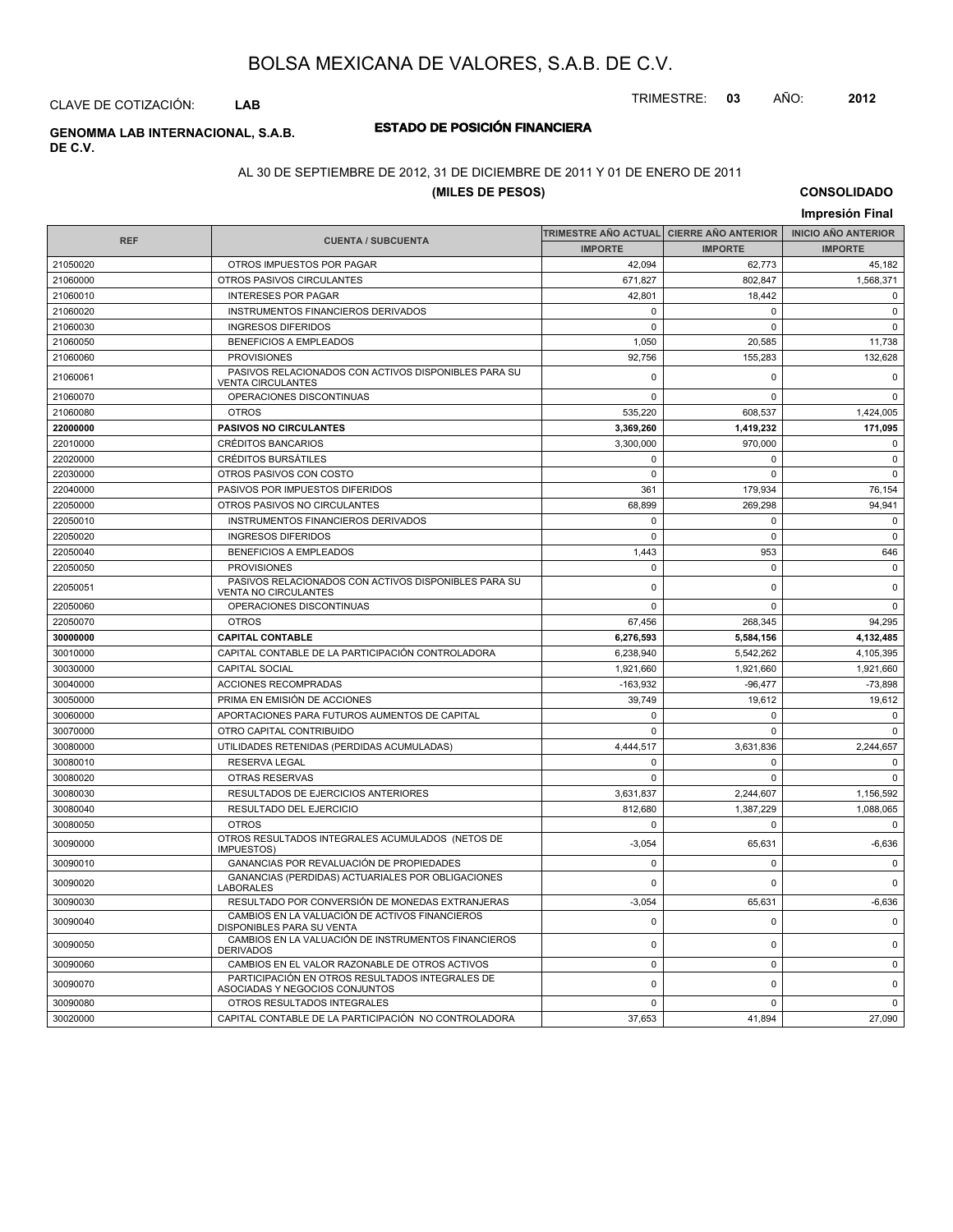TRIMESTRE: **03** AÑO: **2012**

#### CLAVE DE COTIZACIÓN: **LAB**

# **DE C.V.**

#### **ESTADO DE POSICIÓN FINANCIERA GENOMMA LAB INTERNACIONAL, S.A.B. DATOS INFORMATIVOS**

#### AL 30 DE SEPTIEMBRE DE 2012, 31 DE DICIEMBRE DE 2011 Y 01 DE ENERO DE 2011

#### **(MILES DE PESOS)**

#### **CONSOLIDADO Impresión Final**

| <b>REF</b> | <b>CONCEPTOS</b>                            | <b>TRIMESTRE AÑO ACTUAL</b> | <b>CIERRE AÑO ANTERIOR</b> | <b>INICIO AÑO ANTERIOR</b> |
|------------|---------------------------------------------|-----------------------------|----------------------------|----------------------------|
|            |                                             | <b>IMPORTE</b>              | <b>IMPORTE</b>             | <b>IMPORTE</b>             |
| 91000010   | PASIVOS MONEDA EXTRANJERA CORTO PLAZO       | 271.057                     | 302,958                    | 326,806                    |
| 91000020   | PASIVOS MONEDA EXTRANJERA LARGO PLAZO       |                             | $\Omega$                   |                            |
| 91000030   | <b>CAPITAL SOCIAL NOMINAL</b>               | 1,921,660                   | 1.921.660                  | 1,921,660                  |
| 91000040   | CAPITAL SOCIAL POR ACTUALIZACIÓN            |                             |                            | 0                          |
| 91000050   | FONDOS PARA PENSIONES Y PRIMA DE ANTIGÜEDAD |                             | 0                          | 0                          |
| 91000060   | NUMERO DE FUNCIONARIOS (*)                  | 49                          | 43                         | 43                         |
| 91000070   | NUMERO DE EMPLEADOS (*)                     | 1,275                       | 1.291                      | 654                        |
| 91000080   | NUMERO DE OBREROS (*)                       |                             | n                          | $\mathbf 0$                |
| 91000090   | NUMERO DE ACCIONES EN CIRCULACIÓN (*)       | 1,052,749,426               | 1,052,749,426              | 1,052,749,426              |
| 91000100   | NUMERO DE ACCIONES RECOMPRADAS (*)          | 4,016,056                   | 495,000                    | 0                          |
| 91000110   | EFECTIVO RESTRINGIDO (1)                    | 31,288                      | 0                          | 269                        |
| 91000120   | DEUDA DE ASOCIADAS GARANTIZADA              |                             | 0                          | 0                          |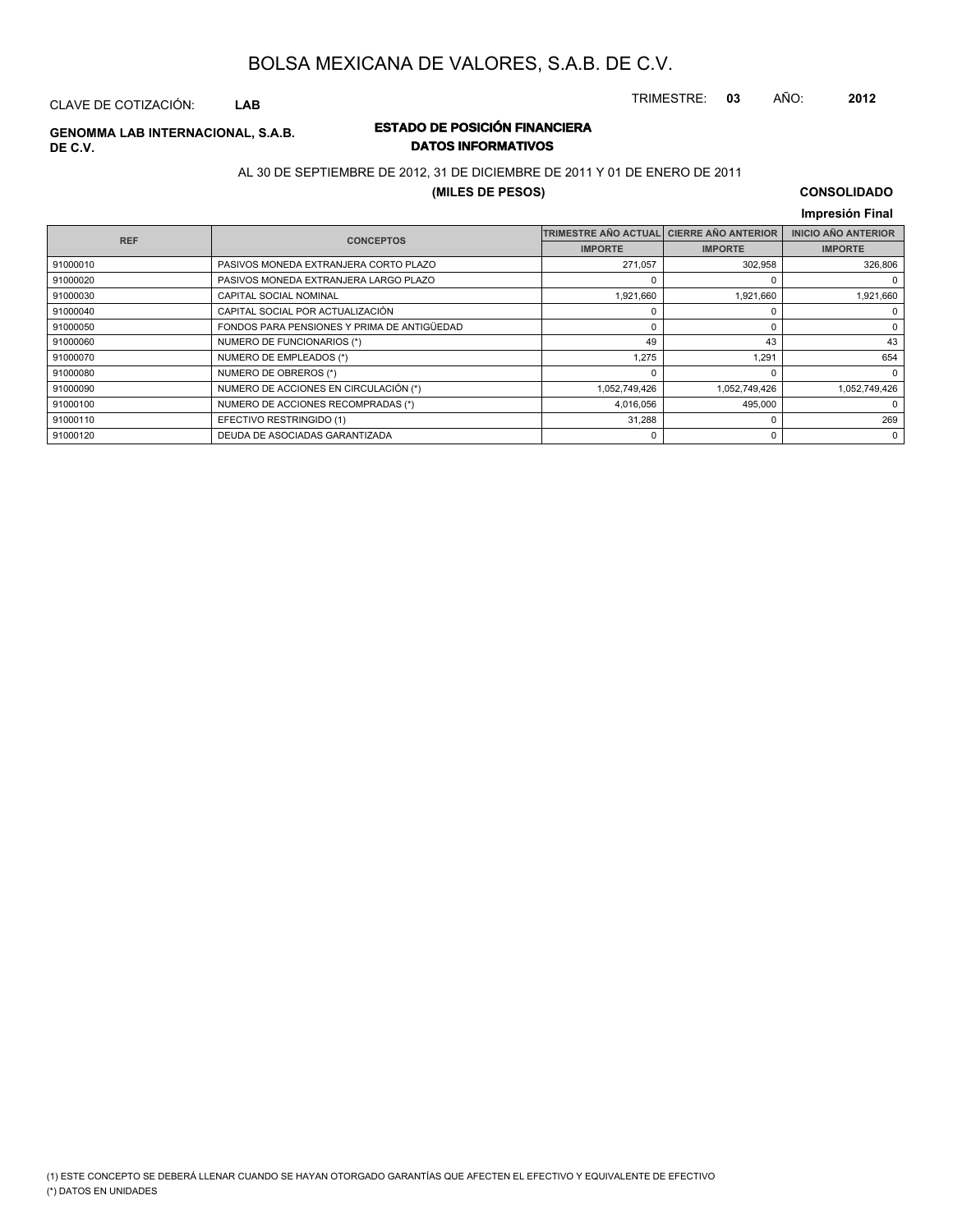**GENOMMA LAB INTERNACIONAL, S.A.B. DE C.V.** CLAVE DE COTIZACIÓN: **LAB** TRIMESTRE: **03** AÑO **2012**

#### **ESTADOS DE RESULTADOS INTEGRALES**

#### **CONSOLIDADO**

#### POR LOS PERIODOS DE NUEVE Y TRES MESES TERMINADOS AL 30 DE SEPTIEMBRE DE 2012 Y 2011

|            | (MILES DE PESOS)                                                              |                   |                  |                     | Impresión Final  |
|------------|-------------------------------------------------------------------------------|-------------------|------------------|---------------------|------------------|
|            |                                                                               | <b>AÑO ACTUAL</b> |                  | <b>AÑO ANTERIOR</b> |                  |
| <b>REF</b> | <b>CUENTA / SUBCUENTA</b>                                                     | <b>ACUMULADO</b>  | <b>TRIMESTRE</b> | <b>ACUMULADO</b>    | <b>TRIMESTRE</b> |
| 40010000   | <b>INGRESOS NETOS</b>                                                         | 6.410.603         | 2,561,718        | 5,324,062           | 2,132,510        |
| 40010010   | <b>SERVICIOS</b>                                                              | 4,375             | 2.176            | $\mathbf 0$         | $\Omega$         |
| 40010020   | <b>VENTA DE BIENES</b>                                                        | 6,396,621         | 2,558,748        | 5,320,528           | 2,131,541        |
| 40010030   | <b>INTERESES</b>                                                              | $\mathbf 0$       | $\Omega$         | $\Omega$            | $\Omega$         |
| 40010040   | <b>REGALIAS</b>                                                               | $\mathbf 0$       | $\mathbf 0$      | $\mathbf 0$         | $\mathbf 0$      |
| 40010050   | <b>DIVIDENDOS</b>                                                             | $\mathbf 0$       | $\mathbf 0$      | $\mathbf 0$         | $\mathbf 0$      |
| 40010060   | ARRENDAMIENTO                                                                 | $\pmb{0}$         | $\Omega$         | $\Omega$            | $\Omega$         |
| 40010061   | <b>CONSTRUCCIÓN</b>                                                           | $\mathbf 0$       | $\mathbf 0$      | $\mathbf 0$         | $\mathbf 0$      |
| 40010070   | <b>OTROS</b>                                                                  | 9,607             | 794              | 3,534               | 969              |
| 40020000   | <b>COSTO DE VENTAS</b>                                                        | 2,013,737         | 757,792          | 1,629,523           | 682,986          |
| 40021000   | UTILIDAD (PÉRDIDA) BRUTA                                                      | 4,396,866         | 1,803,926        | 3,694,539           | 1,449,524        |
| 40030000   | <b>GASTOS GENERALES</b>                                                       | 3,049,170         | 1,163,095        | 2,565,872           | 916,786          |
| 40040000   | UTILIDAD (PÉRDIDA) ANTES DE OTROS INGRESOS Y GASTOS, NETO                     | 1,347,696         | 640,831          | 1,128,667           | 532,738          |
| 40050000   | OTROS INGRESOS Y (GASTOS), NETO                                               | 4,140             | 590              | 5,495               | 556              |
| 40060000   | UTILIDAD (PÉRDIDA) DE OPERACIÓN (*)                                           | 1,351,836         | 641,421          | 1,134,162           | 533,294          |
| 40070000   | <b>INGRESOS FINANCIEROS</b>                                                   | 23,198            | 15,834           | 66,406              | 47,362           |
| 40070010   | <b>INTERESES GANADOS</b>                                                      | 23.198            | 15.834           | 19.304              | 6.395            |
| 40070020   | UTILIDAD POR FLUCTUACIÓN CAMBIARIA, NETO                                      | $\mathbf 0$       | $\mathbf 0$      | 47,102              | 40,967           |
| 40070030   | UTILIDAD POR DERIVADOS, NETO                                                  | $\mathsf 0$       | $\mathbf 0$      | $\mathbf 0$         | $\pmb{0}$        |
| 40070040   | UTILIDAD POR CAMBIOS EN VALOR RAZONABLE DE INSTRUMENTOS<br><b>FINANCIEROS</b> | $\mathbf 0$       | $\Omega$         | $\Omega$            | $\mathbf 0$      |
| 40070050   | OTROS INGRESOS FINANCIEROS                                                    | $\mathbf 0$       | $\Omega$         | $\Omega$            | $\Omega$         |
| 40080000   | <b>GASTOS FINANCIEROS</b>                                                     | 147,330           | 71,842           | 54,785              | 21,670           |
| 40080010   | <b>INTERESES PAGADOS</b>                                                      | 98,119            | 50,879           | 51,661              | 20,670           |
| 40080020   | PÉRDIDA POR FLUCTUACIÓN CAMBIARIA, NETO                                       | 41,867            | 18,999           | $\mathbf 0$         | $\mathbf 0$      |
| 40080030   | PÉRDIDA POR DERIVADOS, NETO                                                   | $\mathbf 0$       | $\mathbf 0$      | $\mathbf 0$         | $\mathbf 0$      |
| 40080050   | PÉRDIDA POR CAMBIOS EN VALOR RAZONABLE DE INSTRUMENTOS<br><b>FINANCIEROS</b>  | $\mathbf 0$       | $\mathbf 0$      | $\mathbf 0$         | $\mathbf 0$      |
| 40080060   | OTROS GASTOS FINANCIEROS                                                      | 7,344             | 1,964            | 3,124               | 1,000            |
| 40090000   | <b>INGRESOS (GASTOS) FINANCIEROS NETO</b>                                     | $-124, 132$       | -56.008          | 11.621              | 25,692           |
| 40100000   | PARTICIPACIÓN EN LOS RESULTADOS DE ASOCIADAS Y NEGOCIOS<br><b>CONJUNTOS</b>   | $-6,966$          | 9,236            | 553                 | 197              |
| 40110000   | UTILIDAD (PÉRDIDA) ANTES DE IMPUESTOS A LA UTILIDAD                           | 1,220,738         | 594,649          | 1,146,336           | 559,183          |
| 40120000   | <b>IMPUESTOS A LA UTILIDAD</b>                                                | 384,615           | 173,841          | 349,865             | 166,591          |
| 40120010   | <b>IMPUESTO CAUSADO</b>                                                       | 648,010           | 361,160          | 547,891             | 305,818          |
| 40120020   | <b>IMPUESTO DIFERIDO</b>                                                      | $-263,395$        | $-187,319$       | $-198,026$          | $-139,227$       |
| 40130000   | UTILIDAD (PÉRDIDA) DE LAS OPERACIONES CONTINUAS                               | 836,123           | 420,808          | 796,471             | 392,592          |
| 40140000   | UTILIDAD (PÉRDIDA) DE LAS OPERACIONES DISCONTINUAS, NETO                      | $\mathbf 0$       | $\Omega$         | $\mathbf 0$         | $\mathbf 0$      |
| 40150000   | UTILIDAD (PÉRDIDA) NETA                                                       | 836,123           | 420,808          | 796,471             | 392,592          |
| 40160000   | PARTICIPACIÓN NO CONTROLADORA EN LA UTILIDAD (PÉRDIDA) NETA                   | 23,443            | 11,431           | 13,009              | 1,508            |
| 40170000   | PARTICIPACIÓN CONTROLADORA EN LA UTILIDAD (PÉRDIDA) NETA                      | 812,680           | 409,377          | 783,462             | 391.084          |
|            |                                                                               |                   |                  |                     |                  |
| 40180000   | UTILIDAD (PÉRDIDA) NETA BÁSICA POR ACCIÓN                                     | 0.77              | 0.38             | 0.74                | 0.37             |
| 40190000   | UTILIDAD (PÉRDIDA) NETA POR ACCIÓN DILUIDA                                    | $\mathbf 0$       | $\Omega$         | $\mathbf 0$         | $\Omega$         |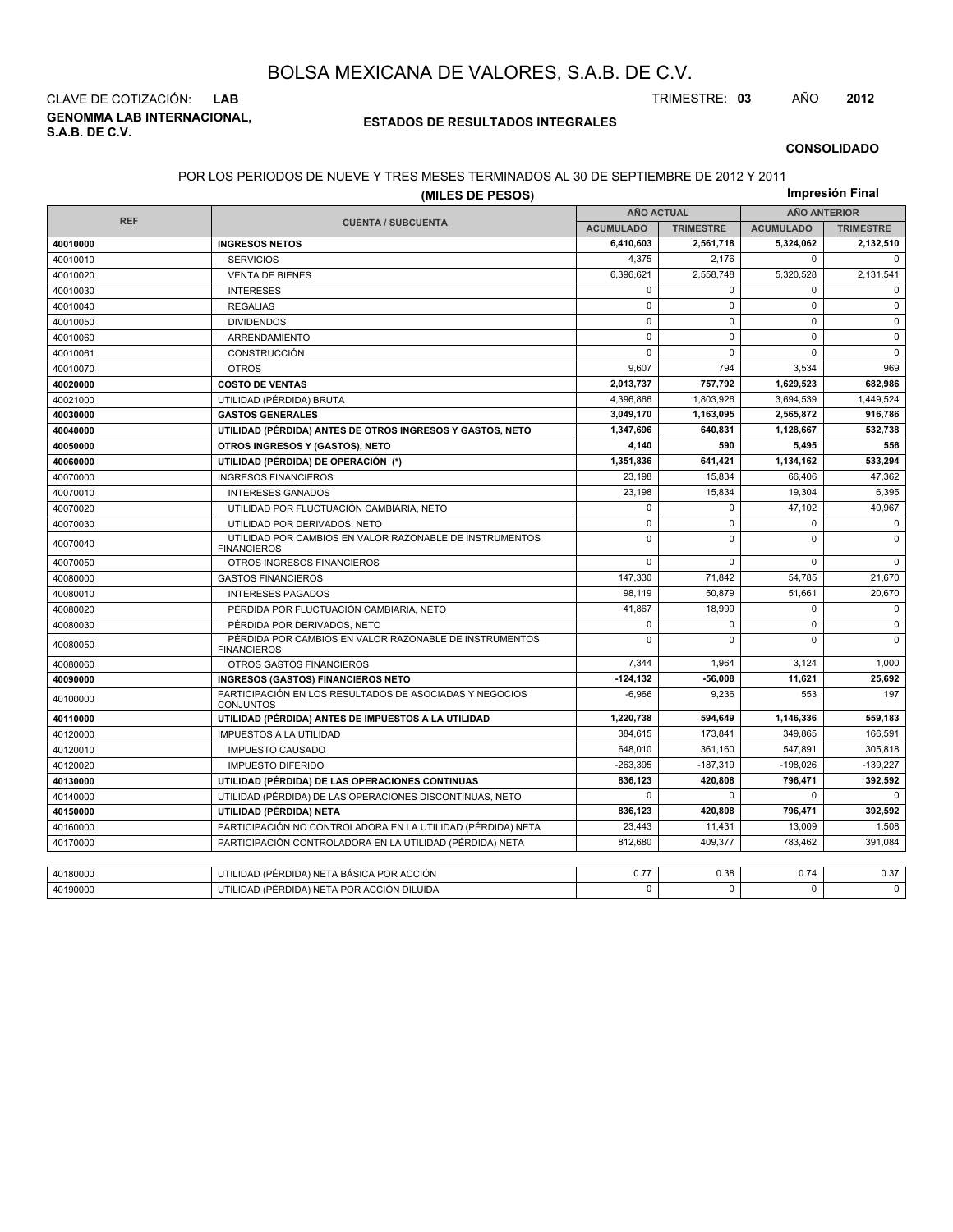**GENOMMA LAB INTERNACIONAL, S.A.B. DE C.V.** CLAVE DE COTIZACIÓN: **LAB** TRIMESTRE: **03** AÑO **2012**

<sup>40310000</sup> UTILIDAD (PÉRDIDA) INTEGRAL ATRIBUIBLE A LA PARTICIPACIÓN CONTROLADORA

#### **ESTADOS DE RESULTADOS INTEGRALES OTROS RESULTADOS INTEGRALES (NETOS DE**

#### **IMPUESTOS)**

POR LOS PERIODOS DE NUEVE Y TRES MESES TERMINADOS AL 30 DE SEPTIEMBRE DE 2012 Y 2011

**(MILES DE PESOS)**

**Impresión Final**

743,998 358,243 824,032 458,478

|            |                                                                                                 |                    | <b>AÑO ACTUAL</b> |                  | <b>AÑO ANTERIOR</b> |  |  |
|------------|-------------------------------------------------------------------------------------------------|--------------------|-------------------|------------------|---------------------|--|--|
| <b>REF</b> | <b>CUENTA / SUBCUENTA</b>                                                                       | <b>ACUMULADO</b>   | <b>TRIMESTRE</b>  | <b>ACUMULADO</b> | <b>TRIMESTRE</b>    |  |  |
| 40200000   | UTILIDAD (PÉRDIDA) NETA                                                                         | 420,808<br>836,123 |                   | 796,471          | 392,592             |  |  |
|            | PARTIDAS QUE NO SERAN RECLASIFICADAS A RESULTADOS                                               |                    |                   |                  |                     |  |  |
| 40210000   | <b>GANANCIAS POR REVALUACIÓN DE PROPIEDADES</b>                                                 | $\Omega$           | $\Omega$          | 0                | $\Omega$            |  |  |
| 40220000   | GANANCIAS (PÉRDIDAS) ACTUARIALES POR OBLIGACIONES LABORALES                                     | $\Omega$           | $\Omega$          | U                | $\Omega$            |  |  |
| 40220100   | PARTICIPACIÓN EN RESULTADOS POR REVALUACIÓN DE PROPIEDADES DE<br>ASOCIADAS Y NEGOCIOS CONJUNTOS |                    | 0                 | 0                | $\Omega$            |  |  |
|            | <b>PARTIDAS QUE PUEDEN SER RECLASIFICADAS SUBSECUENTEMENTE A</b><br><b>RESULTADOS</b>           |                    |                   |                  |                     |  |  |
| 40230000   | RESULTADO POR CONVERSIÓN DE MONEDAS EXTRANJERAS                                                 | $-73,380$          | $-54,399$         | 42,973           | 69,796              |  |  |
| 40240000   | CAMBIOS EN LA VALUACIÓN DE ACTIVOS FINANCIEROS DISPONIBLES PARA<br><b>SU VENTA</b>              | n                  |                   | U                | $\Omega$            |  |  |
| 40250000   | CAMBIOS EN LA VALUACIÓN DE INSTRUMENTOS FINANCIEROS DERIVADOS                                   | $\Omega$           | $\Omega$          | 0                | $\Omega$            |  |  |
| 40260000   | CAMBIOS EN EL VALOR RAZONABLE DE OTROS ACTIVOS                                                  | $\Omega$           | $\Omega$          | 0                | $\Omega$            |  |  |
| 40270000   | PARTICIPACIÓN EN OTROS RESULTADOS INTEGRALES DE ASOCIADAS Y<br>NEGOCIOS CONJUNTOS               |                    | $\Omega$          | U                | $\Omega$            |  |  |
| 40280000   | OTROS RESULTADOS INTEGRALES                                                                     | $\Omega$           | O                 | 0                | 0                   |  |  |
| 40290000   | TOTAL DE OTROS RESULTADOS INTEGRALES                                                            | $-73,380$          | -54,399           | 42,973           | 69,796              |  |  |
|            |                                                                                                 |                    |                   |                  |                     |  |  |
| 40300000   | UTILIDAD (PÉRDIDA) INTEGRAL                                                                     | 762,743            | 366,409           | 839,444          | 462,388             |  |  |
| 40320000   | UTILIDAD (PÉRDIDA) INTEGRAL ATRIBUIBLE A LA PARTICIPACIÓN NO<br>CONTROL ADORA                   | 18.745             | 8,166             | 15.412           | 3.910               |  |  |

**CONSOLIDADO**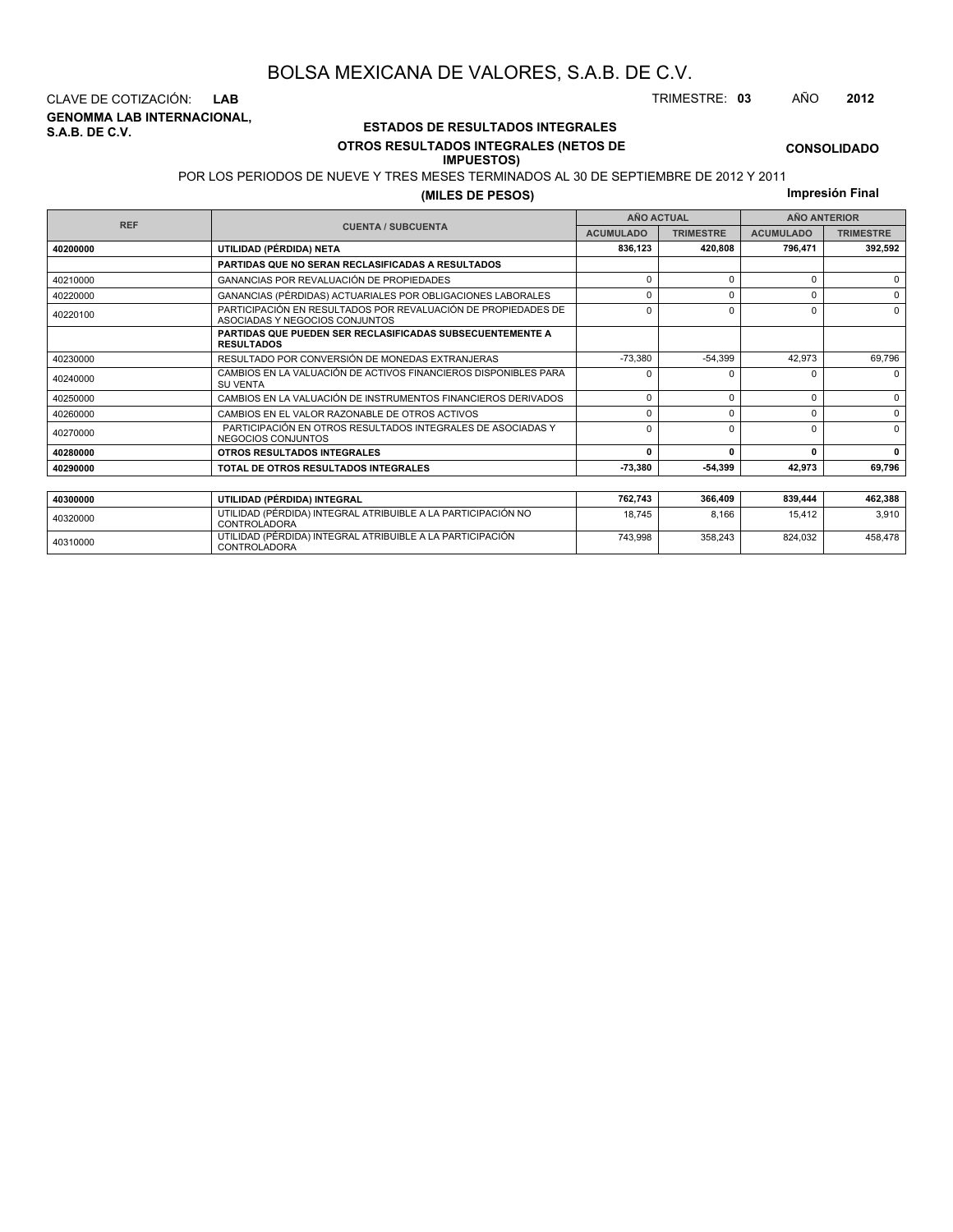**GENOMMA LAB INTERNACIONAL, S.A.B. DE C.V.** CLAVE DE COTIZACIÓN: **LAB** TRIMESTRE: **03** AÑO **2012**

#### **ESTADOS DE RESULTADOS INTEGRALES DATOS INFORMATIVOS**

**CONSOLIDADO**

**Impresión Final**

#### POR LOS PERIODOS DE NUEVE Y TRES MESES TERMINADOS AL 30 DE SEPTIEMBRE DE 2012 Y 2011

|  |  |  | (MILES DE PESOS) |  |
|--|--|--|------------------|--|
|--|--|--|------------------|--|

|          |                                         | AÑO ACTUAL |                  | <b>ANO ANTERIOR</b> |                  |  |
|----------|-----------------------------------------|------------|------------------|---------------------|------------------|--|
|          | <b>REF</b><br><b>CUENTA / SUBCUENTA</b> |            | <b>TRIMESTRE</b> | <b>ACUMULADO</b>    | <b>TRIMESTRE</b> |  |
| 92000010 | DEPRECIACIÓN Y AMORTIZACIÓN OPERATIVA   | 48.744     | 16.248           | 62,586              | 21,409           |  |
| 92000020 | PTU CAUSADA                             | 2.283      | 1.357            | 8.763               | 2.841            |  |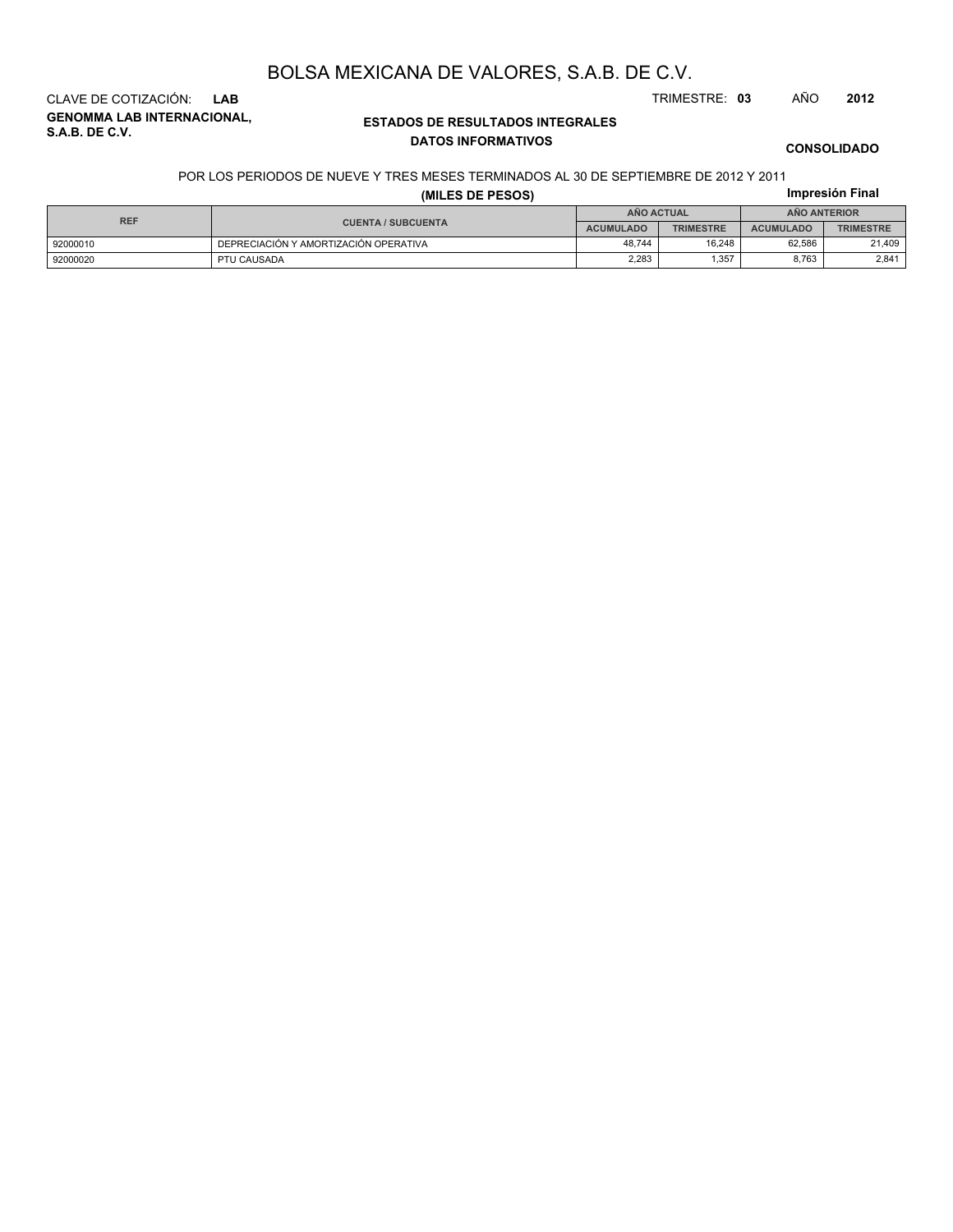# (\*) DEFINIRA CADA EMPRESA

(\*\*) INFORMACIÓN ULTIMOS 12 MESES, para las emisoras

**ESTADOS DE RESULTADOS INTEGRALES** CLAVE DE COTIZACIÓN: **LAB** TRIMESTRE: **03** AÑO **2012**

**GENOMMA LAB INTERNACIONAL, S.A.B. DE C.V.**

# **DATOS INFORMATIVOS (12 MESES)**

#### POR LOS PERIODOS DE NUEVE Y TRES MESES TERMINADOS AL 30 DE SEPTIEMBRE DE 2012 Y 2011

**(MILES DE PESOS)**

**Impresión Final**

| <b>REF</b> |                                                              | <b>AÑO</b>    |                 |  |
|------------|--------------------------------------------------------------|---------------|-----------------|--|
|            | <b>CUENTA / SUBCUENTA</b>                                    | <b>ACTUAL</b> | <b>ANTERIOR</b> |  |
| 92000030   | INGRESOS NETOS (**)                                          |               |                 |  |
| 92000040   | UTILIDAD (PÉRDIDA) DE OPERACIÓN (**)                         |               |                 |  |
| 92000050   | PARTICIPACIÓN CONTROLADORA EN LA UTILIDAD (PÉRDIDA) NETA(**) |               |                 |  |
| 92000060   | UTILIDAD (PÉRDIDA) NETA (**)                                 |               |                 |  |
| 92000070   | DEPRECIACIÓN Y AMORTIZACIÓN OPERATIVA (**)                   |               |                 |  |

## BOLSA MEXICANA DE VALORES, S.A.B. DE C.V.

**CONSOLIDADO**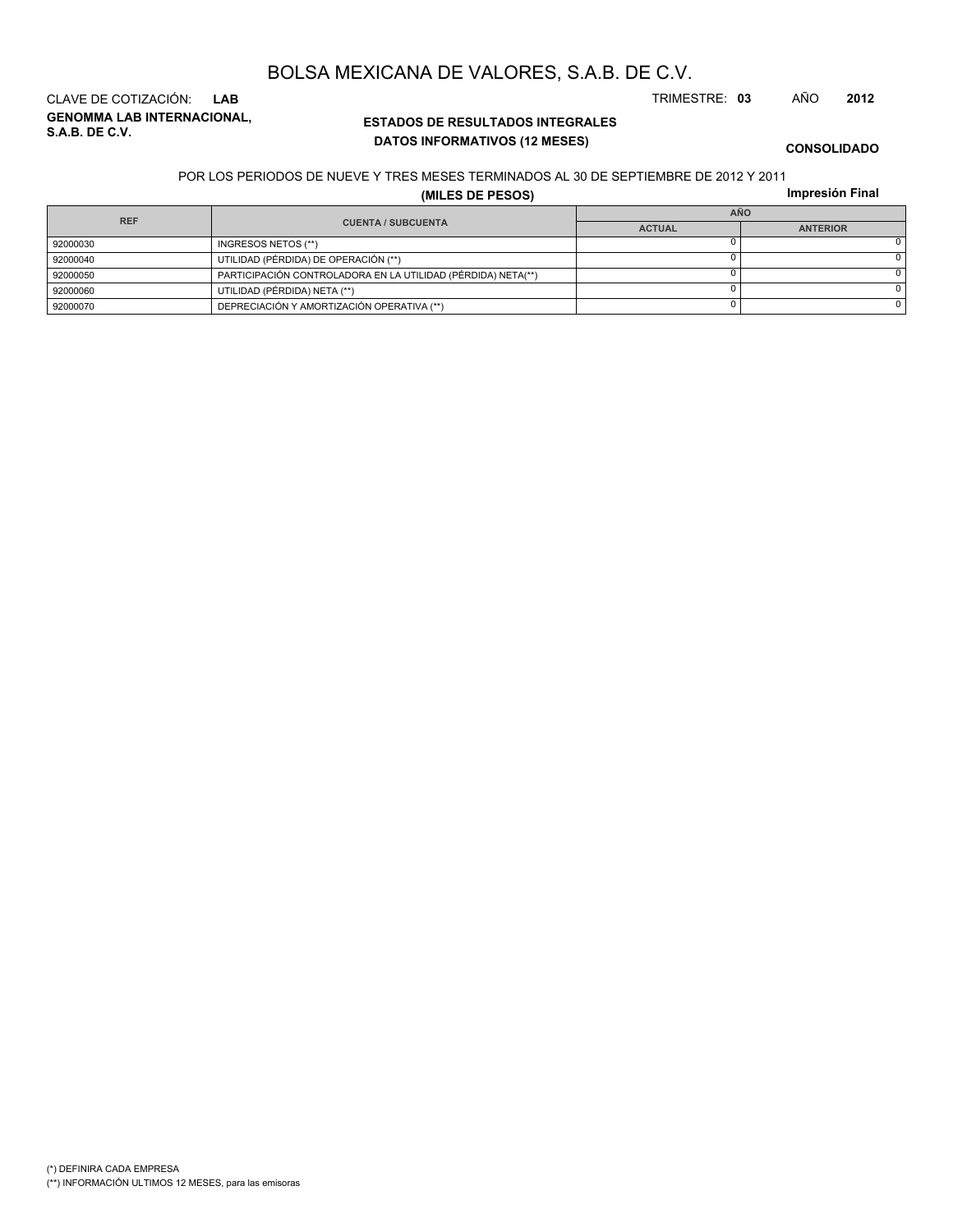TRIMESTRE: **03** AÑO: **2012**

#### **ESTADOS DE FLUJOS DE EFECTIVO (METODO INDIRECTO) GENOMMA LAB INTERNACIONAL, S.A.B.**

#### AL 30 DE SEPTIEMBRE DE 2012 Y 2011

#### **(MILES DE PESOS)**

**CONSOLIDADO**

**Impresión Final IMPRESIÓN FINAL AND SUBCUENTA**<br> **IMPORTE TRIMESTRE AÑO ACTUAL IMPORTE IMPORTE REF TRIMESTRE AÑO ANTERIOR IMPORTE ACTIVIDADES DE OPERACIÓN 50010000 UTILIDAD (PÉRDIDA) NETA ANTES DE IMPUESTOS A LA UTILIDAD 1,220,738 1,146,336** 50020000 +(-) PARTIDAS SIN IMPACTO EN EL EFECTIVO 0 0 50020010 + ESTIMACIÓN DEL PERIODO 0 0 50020020 +PROVISIÓN DEL PERIODO 0 0 50020030 + (-) OTRAS PARTIDAS NO REALIZADAS 0 0 50030000 + (-) PARTIDAS RELACIONADAS CON ACTIVIDADES DE INVERSIÓN 54,426 56,104 50030010 + DEPRECIACIÓN Y AMORTIZACIÓN DEL PERIODO 48,744 (48,744 ) 62,586 50030020 (-) + UTILIDAD O PERDIDA EN VENTA DE PROPIEDADES PLANTA Y EQUIPO -378 4,778 50030030 +(-) PÉRDIDA (REVERSIÓN) POR DETERIORO 0 0 50030040 (-)+PARTICIPACIÓN EN ASOCIADAS Y NEGOCIOS CONJUNTOS 6 (966 - 6,966 - 553 50030050 (-)DIVIDENDOS COBRADOS 0 0 50030060 (-)INTERESES A FAVOR 0 0 50030070 (-)FLUCTUACIÓN CAMBIARIA -906 -707 50030080 (-) +OTRAS PARTIDAS 0 0 50040000 + +(-) PARTIDAS RELACIONADAS CON ACTIVIDADES DE FINANCIAMIENTO 98,119 98,119 28,510 50040010 (+)INTERESES DEVENGADOS 98,119 28,510 50040020 (+)FLUCTUACIÓN CAMBIARIA 0 0 50040030 (+)OPERACIONES FINANCIERAS DE DERIVADOS 0 0 50040040 + (-) OTRAS PARTIDAS 0 0 **50050000 FLUJO DERIVADO DEL RESULTADO ANTES DE IMPUESTOS A LA UTILIDAD 1,373,283 1,240,950** 50060000 FLUJOS GENERADOS O UTILIZADOS EN LA OPERACIÓN -1,051,943 -1,540,151 -1,540,151 -1,051,943 50060010 + (-) DECREMENTO (INCREMENTO) EN CLIENTES -684,782 352,796 50060020 + (-) DECREMENTO (INCREMENTO) EN INVENTARIOS 123.191 123.191 - 250.119  $+(-)$ DECREMENTO (INCREMENTO) EN OTRAS CUENTAS POR COBRAR Y OTROS ACTIVOS 40000030 4608,366 467,955 **CIRCULANTES** 50060040 + (-) INCREMENTO (DECREMENTO) EN PROVEEDORES -197,163 -197,163 -197,163 -197,163 -197,163 -136,068 50060050 + (-) INCREMENTO (DECREMENTO) EN OTROS PASIVOS + 1,146,518 50060060 + (-)IMPUESTOS A LA UTILIDAD PAGADOS O DEVUELTOS + + (-)IMPUESTOS A LA UTILIDAD PAGADOS O DEVUELTOS + 153,237 + (-)IMPUESTOS A LA UTILIDAD PAGADOS O DEVUELTOS **50070000 FLUJOS NETOS DE EFECTIVO DE ACTIVIDADES DE OPERACIÓN -166,868 189,007 ACTIVIDADES DE INVERSIÓN** 50080000 FLUJOS NETOS DE EFECTIVO DE ACTIVIDADES DE INVERSIÓN CONTRADO EN EL EL EL EL EL EL EL ESTIVIDADES DE 50080010 (-)INVERSIONES CON CARÁCTER PERMANENTE 0 0 50080020 +DISPOSICIONES DE INVERSIONES CON CARÁCTER PERMANENTE 0 0 50080030 (-)INVERSION EN PROPIEDADES, PLANTA Y EQUIPO -36,050 -36,050 -52,387 50080040 +VENTA DE PROPIEDADES, PLANTA Y EQUIPO 1,091 0 50080050 (-) INVERSIONES TEMPORALES 0 0 50080060 +DISPOSICION DE INVERSIONES TEMPORALES 0 0 50080070 (-)INVERSION EN ACTIVOS INTANGIBLES -2,442,469 -764,968 50080080 +DISPOSICION DE ACTIVOS INTANGIBLES 0 0 50080090 (-)ADQUISICIONES DE NEGOCIOS 0 0 50080100 +DISPOSICIONES DE NEGOCIOS 0 0 50080110 +DIVIDENDOS COBRADOS 0 0 50080120 +INTERESES COBRADOS 0 0 50080130 +(-) DECREMENTO (INCREMENTO) ANTICIPOS Y PRESTAMOS A TERCEROS 0 0 50080140 + (-) OTRAS PARTIDAS 0 0 **ACTIVIDADES DE FINANCIAMIENTO** 50090000 FLUJOS NETOS DE EFECTIVO DE ACTIVIDADES DE FINANCIAMIENTO 2,163,875 920,432 50090010 + FINANCIAMIENTOS BANCARIOS 2,510,000 1,170,000 50090020 + FINANCIAMIENTOS BURSÁTILES 0 0 50090030 + OTROS FINANCIAMIENTOS 0 0 50090040 (-) AMORTIZACIÓN DE FINANCIAMIENTOS BANCARIOS -180,000 -200,000 50090050 (-) AMORTIZACIÓN DE FINANCIAMIENTOS BURSÁTILES 0 0 50090060 (-) AMORTIZACIÓN DE OTROS FINANCIAMIENTOS 0 0 50090070 + (-) INCREMENTO (DECREMENTO) EN EL CAPITAL SOCIAL 0 0 50090080 (-) DIVIDENDOS PAGADOS 0 0 50090090 + PRIMA EN EMISIÓN DE ACCIONES de la componentación de la componentación de la componentación de la c 50090100 + APORTACIONES PARA FUTUROS AUMENTOS DE CAPITAL 0 0 50090110 | (-)INTERESES PAGADOS -72,528 | -16,934 50090120 (-)RECOMPRA DE ACCIONES -219,149 -26,455

50090130 + (-) OTRAS PARTIDAS 125,552 -6,179

CLAVE DE COTIZACIÓN: **LAB**

**DE C.V.**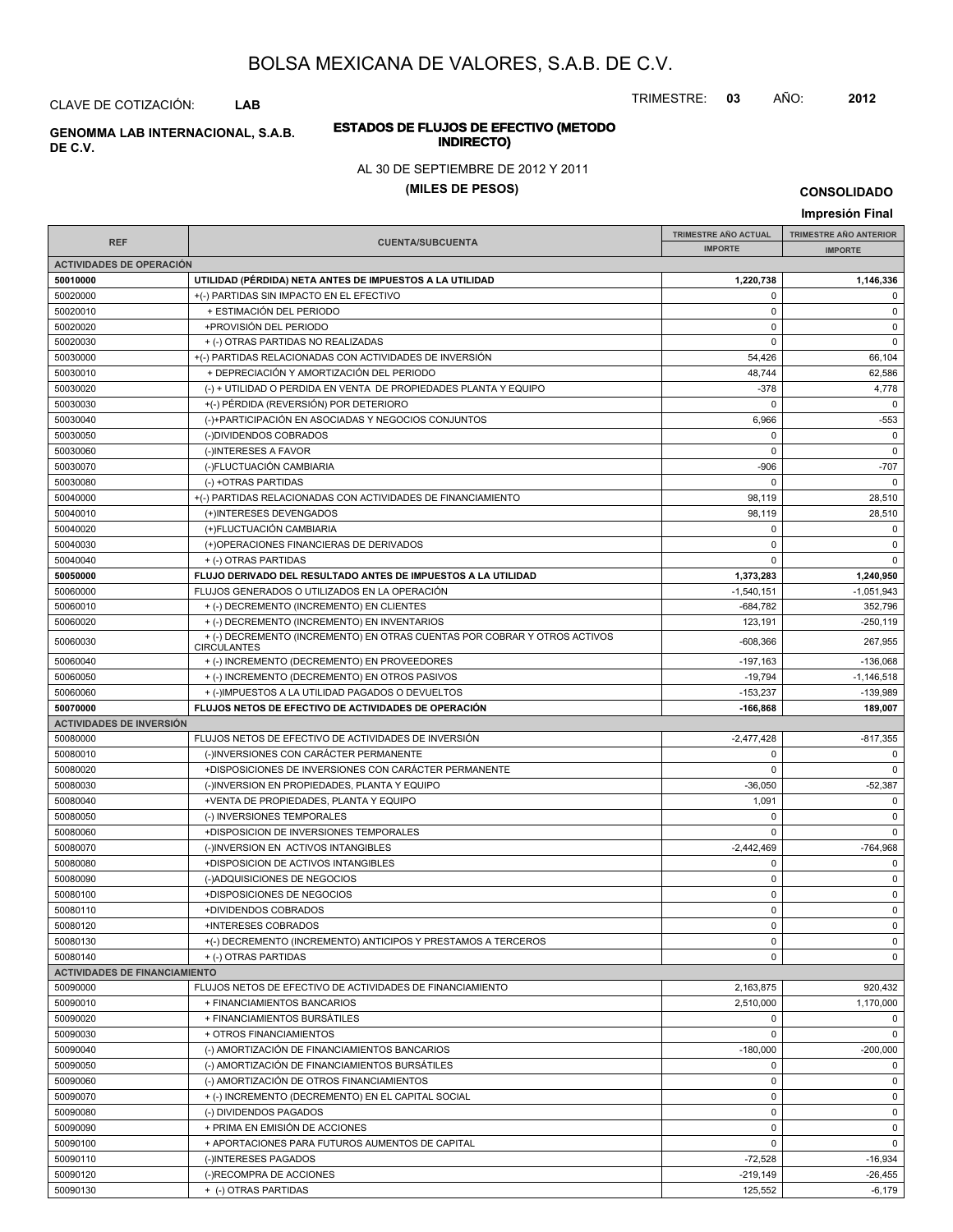TRIMESTRE: **03** AÑO: **2012**

#### CLAVE DE COTIZACIÓN: **LAB**

# **ESTADOS DE FLUJOS DE EFECTIVO (METODO**

#### AL 30 DE SEPTIEMBRE DE 2012 Y 2011

#### **(MILES DE PESOS)**

**CONSOLIDADO**

**Impresión Final**

|            |                                                                 | <b>TRIMESTRE AÑO ACTUAL</b> | <b>TRIMESTRE AÑO ANTERIOR</b> |
|------------|-----------------------------------------------------------------|-----------------------------|-------------------------------|
| <b>REF</b> | <b>CUENTA/SUBCUENTA</b>                                         | <b>IMPORTE</b>              | <b>IMPORTE</b>                |
| 50100000   | INCREMENTO (DISMINUCION) DE EFECTIVO Y EQUIVALENTES DE EFECTIVO | -480.421                    | 292.084                       |
| 50110000   | CAMBIOS EN EL VALOR DEL EFECTIVO Y EQUIVALENTES DE EFECTIVO     | -67.602                     | 42.356                        |
| 50120000   | EFECTIVO Y EQUIVALENTES DE EFECTIVO AL PRINCIPIO DEL PERIODO    | 1.538.520                   | 1,454,437                     |
| 50130000   | EFECTIVO Y EQUIVALENTES DE EFECTIVO AL FINAL DEL PERIODO        | 990.497                     | 1,788,877                     |

**INDIRECTO) GENOMMA LAB INTERNACIONAL, S.A.B. DE C.V.**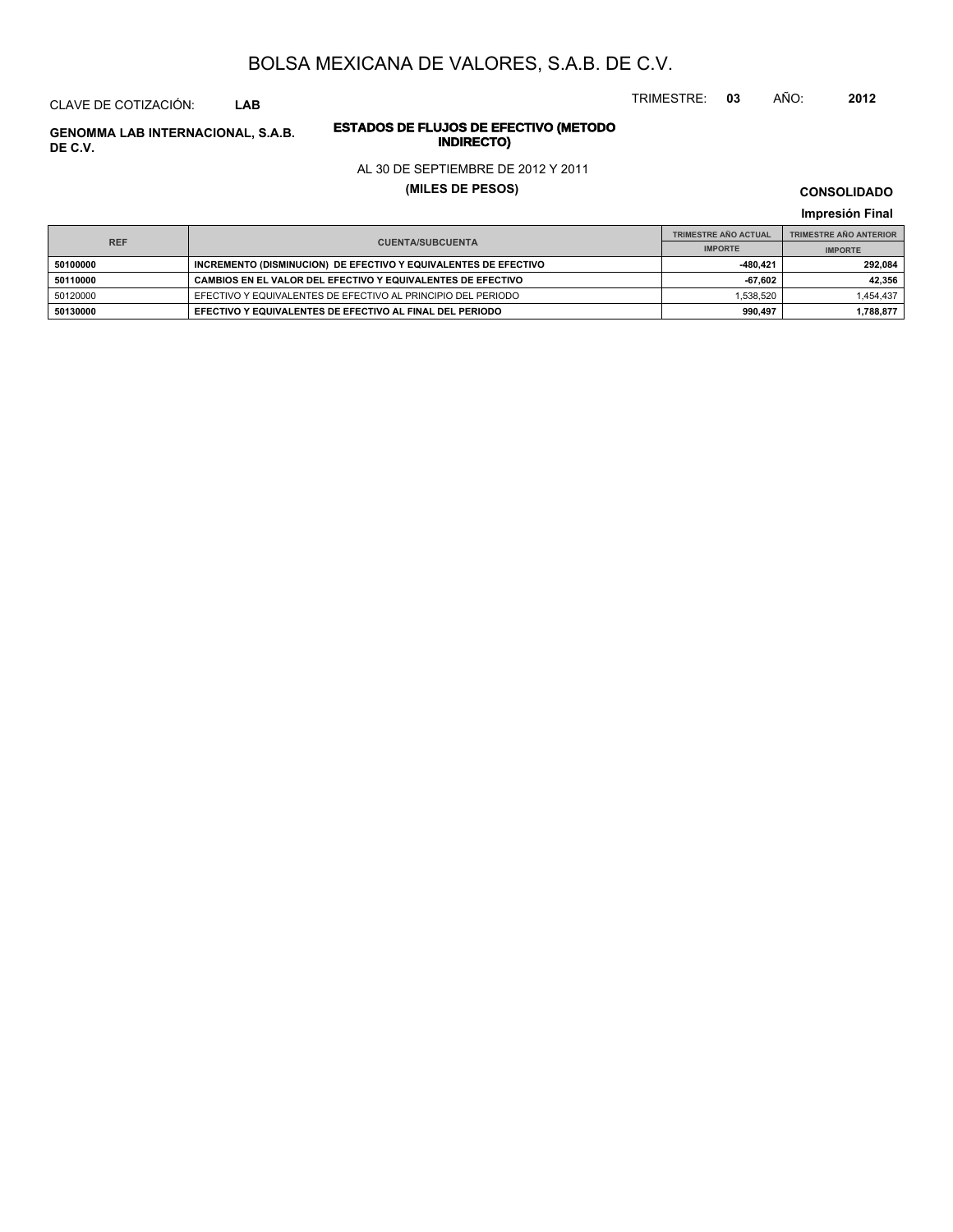CLAVE DE COTIZACIÓN:**LAB**

**GENOMMA LAB INTERNACIONAL, S.A.B. DE C.V.**

#### **ESTADOS DE VARIACIONES EN EL CAPITALCONTABLE(MILES DE PESOS)**

 TRIMESTRE:TRIMESTRE: 03 AÑO: **<sup>2012</sup>**

**CONSOLIDADO**

**Impresión Final**

|                                                                     |                       |                                       |                                                         | <b>APORTACIONES</b>                                                                                      |             |                 | UTILIDADES O PÉRDIDAS<br><b>ACUMULADAS</b>                               | <b>OTROS</b><br><b>RESULTADOS</b>                                                                                       |              |                                                          |                                            |  |
|---------------------------------------------------------------------|-----------------------|---------------------------------------|---------------------------------------------------------|----------------------------------------------------------------------------------------------------------|-------------|-----------------|--------------------------------------------------------------------------|-------------------------------------------------------------------------------------------------------------------------|--------------|----------------------------------------------------------|--------------------------------------------|--|
| <b>CONCEPTOS</b>                                                    | <b>CAPITAL SOCIAL</b> | <b>ACCIONES</b><br><b>RECOMPRADAS</b> | <b>PRIMA EN</b><br><b>EMISIÓN DE</b><br><b>ACCIONES</b> | <b>PARA FUTUROS</b><br><b>OTRO CAPITAL</b><br><b>AUMENTOS DE</b><br><b>CONTRIBUIDO</b><br><b>CAPITAL</b> |             | <b>RESERVAS</b> | <b>UTILIDADES</b><br><b>RETENIDAS</b><br>(PÉRDIDAS<br><b>ACUMULADAS)</b> | <b>INTEGRALES</b><br><b>PARTICIPACIÓN</b><br><b>ACUMULADOS</b><br><b>CONTROLADORA</b><br>(NETOS DE<br><b>IMPUESTOS)</b> |              | <b>PARTICIPACIÓN</b><br><b>NO</b><br><b>CONTROLADORA</b> | <b>TOTAL DE CAPITAL</b><br><b>CONTABLE</b> |  |
| SALDO INICIAL AL 1 DE ENERO DEL 2011                                | 1,921,660             | $-73,898$                             | 19,612                                                  |                                                                                                          | $\mathbf 0$ | 0               | 2,244,657                                                                | $-6,636$                                                                                                                | 4,105,395    | 27,090                                                   | 4,132,485                                  |  |
| AJUSTES RETROSPECTIVOS                                              |                       |                                       |                                                         |                                                                                                          |             |                 |                                                                          |                                                                                                                         | $\mathbf 0$  | 0                                                        |                                            |  |
| APLICACIÓN DE OTROS RESULTADOS<br>INTEGRALES A UTILIDADES RETENIDAS |                       |                                       |                                                         |                                                                                                          |             |                 |                                                                          |                                                                                                                         | $\Omega$     |                                                          |                                            |  |
| CONSTITUCIÓN DE RESERVAS                                            |                       |                                       |                                                         |                                                                                                          |             |                 |                                                                          |                                                                                                                         | $\Omega$     | O                                                        |                                            |  |
| <b>DIVIDENDOS DECRETADOS</b>                                        |                       |                                       |                                                         |                                                                                                          |             |                 |                                                                          |                                                                                                                         | $\Omega$     | $-8,584$                                                 | $-8,584$                                   |  |
| (DISMINUCIÓN) AUMENTOS DE CAPITAL                                   |                       |                                       |                                                         |                                                                                                          |             |                 |                                                                          |                                                                                                                         | $\Omega$     | $\Omega$                                                 | $\Omega$                                   |  |
| RECOMPRA DE ACCIONES                                                |                       | $-9,047$                              |                                                         |                                                                                                          |             |                 |                                                                          |                                                                                                                         | $-9,047$     | $\Omega$                                                 | $-9,047$                                   |  |
| (DISMINUCIÓN) AUMENTO EN PRIMA EN<br><b>EMISIÓN DE ACCIONES</b>     |                       |                                       |                                                         |                                                                                                          |             |                 |                                                                          |                                                                                                                         | $\Omega$     | $\Omega$                                                 |                                            |  |
| (DISMINUCIÓN) AUMENTO DE LA<br>PARTICIPACIÓN NO CONTROLADORA        |                       |                                       |                                                         |                                                                                                          |             |                 |                                                                          |                                                                                                                         |              |                                                          |                                            |  |
| OTROS MOVIMIENTOS                                                   |                       |                                       |                                                         |                                                                                                          |             |                 |                                                                          |                                                                                                                         | 0            | $\Omega$                                                 |                                            |  |
| RESULTADO INTEGRAL                                                  |                       |                                       |                                                         |                                                                                                          |             |                 | 783,462                                                                  | 40,570                                                                                                                  | 824,032      | 15,412                                                   | 839,444                                    |  |
| SALDO FINAL AL 30 DE SEPTIEMBRE DEL 2011                            | 1,921,660             | $-82,945$                             | 19,612                                                  |                                                                                                          | $\Omega$    | $\mathbf{0}$    | 3,028,119                                                                | 33,934                                                                                                                  | 4,920,380    | 33,918                                                   | 4,954,298                                  |  |
| SALDO INICIAL AL 1 DE ENERO DEL 2012                                | 1,921,660             | $-96,477$                             | 19,612                                                  |                                                                                                          |             | 0               | 3,631,837                                                                | 65,630                                                                                                                  | 5,542,262    | 41,894                                                   | 5,584,156                                  |  |
| AJUSTES RETROSPECTIVOS                                              |                       |                                       |                                                         |                                                                                                          |             |                 |                                                                          |                                                                                                                         | $\Omega$     | $\Omega$                                                 | $\Omega$                                   |  |
| APLICACIÓN DE OTROS RESULTADOS<br>INTEGRALES A UTILIDADES RETENIDAS |                       |                                       |                                                         |                                                                                                          |             |                 |                                                                          |                                                                                                                         | $\Omega$     | $\Omega$                                                 |                                            |  |
| CONSTITUCIÓN DE RESERVAS                                            |                       |                                       |                                                         |                                                                                                          |             |                 |                                                                          |                                                                                                                         | $\Omega$     | $\mathbf 0$                                              |                                            |  |
| <b>DIVIDENDOS DECRETADOS</b>                                        |                       |                                       |                                                         |                                                                                                          |             |                 |                                                                          |                                                                                                                         | $\mathbf{0}$ | $-22,986$                                                | $-22,986$                                  |  |
| (DISMINUCIÓN) AUMENTOS DE CAPITAL                                   |                       |                                       |                                                         |                                                                                                          |             |                 |                                                                          |                                                                                                                         | $\mathbf{0}$ | $\Omega$                                                 | $\Omega$                                   |  |
| RECOMPRA DE ACCIONES                                                |                       | $-67,455$                             |                                                         |                                                                                                          |             |                 |                                                                          |                                                                                                                         | $-67,455$    | $\Omega$                                                 | $-67,455$                                  |  |
| (DISMINUCIÓN) AUMENTO EN PRIMA EN<br><b>EMISIÓN DE ACCIONES</b>     |                       |                                       | 20,137                                                  |                                                                                                          |             |                 |                                                                          | $\Omega$                                                                                                                | 20,137       | $\Omega$                                                 | 20,137                                     |  |
| (DISMINUCIÓN) AUMENTO DE LA<br>PARTICIPACIÓN NO CONTROLADORA        |                       |                                       |                                                         |                                                                                                          |             |                 |                                                                          |                                                                                                                         | $\Omega$     | $\Omega$                                                 |                                            |  |
| OTROS MOVIMIENTOS                                                   |                       |                                       |                                                         |                                                                                                          |             |                 |                                                                          |                                                                                                                         | 0            | O                                                        |                                            |  |
| RESULTADO INTEGRAL                                                  |                       |                                       |                                                         |                                                                                                          |             |                 | 812,680                                                                  | $-68,684$                                                                                                               | 743,996      | 18,745                                                   | 762,741                                    |  |
| SALDO FINAL AL 30 DE SEPTIEMBRE DEL 2012                            | 1,921,660             | $-163,932$                            | 39,749                                                  |                                                                                                          |             |                 | 4,444,517                                                                | $-3,054$                                                                                                                | 6,238,940    | 37,653                                                   | 6,276,593                                  |  |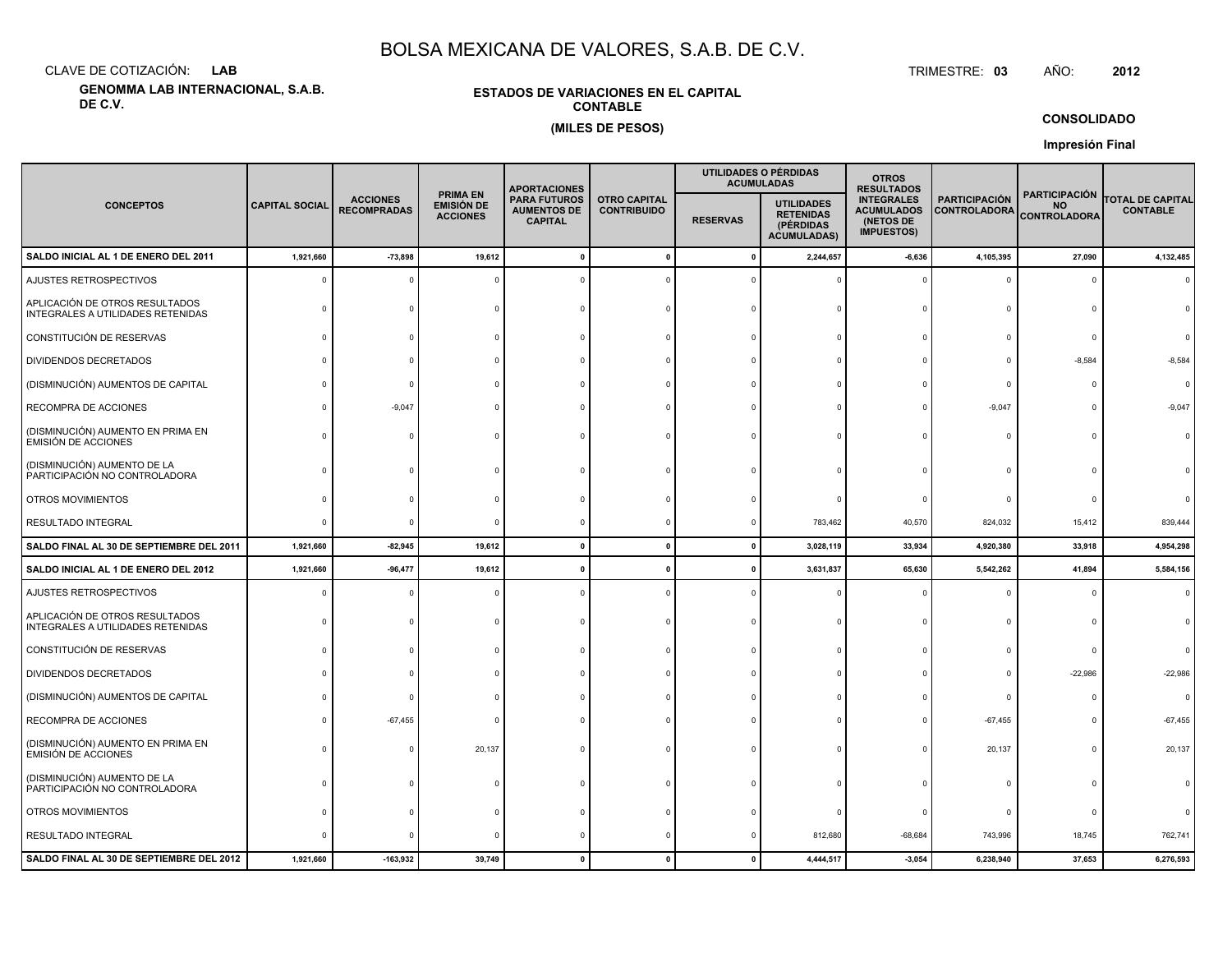CLAVE DE COTIZACIÓN: **LAB**

**GENOMMA LAB INTERNACIONAL,**

#### **COMENTARIOS Y ANALISIS DE LA ADMINISTRACIÓN SOBRE LOS RESULTADOS DE PAGINA 1/7 OPERACIÓN Y SITUACIÓN FINANCIERA DE LA COMPAÑÍA**

 $1/7$ **CONSOLIDADO Impresión Final**

GENOMMA LAB REPORTA UN CRECIMIENTO DE 20.1% EN VENTAS NETAS Y UN MARGEN DE EBITDA DE 25.7% EN EL TERCER TRIMESTRE DE 2012

GENOMMA LAB INTERNACIONAL REPORTA RESULTADOS DEL TERCER TRIMESTRE DE 2012 MÉXICO D.F., A 25 DE OCTUBRE DE 2012

GENOMMA LAB INTERNACIONAL, S.A.B. DE C.V. (BMV: LAB.B) ("GENOMMA LAB" O "LA COMPAÑÍA"), DA A CONOCER LOS RESULTADOS CORRESPONDIENTES AL TERCER TRIMESTRE TERMINADO EL 30 DE SEPTIEMBRE DE 2012. TODAS LAS CIFRAS INCLUIDAS EN ESTE REPORTE SE ENCUENTRAN EN PESOS NOMINALES MEXICANOS Y SE ENCUENTRAN PRESENTADAS DE ACUERDO A LAS NORMAS INTERNACIONALES DE INFORMACIÓN FINANCIERA (NIIF O IFRS POR SUS SIGLAS EN INGLÉS), YA QUE PARA CUMPLIR CON LAS DISPOSICIONES ESTABLECIDAS POR LA COMISIÓN NACIONAL BANCARIA Y DE VALORES (CNBV), LA COMPAÑÍA ADOPTÓ A PARTIR DEL 1 DE ENERO DE 2012, DE FORMA RETROSPECTIVA, EL MARCO CONTABLE ESTABLECIDO EN LAS NORMAS INTERNACIONALES DE INFORMACIÓN FINANCIERA (IFRS) PARA LA PREPARACIÓN DE SUS ESTADOS FINANCIEROS. LA INFORMACIÓN PROPORCIONADA EN ESTE REPORTE ES LA TERCERA INFORMACIÓN FINANCIERA PUBLICADA POR GENOMMA LAB BAJO LAS IFRS. ASIMISMO, DEBIDO A LA ADOPCIÓN DE LAS IFRS, SE AJUSTARON CIFRAS DEL 2011 CON EL FIN DE TENER UNA BASE COMPARABLE, POR LO QUE HAY VARIACIONES RESPECTO A LAS CIFRAS REPORTADAS ORIGINALMENTE.

LAS VENTAS NETAS EN EL TERCER TRIMESTRE ALCANZARON PS. 2,561.7 MILLONES, UN INCREMENTO

RESULTADOS Y HECHOS RELEVANTES DEL 3T 2012 (VS. 3T 2011)

DE 20.1% CONTRA EL MISMO PERIODO DE 2011. EL EBITDA AUMENTÓ 18.6%, ALCANZANDO PS. 657.7 MILLONES EN EL TRIMESTRE, LO QUE REPRESENTA UN MARGEN DE 25.7%. LA UTILIDAD NETA CONSOLIDADA CRECIÓ 7.2%, PARA ALCANZAR PS. 420.8 MILLONES EN EL TERCER TRIMESTRE COMPARADO CON EL MISMO TRIMESTRE DE 2011. LA UTILIDAD POR ACCIÓN FUE DE PS. 1.35, UN INCREMENTO DE 13.3% COMPARADO CON EL MISMO PERIODO DE 2011. DURANTE EL TERCER TRIMESTRE GENOMMA LAB LANZÓ EXITOSAMENTE 12 PRODUCTOS BAJO 7 MARCAS EXISTENTES Y 6 PRODUCTOS BAJO 2 MARCAS NUEVAS. LA COMPAÑÍA ADQUIRIÓ LA MARCA DE MEDICAMENTOS DE LIBRE VENTA XL-3 Y SUS DERIVACIONES: XL-3 DÍA, XL-3 XTRA, XL-3 INFANTIL, XL-3 VR, XL-DOL, XL- DOL INFANTIL Y XL-ACID. ESTA MARCA HA PARTICIPADO EN LOS MERCADOS DE ANTIGRIPALES Y ANALGÉSICOS POR MÁS DE 45 AÑOS. COMENTARIOS DEL PRESIDENTE Y DIRECTOR GENERAL EL SR. RODRIGO HERRERA, PRESIDENTE DEL CONSEJO DE ADMINISTRACIÓN Y DIRECTOR GENERAL DE LA COMPAÑÍA MENCIONÓ: "LOS RESULTADOS PARA ESTE TRIMESTRE ESTÁN EN LÍNEA CON NUESTRA GUÍA DE RESULTADOS REVISADA. MÉXICO CONTINÚA SIENDO UN FUERTE MERCADO A PESAR DE LOS RESULTADOS EN NUESTRA LÍNEA DE GENÉRICOS, LOS CUALES HAN ESTADO POR DEBAJO DE NUESTRAS EXPECTATIVAS. EN ESTE TRIMESTRE, NUESTRO SEGMENTO OTC TUVO RESULTADOS MUY POSITIVOS, CON UN CRECIMIENTO DE 16.8% COMPARADO CON EL MISMO PERIODO DE 2011. TENEMOS IMPORTANTES INICIATIVAS, COMO SISTEMA GB, LA CUAL IMPULSARÁ EL CRECIMIENTO EN ESTE SEGMENTO. LAS VENTAS DE NUESTROS PRODUCTOS DE CUIDADO PERSONAL HAN REGISTRADO UNA ALTA TASA DE CRECIMIENTO, LA CUAL HA SIDO PARCIALMENTE APOYADA POR LANZAMIENTOS DE MARCAS ADQUIRIDAS. ADICIONALMENTE, EL DESEMPEÑO DE NUESTRAS OPERACIONES INTERNACIONALES DURANTE ESTE TRIMESTRE FUE POSITIVO, ESPECIALMENTE EN ARGENTINA, BRASIL Y EL NEGOCIO BASE ACTUAL EN LOS ESTADOS UNIDOS. SIGUIENDO CON NUESTRA ESTRATEGIA DE EXPANSIÓN, DURANTE EL TERCER TRIMESTRE HEMOS LANZADO VARIOS PRODUCTOS Y MARCAS EN OTROS PAÍSES. CONTINUAMOS TRABAJANDO FUERTEMENTE EN INICIATIVAS QUE APOYARÁN EL FUERTE CRECIMIENTO QUE VENDRÁ DE NUESTRAS OPERACIONES INTERNACIONALES EN LOS PRÓXIMOS AÑOS. UN BUEN EJEMPLO ES EL COMIENZO DE LA INICIATIVA QUE LANZAMOS CON LA CADENA DE FARMACIAS "WALGREENS" EN LOS ESTADOS UNIDOS PARA PENETRAR AÚN MÁS ESTE MERCADO; EL HABER LANZADO ESTA INICIATIVA HA

SIDO UN IMPORTANTE LOGRO PARA LA COMPAÑÍA Y NOS SENTIMOS MUY OPTIMISTAS DE SUS FUTUROS

TRIMESTRE: **03** AÑO: **2012**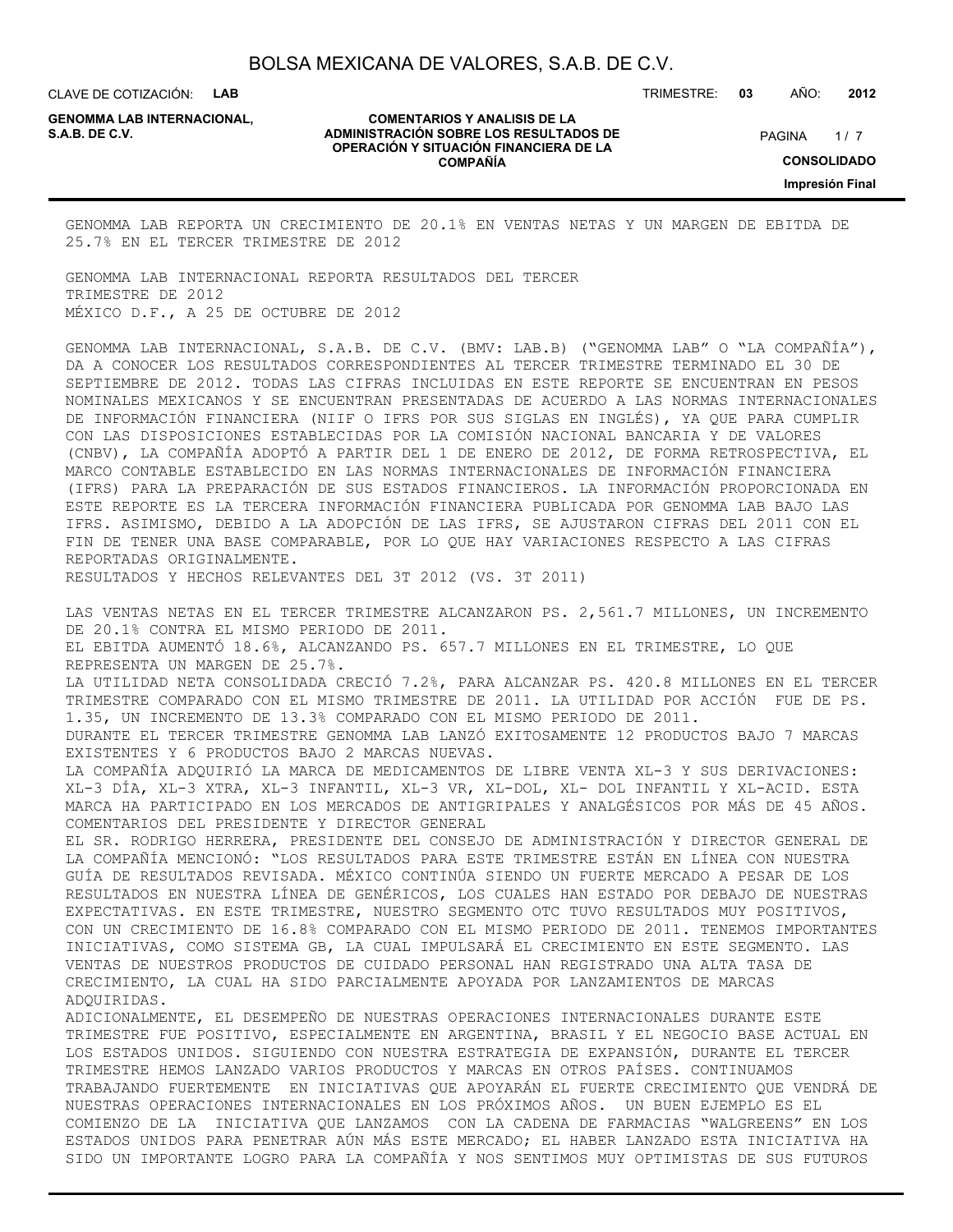| BOLSA MEXICANA DE VALORES, S.A.B. DE C.V. |  |  |  |
|-------------------------------------------|--|--|--|
|-------------------------------------------|--|--|--|

CLAVE DE COTIZACIÓN: **LAB**

**GENOMMA LAB INTERNACIONAL,**

#### **COMENTARIOS Y ANALISIS DE LA ADMINISTRACIÓN SOBRE LOS RESULTADOS DE PAGINA 2/7 PAGINA 2/7 OPERACIÓN Y SITUACIÓN FINANCIERA DE LA COMPAÑÍA**

TRIMESTRE: **03** AÑO: **2012**

 $2/7$ 

**CONSOLIDADO**

**Impresión Final**

| RESULTADOS.                                                                                                                                                                                                                                                                                                                                                                                                                                                                                                                                                                          |
|--------------------------------------------------------------------------------------------------------------------------------------------------------------------------------------------------------------------------------------------------------------------------------------------------------------------------------------------------------------------------------------------------------------------------------------------------------------------------------------------------------------------------------------------------------------------------------------|
| SEGUIREMOS TRABAJANDO EN FORTALECER NUESTRO MODELO DE NEGOCIO ENFOCADO EN LA EXPANSIÓN<br>ORGÁNICA, ASÍ COMO BUSCANDO BUENAS OPORTUNIDADES DE ADQUISICIONES PARA PODER GENERAR                                                                                                                                                                                                                                                                                                                                                                                                       |
| MEJORES RESULTADOS PARA NUESTROS ACCIONISTAS."                                                                                                                                                                                                                                                                                                                                                                                                                                                                                                                                       |
| RESULTADOS CONSOLIDADOS DEL TERCER TRIMESTRE 2012                                                                                                                                                                                                                                                                                                                                                                                                                                                                                                                                    |
| LA SIGUIENTE TABLA PRESENTA EL ESTADO DE RESULTADOS CONSOLIDADOS, EN MILLONES DE PESOS                                                                                                                                                                                                                                                                                                                                                                                                                                                                                               |
| (EXCEPTO LAS ACCIONES Y LAS UTILIDADES POR ACCIÓN); MOSTRANDO EL MARGEN DE CADA                                                                                                                                                                                                                                                                                                                                                                                                                                                                                                      |
| CONCEPTO, COMO PORCENTAJE DE VENTAS NETAS, ASÍ COMO LA VARIACIÓN PORCENTUAL PARA LOS                                                                                                                                                                                                                                                                                                                                                                                                                                                                                                 |
| PERIODOS DE TRES Y NUEVE MESES TERMINADOS EL 30 DE SEPTIEMBRE DE 2012, EN COMPARACIÓN                                                                                                                                                                                                                                                                                                                                                                                                                                                                                                |
| CON EL MISMO PERIODO DE 2011:                                                                                                                                                                                                                                                                                                                                                                                                                                                                                                                                                        |
| EL EBITDA SE CALCULA AGREGANDO LA DEPRECIACIÓN Y AMORTIZACIÓN A LA UTILIDAD<br>OPERATIVA.                                                                                                                                                                                                                                                                                                                                                                                                                                                                                            |
| 2 PARA LAS CIFRAS DE ENERO A SEPTIEMBRE DE 2012, EL EBITDA FUE AJUSTADO AGREGANDO LOS                                                                                                                                                                                                                                                                                                                                                                                                                                                                                                |
| GASTOS NO RECURRENTES DEL PROCESO DE PRESTIGE BRANDS.                                                                                                                                                                                                                                                                                                                                                                                                                                                                                                                                |
| 3 LA UTILIDAD POR ACCIÓN SE CALCULÓ DIVIDIENDO LA UTILIDAD NETA CONSOLIDADA DE LOS<br>ÚLTIMOS 12 MESES ENTRE EL PROMEDIO PONDERADO DEL NÚMERO DE ACCIONES QUE HABÍA EN LA<br>SOCIEDAD DURANTE EL PERIODO. EL NÚMERO TOTAL DE ACCIONES EN CIRCULACIÓN AL 30 DE<br>SEPTIEMBRE DE 2012 ERA DE 1,048,733,370. LA UPA PARA EL TERCER TRIMESTRE DE 2011 FUE<br>CALCULADA CON LA UTILIDAD NETA CONSOLIDADA DE LOS ÚLTIMOS 12 MESES BAJO LAS NORMAS DE<br>INFORMACIÓN FINANCIERA (NIF), NO REFLEJAN LAS RECLASIFICACIONES DE LAS NORMAS<br>INTERNACIONALES DE INFORMACIÓN FINANCIERA (IFRS). |
| LAS VENTAS NETAS AUMENTARON 20.1%, ALCANZANDO PS. 2,561.7 MILLONES EN EL TERCER<br>TRIMESTRE DEL 2012, EN COMPARACIÓN CON PS. 2,132.5 MILLONES EN EL MISMO TRIMESTRE DEL<br>2011. PARA LOS NUEVE MESES TERMINADOS EN SEPTIEMBRE 30 DE 2012, LAS VENTAS NETAS<br>AUMENTARON 20.4% A PS. 6,410.6 MILLONES, EN COMPARACIÓN CON PS. 5,324.1 MILLONES EN EL<br>MISMO PERIODO DE 2011.                                                                                                                                                                                                     |
| LA COMPAÑÍA CLASIFICA LAS VENTAS NETAS DE LAS MARCAS DE LA SIGUIENTE MANERA:                                                                                                                                                                                                                                                                                                                                                                                                                                                                                                         |
| 1) LÍNEA BASE SON MARCAS LANZADAS AL MENOS DOS AÑOS ANTES DEL AÑO FISCAL EN MÉXICO<br>(2010, 2009, 2008 Y ANTERIORES);<br>2) LANZAMIENTOS DEL AÑO ANTERIOR SON MARCAS LANZADAS DURANTE EL AÑO FISCAL ANTERIOR EN<br>MÉXICO $(2011)$ ;<br>3) MARCAS NUEVAS SON MARCAS LANZADAS DURANTE EL AÑO FISCAL EN CURSO EN MÉXICO(2012); Y<br>4) INTERNACIONALES SON LAS VENTAS NETAS DE LAS OPERACIONES INTERNACIONALES.                                                                                                                                                                       |
|                                                                                                                                                                                                                                                                                                                                                                                                                                                                                                                                                                                      |
| EL INCREMENTO EN VENTAS NETAS ES EL RESULTADO DE:<br>I) UN AUMENTO DE 13.5% (PS. 207.2 MILLONES) DE LA LÍNEA BASE EN MÉXICO, ALCANZANDO PS.<br>1,738.6 MILLONES, INCLUYENDO LAS EXTENSIONES DE LÍNEA DE ESTAS MARCAS; EN TÉRMINOS<br>ACUMULADOS, LA LÍNEA BASE EN MÉXICO INCREMENTÓ 6.6% (PS. 248.1 MILLONES), ALCANZANDO<br>PS. 3,980.3 MILLONES;                                                                                                                                                                                                                                   |
| II) UNA DISMINUCIÓN DE 35.6% (PS. 54.8 MILLONES) EN LANZAMIENTOS DEL AÑO ANTERIOR EN<br>MÉXICO DEBIDO AL EFECTO ACUMULADO DE ESTAS MARCAS, INCLUYENDO LAS RECIENTES EXTENSIONES<br>DE LÍNEA EN DICHAS MARCAS LANZADAS DURANTE EL 2011, ALCANZANDO PS. 99.1 MILLONES; EN<br>TÉRMINOS ACUMULADOS LOS LANZAMIENTOS DEL AÑO ANTERIOR INCREMENTARON 77.8% (PS. 242.1                                                                                                                                                                                                                      |
| MILLONES), ALCANZANDO PS. 553.2 MILLONES;<br>III) PS. 69.2 MILLONES DURANTE EL TERCER TRIMESTRE DE 2012 DE MARCAS NUEVAS EN MÉXICO;<br>DURANTE LOS PRIMEROS NUEVE MESES DEL AÑO LAS MARCAS NUEVAS REGISTRARON VENTAS POR PS.                                                                                                                                                                                                                                                                                                                                                         |
| 140.9 MILLONES EN MÉXICO;<br>IV) UN INCREMENTO DE 46.4% (PS. 207.7 MILLONES) DE LAS OPERACIONES INTERNACIONALES PARA<br>ALCANZAR PS. 654.8 MILLONES; DURANTE LOS PRIMEROS NUEVE MESES DEL AÑO LAS OPERACIONES<br>INTERNACIONALES INCREMENTARON 35.6% (PS. 455.8 MILLONES) PARA ALCANZAR PS. 1,736.2<br>MILLONES.                                                                                                                                                                                                                                                                     |
|                                                                                                                                                                                                                                                                                                                                                                                                                                                                                                                                                                                      |
| LA UTILIDAD BRUTA AUMENTÓ 24.4% PARA LLEGAR A PS. 1,803.9 MILLONES EN EL TERCER                                                                                                                                                                                                                                                                                                                                                                                                                                                                                                      |

TRIMESTRE DE 2012, EN COMPARACIÓN CON PS. 1,449.5 MILLONES EN EL TERCER TRIMESTRE DE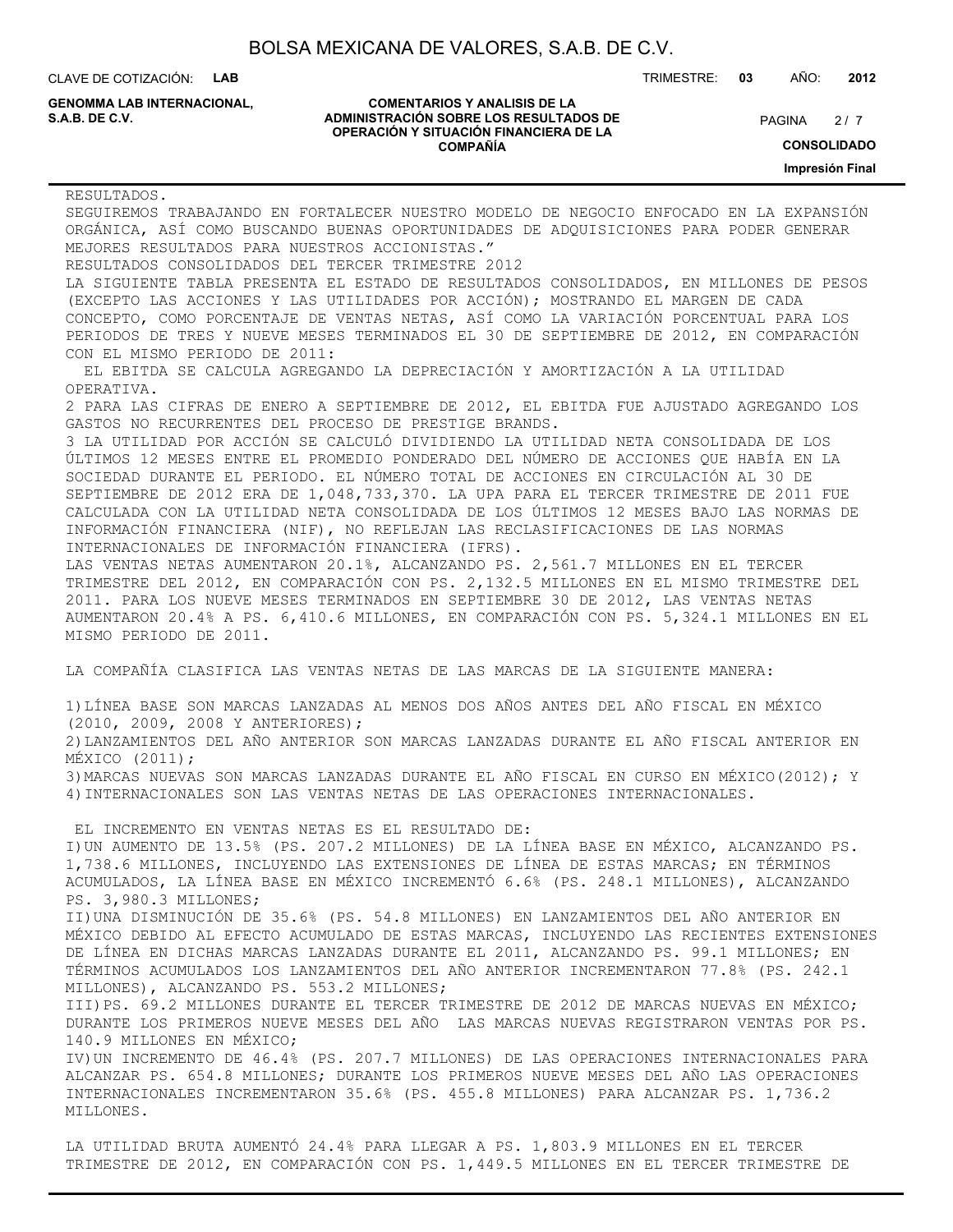CLAVE DE COTIZACIÓN: **LAB**

**GENOMMA LAB INTERNACIONAL,**

#### **COMENTARIOS Y ANALISIS DE LA ADMINISTRACIÓN SOBRE LOS RESULTADOS DE S.A.B. DE C.V.** PAGINA / 7 **OPERACIÓN Y SITUACIÓN FINANCIERA DE LA COMPAÑÍA**

 $3/7$ 

**CONSOLIDADO**

#### **Impresión Final**

2011. EL MARGEN BRUTO AUMENTÓ 2.4 PUNTOS PORCENTUALES, COMO PORCENTAJE DE VENTAS NETAS AL ALCANZAR 70.4% EN EL TERCER TRIMESTRE DE 2012, COMPARADO CON 68.0% DURANTE EL MISMO PERIODO DE 2011. ESTE AUMENTO EN MARGEN SE DEBIÓ PRINCIPALMENTE A UN CAMBIO EN LA MEZCLA DE PRODUCTOS, EN DONDE LAS VENTAS DE NUESTROS PRODUCTOS OTC, COMO PORCENTAJE DE VENTAS NETAS, AUMENTARON EN COMPARACIÓN CON EL MISMO TRIMESTRE DE 2011. ESTOS PRODUCTOS TIENEN UN MENOR COSTO DE VENTAS COMO PORCENTAJE DE VENTAS NETAS. ASIMISMO, ESTE AUMENTO SE DEBE A QUE LA COMPAÑÍA HA IMPLEMENTADO POLÍTICAS DE DESCUENTO MÁS ESTRICTAS PARA MEJORAR SU RENTABILIDAD.

LOS GASTOS GENERALES, DE VENTA Y ADMINISTRACIÓN, COMO PORCENTAJE DE VENTAS NETAS, AUMENTARON 2.4 PUNTOS PORCENTUALES PARA ALCANZAR 45.4% EN EL TERCER TRIMESTRE DE 2012, COMPARADO CON 43.0% EN EL TERCER TRIMESTRE DE 2011. ESTE AUMENTO EN MARGEN SE DEBIÓ PRINCIPALMENTE A MAYORES GASTOS DERIVADOS DE LAS PRINCIPALES INICIATIVAS DE LA COMPAÑÍA, LAS CUALES ESTÁN RELACIONADAS CON ADQUISICIONES ASÍ COMO CON NUESTRAS ESTRATEGIAS INTERNACIONALES, INCLUYENDO EL PERIODO DE PRUEBA DE LA INICIATIVA CON UNO DE NUESTROS CLIENTES CLAVE EN LOS ESTADOS UNIDOS.

EL EBITDA AUMENTÓ 18.6%, ALCANZANDO PS. 657.7 MILLONES DURANTE EL TERCER TRIMESTRE DE 2012, COMPARADO CON PS. 554.7 MILLONES EN EL MISMO PERIODO DE 2011. EL MARGEN DE EBITDA DISMINUYÓ 0.3 PUNTOS PORCENTUALES, COMO PORCENTAJE DE VENTAS NETAS, PARA ALCANZAR 25.7% EN EL TERCER TRIMESTRE DE 2012, COMPARADO CON 26.0% EN EL TERCER TRIMESTRE DE 2011. LA DISMINUCIÓN EN EL MARGEN DE EBITDA SE DEBIÓ PRINCIPALMENTE A UN AUMENTO EN GASTOS GENERALES, DE VENTA Y ADMINISTRACIÓN (EXCLUYENDO DEPRECIACIÓN Y AMORTIZACIÓN), COMO PORCENTAJE DE VENTAS NETAS, Y FUE COMPENSADA POR UNA DISMINUCIÓN EN EL COSTO DE VENTAS, COMO PORCENTAJE DE VENTAS NETAS.

LA UTILIDAD OPERATIVA AUMENTÓ 20.3%, ALCANZANDO PS. 641.4 MILLONES EN EL TERCER TRIMESTRE DE 2012, COMPARADO CON PS. 533.3 MILLONES EN EL TERCER TRIMESTRE DE 2011. EL MARGEN OPERATIVO FUE DE 25.0%, MISMO MARGEN QUE EL TERCER TRIMESTRE DE 2011.

EL RESULTADO INTEGRAL DE FINANCIAMIENTO RESULTÓ EN UNA PÉRDIDA DE PS. 56.0 MILLONES EN EL TERCER TRIMESTRE DE 2012, LO CUAL REPRESENTA UN DISMINUCIÓN DE PS. 81.7 MILLONES COMPARADO CON UNA GANANCIA DE PS. 25.7 MILLONES EN EL TERCER TRIMESTRE DE 2011. ESTE AUMENTO EN LA PÉRDIDA SE ATRIBUYE PRINCIPALMENTE A: I) UNA PÉRDIDA CAMBIARIA DE PS. 36.7 MILLONES EN EL TERCER TRIMESTRE DE 2012, COMPARADO CON UNA GANANCIA DE PS. 54.9 MILLONES PARA EL MISMO PERIODO DE 2011, RESULTADO DE UNA DEPRECIACIÓN SIGNIFICATIVA DEL DÓLAR ESTADOUNIDENSE COMPARADO CON LAS MONEDAS EN LAS QUE OPERA LA COMPAÑÍA, LA CUAL SE REFLEJÓ EN LA POSICIÓN DE EFECTIVO EN DÓLARES DE LA COMPAÑÍA; II) UN AUMENTO EN LOS GASTOS FINANCIEROS DE PS. 31.4 MILLONES A PS. 52.8 MILLONES DURANTE EL TERCER TRIMESTRE DE 2012, COMPARADO CON PS 21.4 MILLONES DE GASTOS FINANCIEROS DURANTE EL MISMO PERIODO DE 2011; III) UN MAYOR INGRESO FINANCIERO DE PS. 15.8 MILLONES DURANTE EL TERCER TRIMESTRE DE 2012, COMPARADO CON PS. 6.2 MILLONES DURANTE EL MISMO PERIODO DE 2011; Y IV) UN AUMENTO EN EL EFECTO DE CONVERSIÓN DE ENTIDADES EXTRANJERAS DE PS. 31.6 MILLONES RESULTADO DEL TIPO DE CAMBIO EN NUESTRAS OPERACIONES INTERNACIONALES, REPRESENTANDO UNA GANANCIA DE PS. 17.7 MILLONES EN EL TERCER TRIMESTRE DE 2012, COMPARADO CON UNA PÉRDIDA DE PS. 13.9 MILLONES EN EL MISMO PERIODO DE 2011.

LA UTILIDAD NETA CONSOLIDADA AUMENTÓ 7.2%, ALCANZANDO PS. 420.8 MILLONES DURANTE EL TERCER TRIMESTRE DE 2012, REPRESENTANDO UN MARGEN DE 16.4% SOBRE VENTAS NETAS, COMPARADO CON PS. 392.6 MILLONES DURANTE EL TERCER TRIMESTRE DE 2011, LO QUE REPRESENTÓ UN MARGEN DE 18.4%. EFECTIVO Y EQUIVALENTES DISMINUYERON 46.0% (PS. 816.6 MILLONES), ALCANZANDO PS. 959.2 AL 30 DE SEPTIEMBRE DE 2012, COMPARADO CON PS. 1,775.8 MILLONES AL 30 DE SEPTIEMBRE DE 2011. ESTA VARIACIÓN SE DEBIÓ PRINCIPALMENTE A PAGOS DE ADQUISICIONES HECHOS EN LOS ÚLTIMOS DOCE MESES POR UN TOTAL DE PS. 1,905.7 MILLONES, ASÍ COMO A LA APORTACIÓN EN NUESTRA INICIATIVA DE EXPANSIÓN INTERNACIONAL DEL SISTEMA GB; LO CUAL FUE PRINCIPALMENTE CONTRARRESTADO POR LA GENERACIÓN DE EFECTIVO POR NUESTRAS OPERACIONES

#### TRIMESTRE: **03** AÑO: **2012**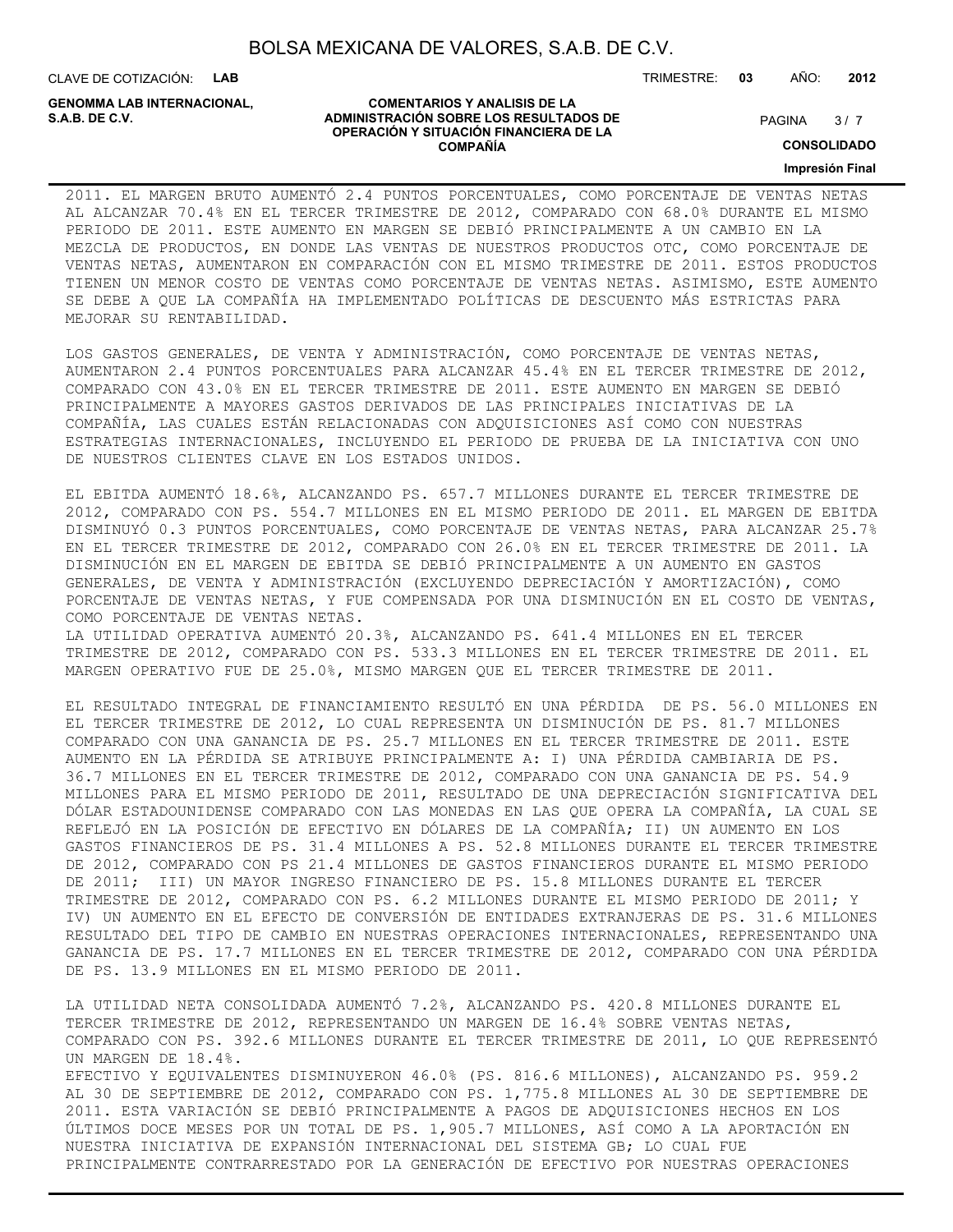**COMENTARIOS Y ANALISIS DE LA**

**OPERACIÓN Y SITUACIÓN FINANCIERA DE LA COMPAÑÍA**

CLAVE DE COTIZACIÓN: **LAB**

**ADMINISTRACIÓN SOBRE LOS RESULTADOS DE PAGINA 1997 E PAGINA 2018 GENOMMA LAB INTERNACIONAL,**

#### TRIMESTRE: **03** AÑO: **2012**

 $4/7$ 

**CONSOLIDADO**

**Impresión Final**

#### DURANTE LOS ÚLTIMOS DOCE MESES, ASÍ COMO A UN INCREMENTO DE PS. 2,330.0 MILLONES EN NUESTROS PRÉSTAMOS CON INSTITUCIONES FINANCIERAS.

LA CARTERA DE CLIENTES FUE DE PS. 4,181.7 MILLONES AL 30 DE SEPTIEMBRE DE 2012, COMPARADO CON PS. 2,469.3 MILLONES AL 30 DE SEPTIEMBRE DE 2011. LOS DÍAS DE CLIENTES AUMENTARON 45 DÍAS, AL PASAR DE 119 DÍAS AL 30 DE SEPTIEMBRE DE 2011 A 164 DÍAS AL 30 DE SEPTIEMBRE DE 2012. ESTE AUMENTO SE DEBIÓ PRINCIPALMENTE A VARIOS LANZAMIENTOS EN NUESTRAS OPERACIONES NACIONALES E INTERNACIONALES, INCLUYENDO NUESTRA INICIATIVA EN ESTADOS UNIDOS, ASÍ COMO A PLANES COMERCIALES DADOS A ALGUNOS DE NUESTROS CLIENTES CON EL OBJETIVO DE ESTAR PREPARADOS PARA LA ETAPA MÁS FUERTE DEL AÑO EN VENTAS.

INVENTARIOS ALCANZARON PS. 977.8 MILLONES AL 30 DE SEPTIEMBRE DE 2012, COMPARADO CON PS. 1,153.5 MILLONES AL 30 DE SEPTIEMBRE DE 2011. LOS DÍAS DE INVENTARIOS DISMINUYERON 60 DÍAS, AL PASAR DE 183 DÍAS AL 30 DE SEPTIEMBRE DE 2011 A 123 DÍAS AL 30 DE SEPTIEMBRE DE 2012. ESTA DISMINUCIÓN SE DEBIÓ PRINCIPALMENTE A UN MANEJO DE INVENTARIO MÁS EFICIENTE DERIVADO DE LA RECIENTE IMPLEMENTACIÓN DE NUESTRO SISTEMA DE GESTIÓN DE ALMACENES (WMS POR SUS SIGLAS EN INGLÉS), ASÍ COMO A UNA BASE DE COMPARACIÓN ALTA DEL MISMO PERIODO DE 2011, CUANDO LAS VENTAS DE NUESTRAS OPERACIONES INTERNACIONALES ESTUVIERON POR DEBAJO DE NUESTRAS EXPECTATIVAS.

PROVEEDORES ALCANZARON PS. 1,064.7 MILLONES AL 30 DE SEPTIEMBRE DE 2012, COMPARADO CON PS. 833.3 MILLONES AL 30 DE SEPTIEMBRE DE 2011. LOS DÍAS DE PROVEEDORES AUMENTARON 2 DÍAS, AL PASAR DE 132 DÍAS AL 30 DE SEPTIEMBRE DE 2011 A 134 DÍAS AL 30 DE SEPTIEMBRE DE 2012.

OTROS ACTIVOS CIRCULANTES ALCANZARON PS. 881.6 MILLONES AL 30 DE SEPTIEMBRE DE 2012, COMPARADO CON PS. 254.5 MILLONES AL 30 DE SEPTIEMBRE DE 2011. ESTE INCREMENTO SE DEBIÓ PRINCIPALMENTE A PAGOS ANTICIPADOS HECHOS A PROVEEDORES.

OTROS PASIVOS CIRCULANTES ALCANZARON PS. 985.0 MILLONES AL 30 DE SEPTIEMBRE DE 2012, COMPARADO CON PS. 1,109.9 MILLONES AL 30 DE SEPTIEMBRE DE 2011. ESTA DISMINUCIÓN SE DEBIÓ PRINCIPALMENTE A PAGOS HECHOS POR MARCAS ADQUIRIDAS RECIENTEMENTE.

PRÉSTAMOS DE INSTITUCIONES FINANCIERAS A LARGO PLAZO ALCANZARON PS. 3,300.0 MILLONES AL 30 DE SEPTIEMBRE DE 2012, COMPARADO CON PS. 970.0 MILLONES AL 30 DE SEPTIEMBRE DEL 2011; LA RAZÓN DE DEUDA NETA A EBITDA ES DE 1.02 VECES AL 30 DE SEPTIEMBRE DE 2012. ACTUALMENTE, LA COMPAÑÍA TIENE CUATRO CRÉDITOS BANCARIOS CON DIFERENTES BANCOS DE RELACIÓN: A) UN CRÉDITO AMORTIZABLE A LARGO PLAZO POR PS. 1,300.0 MILLONES; B) UN CRÉDITO REVOLVENTE A MEDIANO PLAZO POR PS. 700.0 MILLONES; Y C) DOS CRÉDITO DE LARGO PLAZO CON PAGO DEL PRINCIPAL AL VENCIMIENTO, UNO POR PS. 700 MILLONES Y OTRO POR PS. 600.0 MILLONES.

CICLO DE CONVERSIÓN DE EFECTIVO ALCANZÓ 153 DÍAS AL FINAL DE TERCER TRIMESTRE DEL 2012, COMPARADO CON 170 DÍAS AL FINAL DEL MISMO PERIODO DEL 2011. ESTE RESULTADO REPRESENTA UNA MEJORA DE 17 DÍAS COMPARADO CON EL TERCER TRIMESTRE DE 2011 Y DE 9 DÍAS COMPARADO CON EL SEGUNDO TRIMESTRE DE 2012. NUESTRO CICLO DE CONVERSIÓN DE EFECTIVO AL FINAL DEL TERCER TRIMESTRE DE 2012 ESTÁ EN LÍNEA CON EL OBJETIVO DE FINAL DE AÑO DE LA COMPAÑÍA DE 135 DÍAS. RESUMEN OPERATIVO

SEGMENTACIÓN DE VENTAS DEL TERCER TRIMESTRE DE 2012

DURANTE EL TERCER TRIMESTRE DE 2012 LOS MEDICAMENTOS DE LIBRE VENTA ("OTC") REPRESENTARON EL 55.4%2 DE LAS VENTAS EN MÉXICO, LOS PRODUCTOS DE CUIDADO PERSONAL REPRESENTARON EL 42.5%3 Y LOS MEDICAMENTOS GENÉRICOS REPRESENTARON EL 2.1%4.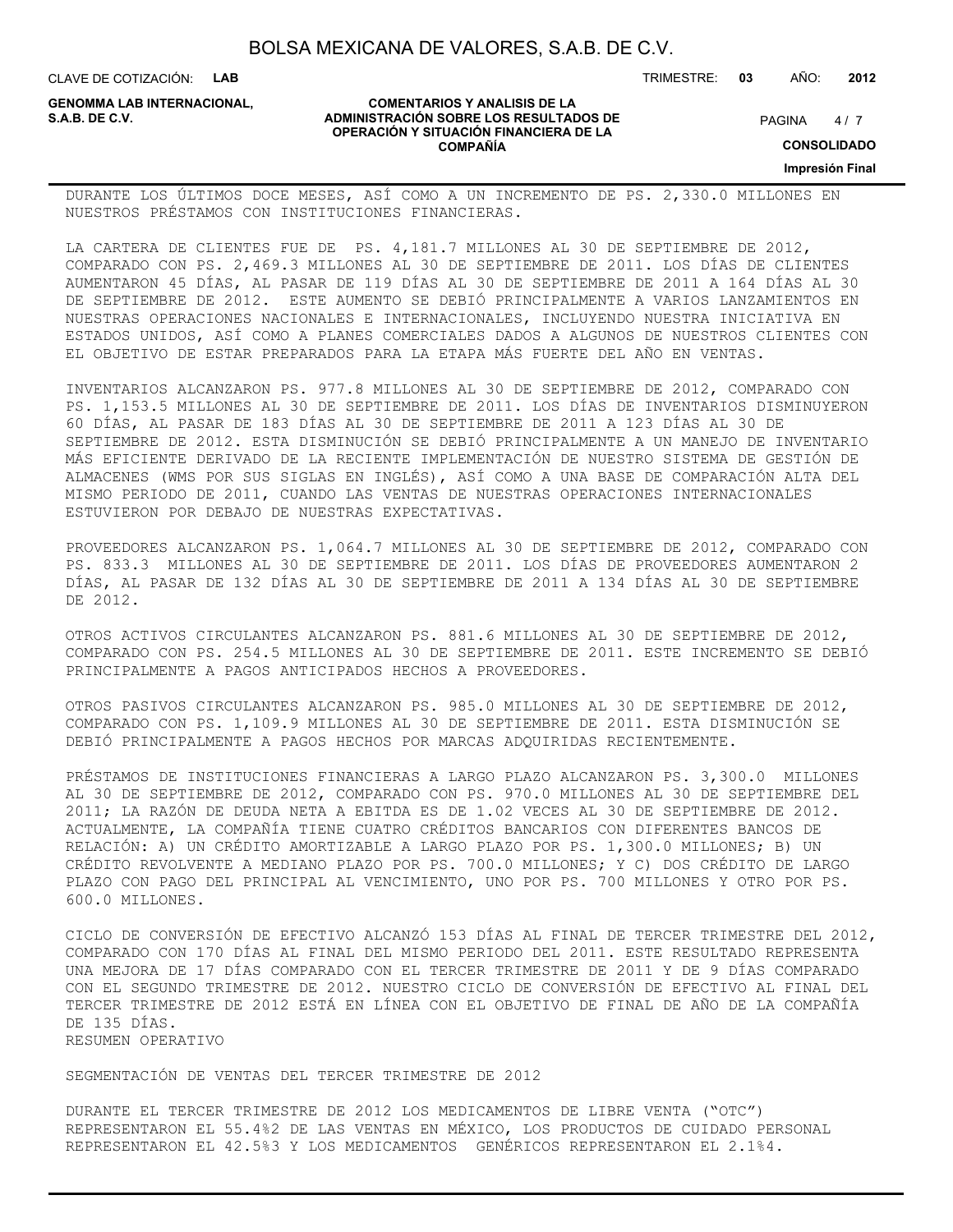CLAVE DE COTIZACIÓN: **LAB**

**GENOMMA LAB INTERNACIONAL,**

#### **COMENTARIOS Y ANALISIS DE LA ADMINISTRACIÓN SOBRE LOS RESULTADOS DE S.A.B. DE C.V.** PAGINA / 7 **OPERACIÓN Y SITUACIÓN FINANCIERA DE LA COMPAÑÍA**

 $5/7$ 

TRIMESTRE: **03** AÑO: **2012**

**CONSOLIDADO**

**Impresión Final**

EN EL TERCER TRIMESTRE DEL 2012 LAS VENTAS NETAS DE LOS PRODUCTOS OTC EN MÉXICO AUMENTARON 16.8% , COMPARADAS CON EL MISMO PERIODO DE 2011. DURANTE EL TERCER TRIMESTRE DE 2012 LA COMPAÑÍA LANZÓ 2 NUEVOS PRODUCTOS OTC.

LAS VENTAS NETAS DE PRODUCTOS DE CUIDADO PERSONAL EN MÉXICO INCREMENTARON 16.4% DURANTE EL TERCER TRIMESTRE DE 2012, COMPARADO CON EL MISMO TRIMESTRE DE 2011. DURANTE EL TERCER TRIMESTRE DE 2012 LA COMPAÑÍA LANZÓ 16 NUEVOS PRODUCTOS DE CUIDADO PERSONAL. LAS VENTAS NETAS DE MEDICAMENTOS GENÉRICOS EN MÉXICO FUERON DE PS. 39.2 MILLONES EN EL TERCER TRIMESTRE DEL 2012.

LAS VENTAS NETAS DE NUESTRAS OPERACIONES INTERNACIONALES AUMENTARON 46.4%, ALCANZANDO PS. 654.8 MILLONES PARA EL TERCER TRIMESTRE DE 2012, COMPARADO CON PS. 447.2 MILLONES PARA EL MISMO PERIODO DE 2011. LANZAMIENTOS DE NUEVOS PRODUCTOS Y EXTENSIONES DE LÍNEA DURANTE 2012 GENOMMA LAB HA LANZADO 55 PRODUCTOS COMO EXTENSIONES DE LA LÍNEA BASE Y LANZAMIENTOS DEL AÑO ANTERIOR Y 9 NUEVOS PRODUCTOS BAJO MARCAS NUEVAS. ALGUNOS DE LOS PRODUCTOS LANZADOS RECIENTEMENTE SON: GENOPRAZOL HIPERACIDEZ ES UNA EXTENSIÓN DE LÍNEA DE NUESTRA MARCA DESARROLLADA INTERNAMENTE GENOPRAZOL. ES UN TRATAMIENTO DE LOS SÍNTOMAS RELACIONADOS CON TRASTORNOS ÁCIDO-PÉPTICOS, GASTRITIS, AGRURAS, REFLUJO Y ACIDEZ ESTOMACAL DEBIDO A LA PRODUCCIÓN EXCESIVA DE ÁCIDO.

DEVLYN MANZANILLA, ES UNA EXTENSIÓN DE LÍNEA DE NUESTRA LICENCIA DE USO DE MARCA DEVLYN, FIRMADA EN 2010. ES UNA SOLUCIÓN ESTÉRIL DE ORIGEN NATURAL PARA LIMPIAR Y DESCANSAR LOS OJOS. REMUEVE LAS PARTÍCULAS QUE SE INTRODUCEN EN LOS OJOS, REFRESCANDO, TONIFICANDO Y DESINFLAMANDO LOS PÁRPADOS.

MAEVANS FUERZA REPARADORA, UNA EXTENSIÓN DE LÍNEA DE NUESTRA MARCA MAEVANS, ADQUIRIDA EN 2007, ES UN SHAMPOO QUE MEJORA LA CONDICIÓN DE LA ESTRUCTURA CAPILAR, FORTALECIENDO EL CABELLO EN SITUACIÓN DE CAÍDA DEBIDO AL QUIEBRE Y PENETRANDO A PROFUNDIDAD PARA BRINDARLE MÁXIMA PROTECCIÓN Y NEUTRALIZAR EL DAÑO DIARIO, ADEMÁS DE PROMOVER SU ELASTICIDAD Y RESISTENCIA. OTROS EVENTOS CORPORATIVOS

LA COMPAÑÍA, A TRAVÉS DE SU SUBSIDIARIA "GENOMMA LAB ARGENTINA", CERRÓ LA ADQUISICIÓN DE LAS MARCAS DE PRODUCTOS OTC PIECIDEX Y BABYSAN EN ARGENTINA, LAS CUALES TIENEN UN FUERTE LEGADO Y RECONOCIMIENTO EN LA MENTE DEL CONSUMIDOR. CON ESTA TRANSACCIÓN, GENOMMA LAB FORTALECE SU PORTAFOLIO DE PRODUCTOS OTC EN ESTE PAÍS. OPIECIDEX ES UNA MARCA CON MÁS DE 60 AÑOS EN EL MERCADO. ESTA MARCA PARTICIPA EN LAS CATEGORÍAS DE ANTI-MICÓTICOS Y TRATAMIENTOS PARA EL PIE DE ATLETA A TRAVÉS DE 4 PRESENTACIONES: CREMA, POLVO, SPRAY Y LOCIÓN. OBABYSAN ES UNA MARCA CON ALTO GRADO DE RECORDACIÓN EN ARGENTINA QUE PARTICIPA EN LAS CATEGORÍAS DE ASTRINGENTES Y DERMOPROTECTORES. EL MONTO DE LA TRANSACCIÓN ES DE PS. 42.4 MILLONES, LO QUE REPRESENTA UN MÚLTIPLO DE 3.16 VECES VENTAS DE LOS ÚLTIMOS DOCE MESES. LA TRANSACCIÓN HA SIDO FINANCIADA CON EFECTIVO GENERADO POR LA SUBSIDIARIA, COMO PARTE DE NUESTRA ESTRATEGIA PARA SEGUIR CON EL CRECIMIENTO EN ESTE PAÍS A PESAR DEL AMBIENTE ECONÓMICO. ESTAS MARCAS TIENEN UN GRAN POTENCIAL QUE DURARÁ MUCHOS AÑOS, ES POR ESO QUE ESTAMOS CONVENCIDOS DE QUE ESTAMOS HACIENDO EL MEJOR USO DEL EFECTIVO GENERADO POR ESTA SUBSIDIARIA AL REINVERTIRLO EN ESTE MERCADO. ESTAMOS SEGUROS DE QUE LOS RESULTADOS POSITIVOS QUE ESTAS MARCAS TENDRÁN EN ESTE PAÍS FORTALECERÁN NUESTRA PRESENCIA EN EL MERCADO OTC.

A TRAVÉS DE SU SUBSIDIARIA "GENOMMA LAB DO BRASIL", LA COMPAÑÍA FIRMÓ UN CONTRATO DE LICENCIA POR OCHO AÑOS CON LABORATORIOS ANDRÓMACO PARA EL USO DE LA MARCA DERMAGLÓS EN BRASIL, CON UNA OPCIÓN PARA LA ADQUISICIÓN DE LA MARCA AL TERCER AÑO A UN PRECIO PREDETERMINADO. DERMAGLÓS PARTICIPA EN LA CATEGORÍA DE CUIDADO DE LA PIEL, INCLUYENDO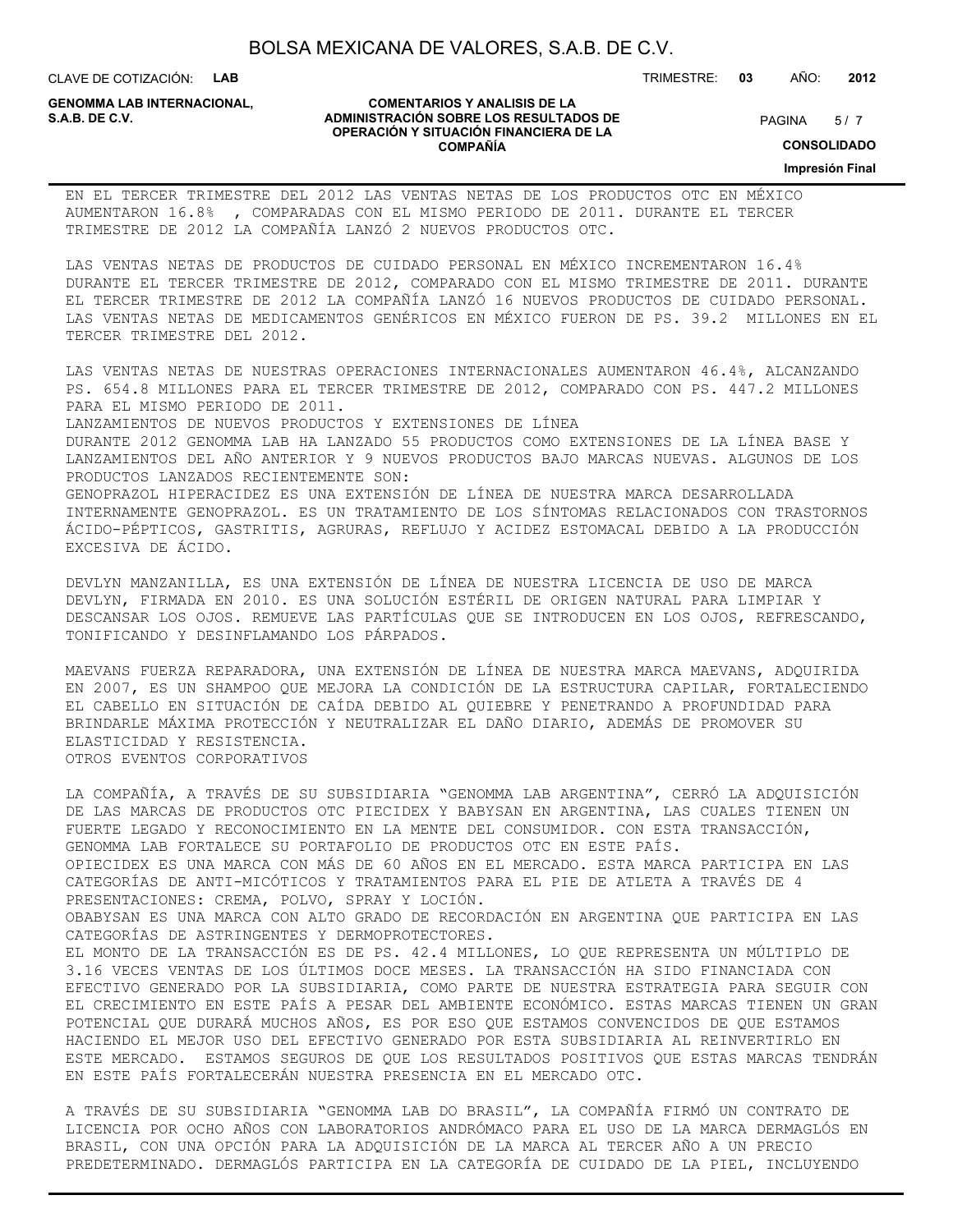CLAVE DE COTIZACIÓN: **LAB**

**GENOMMA LAB INTERNACIONAL,**

#### **COMENTARIOS Y ANALISIS DE LA ADMINISTRACIÓN SOBRE LOS RESULTADOS DE S.A.B. DE C.V.** PAGINA / 7 **OPERACIÓN Y SITUACIÓN FINANCIERA DE LA COMPAÑÍA**

 $6/7$ 

TRIMESTRE: **03** AÑO: **2012**

**CONSOLIDADO**

**Impresión Final**

CREMAS CON FACTOR DE PROTECCIÓN SOLAR, Y TIENE UN ALTO GRADO DE RECORDACIÓN EN LA MENTE DEL CONSUMIDOR BRASILEÑO.

A PRINCIPIOS DE SEPTIEMBRE DE 2012, LA COMPAÑÍA LANZÓ UNA DE SUS INICIATIVAS CLAVE DE CRECIMIENTO EN LOS ESTADOS UNIDOS CON WALGREENS, UNO DE SUS PRINCIPALES CLIENTES EN ESTE PAÍS. ESTA ESTRATEGIA, LA CUAL CONSISTE EN EL LANZAMIENTO MASIVO DE PRODUCTOS OTC Y DE CUIDADO PERSONAL A TRAVÉS DE ESTE CLIENTE, SE ENCUENTRA EN UN PERIODO DE PRUEBA QUE TERMINARÁ EN DICIEMBRE DE ESTE AÑO. DICHO PERIODO ES CRUCIAL PARA DEFINIR EL ÉXITO DE LA INICIATIVA. AL DÍA DE HOY, LOS RESULTADOS DE LA PRUEBA HAN SIDO POSITIVOS Y DE CONTINUAR ASÍ, ESTA INICIATIVA PODRÍA SER UNO DE LOS CONDUCTORES CLAVE DE CRECIMIENTO EN NUESTRA EXPANSIÓN INTERNACIONAL DEL PRÓXIMO AÑO. COMO PARTE DE SU ESTRATEGIA PARA SOPORTAR EL FUERTE CRECIMIENTO INTERNACIONAL PROYECTADO PARA LOS PRÓXIMOS AÑOS, LA COMPAÑÍA HA COMENZADO A TERCERIZAR LA MANUFACTURA DE 24 MARCAS Y 54 PRODUCTOS EN PAÍSES FUERA DE MÉXICO, ESPECÍFICAMENTE EN ARGENTINA, COLOMBIA Y ESTADOS UNIDOS. CONTINUANDO CON LA INICIATIVA ANUNCIADA EN EL SEGUNDO TRIMESTRE DE ESTE AÑO, CUYO OBJETIVO ES EL LANZAMIENTO FUERA DE MÉXICO DE NUESTRA MARCA SISTEMA GB, AL FINAL DEL TERCER TRIMESTRE LA COMPAÑÍA APORTÓ PS. 650 MILLONES PARA SU DESARROLLO. GENOMMA LAB IRÁ COMUNICANDO LOS AVANCES DE ESTA INICIATIVA AL MERCADO. DURANTE EL TERCER TRIMESTRE, LA COMPAÑÍA CERRÓ LA ADQUISICIÓN DE LA MARCA DE MEDICAMENTOS DE LIBRE VENTA XL-3, ASÍ COMO SUS DERIVACIONES: XL-3 DÍA, XL-3 XTRA, XL-3 INFANTIL, XL-3 VR, XL-DOL, XL- DOL INFANTIL Y XL-ACID. ESTAS MARCAS HAN SIDO LÍDERES EN LAS CATEGORÍAS DE ANTIGRIPALES Y ANALGÉSICOS POR MÁS DE 45 AÑOS EN MÉXICO. CON ESTA ADQUISICIÓN, GENOMMA LAB FORTALECE SU PRESENCIA EN ESTAS CATEGORÍAS Y MANTIENE SU POSICIÓN LÍDER EN LA CATEGORÍA DE ANTIGRIPALES, AUMENTANDO SU PARTICIPACIÓN DE MERCADO EN MÉXICO A MÁS DE 37%, SEGÚN IMS HEALTH. LA COMPAÑÍA PRETENDE REVITALIZAR ESTAS MARCAS

LÍNEA CON LA TRADICIONAL ESTRATEGIA DE ADQUISICIONES DE GENOMMA LAB Y TRAERÁ RESULTADOS POSITIVOS PARA LA COMPAÑÍA. COBERTURA DE ANÁLISIS

ACTINVER CASA DE BOLSA S.A. DE C.V.; BANCO ITAÚ BBA, S.A.; BBVA BANCOMER, S.A. INSTITUCIÓN DE BANCA MÚLTIPLE; CASA DE BOLSA CREDIT SUISSE S.A.; GBM GRUPO BURSÁTIL MEXICANO, S.A. DE C.V. CASA DE BOLSA; GRUPO FINANCIERO MONEX; HSBC SECURITIES (USA) INC.; INTERCAM CASA DE BOLSA, S.A. DE C.V.; INVEX GRUPO FINANCIERO S.A. DE C.V.; IXE CASA DE BOLSA S.A. DE C.V. GRUPO FINANCIERO BANORTE; SANTANDER INVESTMENT SECURITIES INC.; SIGNUM RESEARCH; UBS CASA DE BOLSA S.A. Y VECTOR CASA DE BOLSA.

ADQUIRIDAS Y RELANZARLAS AL MERCADO A PRINCIPIOS DE 2013. ESTA TRANSACCIÓN ESTÁ EN

#### DESCRIPCIÓN DE LA COMPAÑÍA

GENOMMA LAB INTERNACIONAL, S.A.B. DE C.V. ES UNA DE LAS EMPRESAS DE MAYOR CRECIMIENTO EN LA INDUSTRIA DE PRODUCTOS FARMACÉUTICOS Y PARA EL CUIDADO PERSONAL EN MÉXICO CON UNA CRECIENTE PRESENCIA INTERNACIONAL. GENOMMA LAB SE DEDICA AL DESARROLLO, VENTA Y PROMOCIÓN DE UNA GRAN VARIEDAD DE PRODUCTOS DE MARCA PREMIUM, MUCHOS DE LOS CUALES SON LÍDERES DE LA CATEGORÍA EN LA CUAL COMPITEN EN TÉRMINOS DE VENTAS Y PARTICIPACIÓN DE MERCADO. GENOMMA LAB TIENE UNA COMBINACIÓN DE DESARROLLO DE NUEVOS Y EXITOSOS PRODUCTOS, UNA MERCADOTECNIA DIRIGIDA AL CLIENTE, UNA AMPLIA RED DE DISTRIBUCIÓN DE PRODUCTOS Y UN MODELO DE OPERACIÓN ALTAMENTE FLEXIBLE Y DE BAJO COSTO. LAS ACCIONES DE GENOMMA LAB COTIZAN EN LA BOLSA MEXICANA DE VALORES BAJO EL SÍMBOLO DE COTIZACIÓN "LAB.B" (BLOOMBERG: LABB.MX).

INFORMACIÓN SOBRE ESTIMACIONES Y RIESGOS ASOCIADOS.

LA INFORMACIÓN QUE SE PRESENTA EN ESTE COMUNICADO CONTIENE CIERTAS DECLARACIONES ACERCA DEL FUTURO E INFORMACIÓN RELATIVA A GENOMMA LAB INTERNACIONAL, S.A.B. DE C.V. Y SUS SUBSIDIARIAS (EN CONJUNTO "GENOMMA LAB" O LA "COMPAÑÍA") LAS CUALES ESTÁN BASADAS EN EL ENTENDIMIENTO DE SUS ADMINISTRADORES, ASÍ COMO EN SUPUESTOS E INFORMACIÓN ACTUALMENTE DISPONIBLE PARA LA COMPAÑÍA. TALES DECLARACIONES REFLEJAN LA VISIÓN ACTUAL DE GENOMMA LAB SOBRE EVENTOS FUTUROS Y ESTÁN SUJETAS A CIERTOS RIESGOS, FACTORES INCIERTOS Y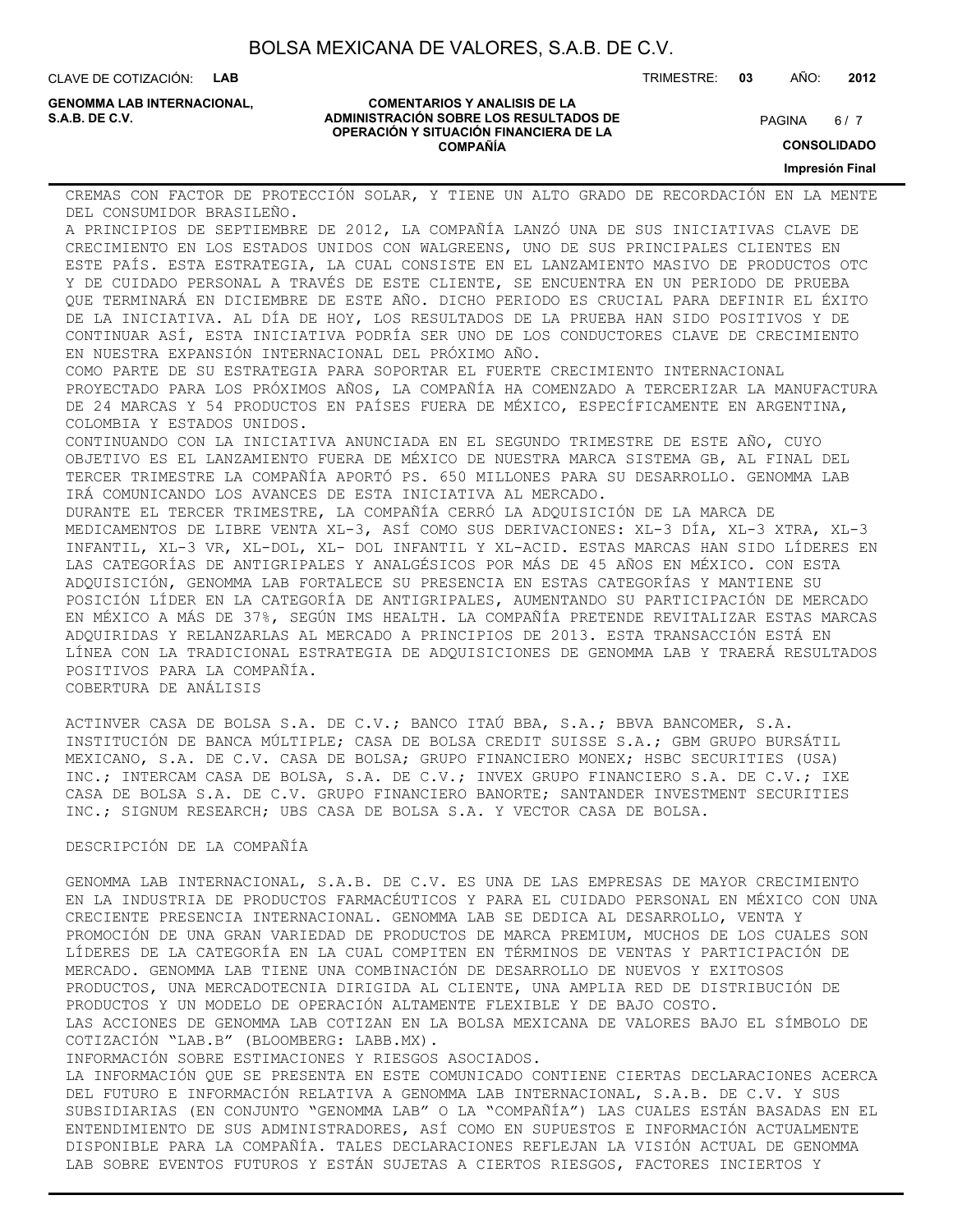CLAVE DE COTIZACIÓN: **LAB**

**GENOMMA LAB INTERNACIONAL,**

#### **COMENTARIOS Y ANALISIS DE LA ADMINISTRACIÓN SOBRE LOS RESULTADOS DE PAGINA 1997 EN 1998 EL CONTRACIÓN SOBRE LOS RESULTADOS DE OPERACIÓN Y SITUACIÓN FINANCIERA DE LA COMPAÑÍA**

 $7/7$ 

**CONSOLIDADO**

**Impresión Final**

PRESUNCIONES. MUCHOS FACTORES PODRÍAN CAUSAR QUE LOS RESULTADOS, DESEMPEÑO, O LOGROS ACTUALES DE LA COMPAÑÍA SEAN MATERIALMENTE DIFERENTES CON RESPECTO A CUALQUIER RESULTADO FUTURO, DESEMPEÑO O LOGRO DE GENOMMA LAB QUE PUDIERA SER INCLUIDA, EN FORMA EXPRESA O IMPLÍCITA DENTRO DE DICHAS DECLARACIONES ACERCA DEL FUTURO, INCLUYENDO, ENTRE OTROS: CAMBIOS EN LAS CONDICIONES GENERALES ECONÓMICAS Y/O POLÍTICAS, CAMBIOS GUBERNAMENTALES Y COMERCIALES A NIVEL GLOBAL Y EN LOS PAÍSES EN LOS QUE LA COMPAÑÍA HACE NEGOCIOS, CAMBIOS EN LAS TASAS DE INTERÉS Y DE INFLACIÓN, VOLATILIDAD CAMBIARIA, CAMBIOS EN LA DEMANDA Y REGULACIÓN DE LOS PRODUCTOS COMERCIALIZADOS POR LA COMPAÑÍA, CAMBIOS EN EL PRECIO DE MATERIAS PRIMAS Y OTROS INSUMOS, CAMBIOS EN LA ESTRATEGIA DE NEGOCIOS Y VARIOS OTROS FACTORES. SI UNO O MÁS DE ESTOS RIESGOS O FACTORES INCIERTOS SE MATERIALIZAN, O SI LOS SUPUESTOS UTILIZADOS RESULTAN SER INCORRECTOS, LOS RESULTADOS REALES PODRÍAN VARIAR MATERIALMENTE DE AQUELLOS DESCRITOS EN EL PRESENTE COMO ANTICIPADOS , CREÍDOS, ESTIMADOS O ESPERADOS. GENOMMA LAB NO PRETENDE Y NO ASUME NINGUNA OBLIGACIÓN DE ACTUALIZAR ESTAS DECLARACIONES ACERCA DEL FUTURO.

TRIMESTRE: **03** AÑO: **2012**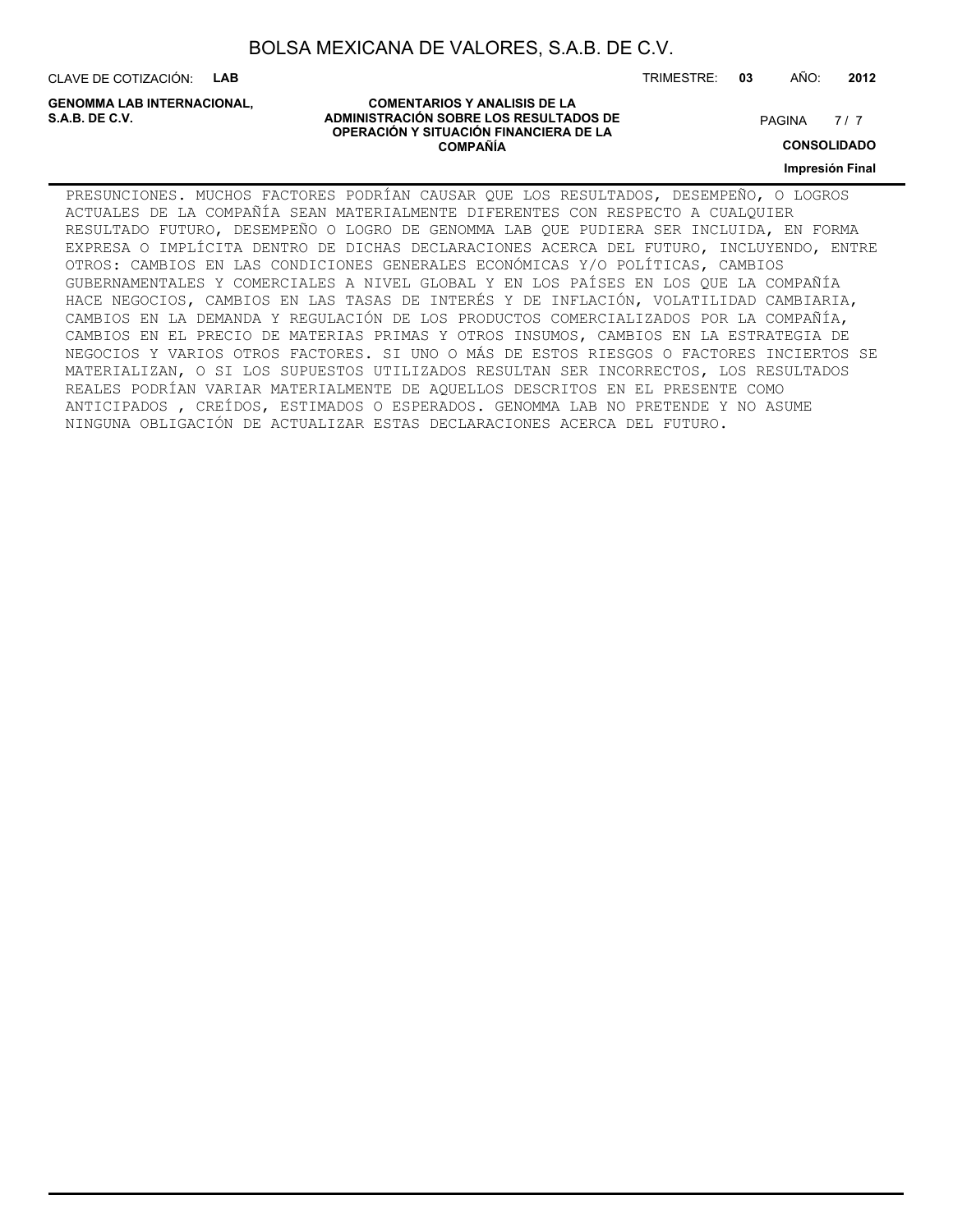CLAVE DE COTIZACIÓN: TRIMESTRE: **03** AÑO: **2012**

**GENOMMA LAB INTERNACIONAL,**

#### **NOTAS COMPLEMENTARIAS A LA INFORMACIÓN FINANCIERA S.A.B. DE C.V.** PAGINA 1/14

**CONSOLIDADO**

**Impresión Final**

GENOMMA LAB INTERNACIONAL, S. A. B. DE C. V. Y SUBSIDIARIAS

NOTAS A LOS ESTADOS FINANCIEROS CONSOLIDADOS AL 30 DE SEPTIEMBRE DE 2012 Y 2011 (EN MILES DE PESOS)

#### 1.ACTIVIDADES Y EVENTOS SIGNIFICATIVOS

GENOMMA LAB INTERNACIONAL, S. A. B. DE C. V. Y SUBSIDIARIAS (LA COMPAÑÍA) SE DEDICA A LA VENTA DE PRODUCTOS FARMACÉUTICOS QUE NO REQUIEREN PRESCRIPCIÓN MÉDICA (EN ADELANTE PRODUCTOS OTC FARMACÉUTICOS), DE PRODUCTOS FARMACÉUTICOS GENÉRICOS INTERCAMBIABLES (EN ADELANTE PRODUCTOS GI) Y PRODUCTOS DE CUIDADO PERSONAL EN MÉXICO CON UNA CRECIENTE PRESENCIA EN MERCADOS INTERNACIONALES.

LA COMPAÑÍA DESARROLLA, VENDE Y COMERCIALIZA UNA AMPLIA GAMA DE PRODUCTOS DE PRIMERA CLASE CON 89 MARCAS PROPIAS, CON PRODUCTOS EN DIVERSAS CATEGORÍAS, ENTRE LOS QUE SE ENCUENTRAN ANTIACNÉ, MEDICAMENTOS GENÉRICOS, PROTECCIÓN Y MEJORA SEXUAL, CREMA PARA MEJORAR LA TEXTURA DE PIEL CON CICATRICES, TRATAMIENTO DE HEMORROIDES, CONTRA VARICES, PARA EVITAR LA CAÍDA DEL CABELLO, UNGÜENTO PARA DOLORES MUSCULARES, ANTIÁCIDOS, ANTIMICÓTICOS, PARA EL ALIVIO DE LA COLITIS, DE LA OSTEOARTRITIS, PARA CONTRARRESTAR EL NIVEL DE ESTRÉS, JABONES, MULTIVITAMÍNICOS, SHAMPOOS Y ANTIGRIPALES. LA COMPAÑÍA ESTÁ ENFOCADA EN INCREMENTAR EL VALOR DE LAS MARCAS DE SUS PRODUCTOS POR MEDIO DE CAMPAÑAS MERCADOLÓGICAS, PRINCIPALMENTE A TRAVÉS DE LA TELEVISIÓN.

COMPRA DE MARCAS Y LICENCIAS - DURANTE 2012, LA COMPAÑÍA ADQUIRIÓ LAS MARCAS FERMODYL, ALTIVA, ZAN ZUSI, AMARA, LARIZÁ , BIOSKIN Y SUS DERIVACIONES, ASÍ COMO LOS SERVICIOS DE TRANSICIÓN, PROMOTORÍA EN PUNTO DE VENTA Y ACUERDOS ESTRATÉGICOS DE PROVEEDURÍA. EL MONTO DE LA TRANSACCIÓN ASCENDIÓ A \$826.4 MILLONES DE PESOS.

POR OTRO LADO, DURANTE EL MISMO AÑO, LA COMPAÑÍA ADQUIRIÓ LAS MARCAS DE MEDICAMENTOS DE LIBRE VENTA XL-3MR, ASÍ COMO SUS DERIVACIONES: XL-3 DÍAMR, XL-3 XTRAMR, XL-3 INFANTILMR, XL-DOLMR, XL-DOL INFANTILMR Y XL-ACIDMR. EL MONTO DE LA TRANSACCIÓN ASCENDIÓ A \$515 MILLONES DE PESOS.

#### 2.ADOPCIÓN DE NORMAS INTERNACIONALES DE INFORMACIÓN FINANCIERA

LA COMISIÓN NACIONAL BANCARIA Y DE VALORES (CNBV), ESTABLECIÓ EL REQUERIMIENTO A CIERTAS ENTIDADES QUE DIVULGAN SU INFORMACIÓN FINANCIERA AL PÚBLICO A TRAVÉS DE LA BOLSA MEXICANA DE VALORES (BMV) PARA QUE A PARTIR DE 2012 ELABOREN Y DIVULGUEN OBLIGATORIAMENTE SU INFORMACIÓN FINANCIERA DE ACUERDO CON LAS INTERNATIONAL FINANCIAL REPORTING STANDARS (IFRS), CONSECUENTEMENTE LA COMPAÑÍA PREPARÓ SU BALANCE GENERAL DE APERTURA, 1 DE ENERO DE 2011 FECHA DE TRANSICIÓN, DE CONFORMIDAD CON LO ESTABLECIDO EN LA IFRS 1 "ADOPCIÓN INICIAL DE LAS NORMAS INTERNACIONALES DE INFORMACIÓN FINANCIERA".

LOS ÚLTIMOS ESTADOS FINANCIEROS CONSOLIDADOS ANUALES DE LA COMPAÑÍA FUERON PREPARADOS CONFORME A LAS NORMAS DE INFORMACIÓN FINANCIERA MEXICANAS (NIF), DICHAS NORMAS DIFIEREN EN ALGUNAS ÁREAS RESPECTO A LAS IFRS. EN LA PREPARACIÓN DE LOS ESTADOS FINANCIEROS CONSOLIDADOS DE DICIEMBRE 2011, SE HAN ENMENDADO CIERTOS MÉTODOS DE APLICACIÓN CONTABLE Y DE VALUACIÓN APLICADOS EN LAS NORMAS CONTABLES DE LOS ESTADOS FINANCIEROS CONSOLIDADOS DE NIF PARA CUMPLIR CON IFRS. LAS CIFRAS COMPARATIVAS A DICIEMBRE 2011 FUERON REMEDIDAS PARA REFLEJAR ESTOS AJUSTES.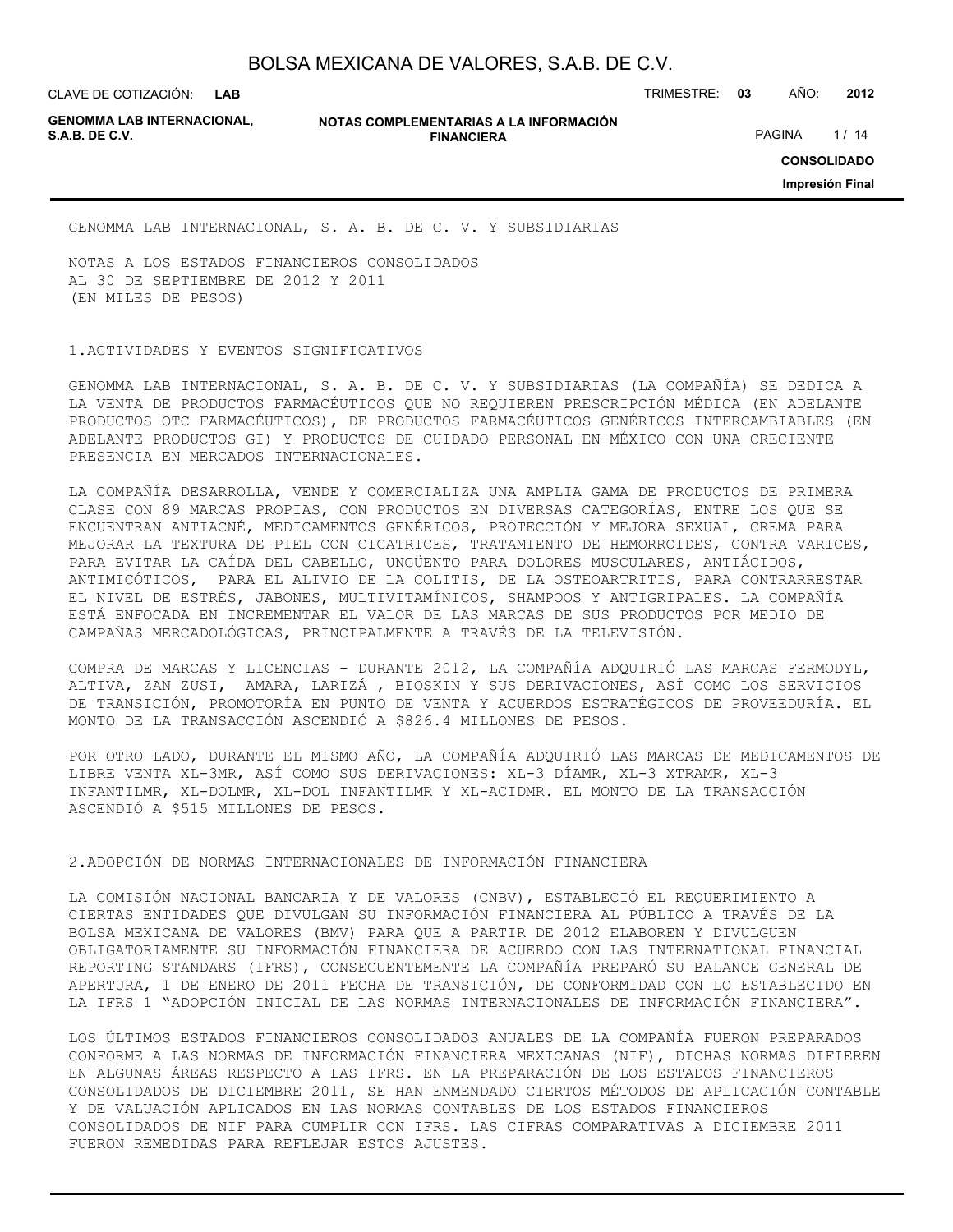|                                                                                                                                                                                                                                                                                                                       | BOLSA MEXICANA DE VALORES, S.A.B. DE C.V.                   |                                         |                                                      |
|-----------------------------------------------------------------------------------------------------------------------------------------------------------------------------------------------------------------------------------------------------------------------------------------------------------------------|-------------------------------------------------------------|-----------------------------------------|------------------------------------------------------|
| CLAVE DE COTIZACIÓN: L <b>AB</b>                                                                                                                                                                                                                                                                                      |                                                             |                                         | AÑO:<br>2012<br>TRIMESTRE: 03                        |
| <b>GENOMMA LAB INTERNACIONAL,</b><br>S.A.B. DE C.V.                                                                                                                                                                                                                                                                   | NOTAS COMPLEMENTARIAS A LA INFORMACIÓN<br><b>FINANCIERA</b> |                                         | PAGINA 2/14<br><b>CONSOLIDADO</b><br>Impresión Final |
| A CONTINUACIÓN SE PRESENTAN LOS BALANCES GENERALES CONSOLIDADOS CONDENSADOS Y LOS<br>ESTADOS DE RESULTADOS CONSOLIDADOS CONDENSADOS MOSTRANDO LOS EFECTOS DE LA ADOPCIÓN.                                                                                                                                             |                                                             |                                         |                                                      |
| BALANCES GENERALES CONSOLIDADOS AL 1 DE ENERO DE 2011 (FECHA DE TRANSICIÓN)                                                                                                                                                                                                                                           |                                                             |                                         |                                                      |
| NIF AL 31 DE DICIEMBRE DE 2010INCISOEFECTO DE LA TRANSICIÓN A IFRSIFRS AL 31 DE<br>DE 2010<br>DICIEMBRE                                                                                                                                                                                                               |                                                             |                                         |                                                      |
| EFECTIVO Y EQUIVALENTES DE EFECTIVO\$1,454,437\$<br>OTROS ACTIVOS CIRCULANTES 3, 229, 606(4) (6)<br>1,192,571<br>4, 422, 177                                                                                                                                                                                          |                                                             | $-5$ 1,454,437                          |                                                      |
| INMUEBLES, PROPIEDADES Y EQUIPO - NETO 424,996 (1) (541)<br>424,455                                                                                                                                                                                                                                                   |                                                             |                                         |                                                      |
| IMPUESTOS A LA UTILIDAD DIFERIDOS 7,024<br>OTROS ACTIVOS - NETO 709, 657 (7) (2, 951)<br>706,706                                                                                                                                                                                                                      |                                                             | $-7,024$                                |                                                      |
| INVERSIÓN EN ACCIONES DE ASOCIADAS 5,189<br>TOTAL ACTIVOS 5,830,909 1,189,079<br>7,019,988                                                                                                                                                                                                                            |                                                             | $-5,189$                                |                                                      |
| PROVEEDORES 969,099<br>OTROS PASIVOS CIRCULANTES 578, 647 (6) 1, 168, 661 1, 747, 308<br>BENEFICIOS A LOS EMPLEADOS<br>IMPUESTOS A LA UTILIDAD DIFERIDOS<br>OTROS PASIVOS A LARGO PLAZO94,295<br>TOTAL PASIVOS 1,719,266 1,168,236 2,887,502<br>TOTAL ACTIVOS MENOS TOTAL PASIVOS\$ 4,111,643\$ 20,843<br>\$4,132,486 | $-969,099$<br>10,003(3)(9,357) 646                          | 67, 222 (2) 8, 932 76, 154<br>$-94,295$ |                                                      |
| CAPITAL SOCIAL\$ 1,931,222 (1)\$(9,562)\$ 1,921,660<br>RESULTADOS ACUMULADOS 2, 214, 253 30, 404 2, 244, 657<br>OTRAS CUENTAS DE CAPITAL (60, 922)<br>(60, 922)                                                                                                                                                       |                                                             |                                         |                                                      |
| PARTICIPACIÓN NO CONTROLADORA 27,090<br>TOTAL CAPITAL CONTABLE\$ 4,111,643\$ 20,843<br>\$4,132,486                                                                                                                                                                                                                    |                                                             | $-27,090$                               |                                                      |
| ESTADOS CONSOLIDADOS DE RESULTADOS AL 31 DE DICIEMBRE DE 2010                                                                                                                                                                                                                                                         |                                                             |                                         |                                                      |
| NIF AL 31 DE DICIEMBRE DE 2010INCISOEFECTO DE LA TRANSICIÓN A IFRSIFRS AL 31 DE<br>DICIEMBRE<br>DE 2010                                                                                                                                                                                                               |                                                             |                                         |                                                      |

VENTAS NETAS\$ 6,263,621(6)\$(9,241)\$ 6,254,380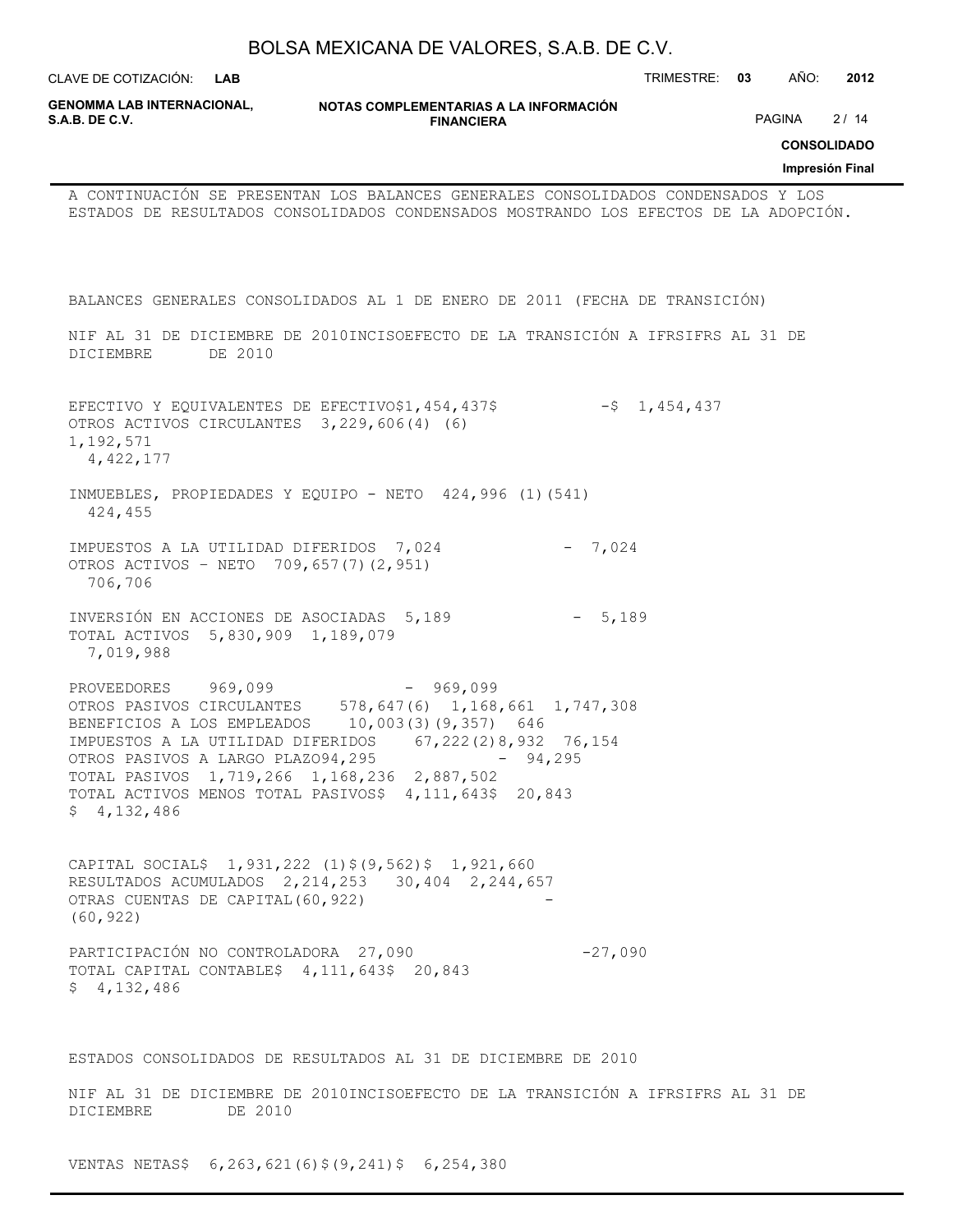**LAB**

CLAVE DE COTIZACIÓN: TRIMESTRE: **03** AÑO: **2012**

**GENOMMA LAB INTERNACIONAL,**

```
NOTAS COMPLEMENTARIAS A LA INFORMACIÓN
                        FINANCIERA
S.A.B. DE C.V. PAGINA 8 / 14
```
**CONSOLIDADO**

**Impresión Final**

COSTO DE VENTAS(1,814,478)(4) 2,090(1,812,388) GASTOS DE VENTA, GENERALES Y DE ADMINISTRACIÓN(2,834,352) (3)(11,977)(2,846,329) OTROS (GASTOS) INGRESOS, NETO 6,932 (5) 14,815 21,747 RESULTADO INTEGRAL DE FINANCIAMIENTO(27,289)(6) 26,456(833) PARTICIPACIÓN EN LAS UTILIDADES (PÉRDIDAS) DE COMPAÑÍA ASOCIADA(19,112) (19,112) IMPUESTOS A LA UTILIDAD (482,364)(2)(6,643)(489,007) UTILIDAD NETA CONSOLIDADA\$ 1,092,958 \$ 15,500 \$ 1,108,458 PARTICIPACIÓN CONTROLADORA\$ 1,072,565\$ 15,500\$ 1,088,065 PARTICIPACIÓN NO CONTROLADORA 20,393 - 20,393

BALANCES GENERALES CONSOLIDADOS AL 30 DE SEPTIEMBRE DE 2011

UTILIDAD NETA CONSOLIDADA\$ 1,092,958\$ 15,500\$ 1,108,458

NIF AL 30 DE SEPTIEMBRE DE 2011INCISOEFECTO DE LA TRANSICIÓN A IFRSIFRS AL 30 DE SEPTIEMBRE DE 2011

EFECTIVO Y EQUIVALENTES DE EFECTIVO\$  $1,788,877$  \$ -\$ 1,788,877 OTROS ACTIVOS CIRCULANTES 3,869,080(4) 148 3,869,228 INMUEBLES, PROPIEDADES Y EQUIPO - NETO 436,958(1)(175) 436,783 IMPUESTOS A LA UTILIDAD DIFERIDOS 133,872(2)(3,872) 130,000 OTROS ACTIVOS – NETO 1,887,981 - 1,887,981 INVERSIÓN EN ACCIONES DE ASOCIADAS 6,246 - 6,246 TOTAL ACTIVOS 8,123,014(3,899) 8,119,115 PROVEEDORES 833,303 - 833,303 OTROS PASIVOS CIRCULANTES 1, 114, 504 - 1, 114, 504 BENEFICIOS A LOS EMPLEADOS 13,810(3)(12,934) 876 IMPUESTOS A LA UTILIDAD DIFERIDOS -OTROS PASIVOS A LARGO PLAZO 1,216,183 - 1,216,183 TOTAL PASIVOS 3,177,800(12,934) 3,164,866 TOTAL ACTIVOS MENOS TOTAL PASIVOS\$ 4,945,214 \$ 9,035\$ 4,954,249

CAPITAL SOCIAL\$ 1,931,222 (1)\$ (9,562) 1,921,660 RESULTADOS ACUMULADOS 3,009,525 18,597 3,028,122 OTRAS CUENTAS DE CAPITAL(29,451) - (29,451) PARTICIPACIÓN NO CONTROLADORA 33,918 - 33,918 TOTAL CAPITAL CONTABLE\$ 4,945,214\$ 9,035\$ 4,954,249

ESTADOS CONSOLIDADOS DE RESULTADOS AL 30 DE SEPTIEMBRE DE 2011

NIF AL 30 DE SEPTIEMBRE DE 2011INCISOEFECTO DE LA TRANSICIÓN A IFRSIFRS AL 30 DE SEPTIEMBRE DE 2011

VENTAS NETAS\$ 5,330,507\$(6,445)\$ 5,324,062 COSTO DE VENTAS(1,625,928)(4)(3,595)(1,629,523) GASTOS DE VENTA, GENERALES Y DE ADMINISTRACIÓN(2,560,755) (3)(5,118)(2,565,873) OTROS (GASTOS) INGRESOS, NETO(3,566)(5) 9,061 5,495 RESULTADO INTEGRAL DE FINANCIAMIENTO 22,391(6)(10,770) 11,621 PARTICIPACIÓN EN LAS UTILIDADES (PÉRDIDAS) DE COMPAÑÍA ASOCIADA 553 - 553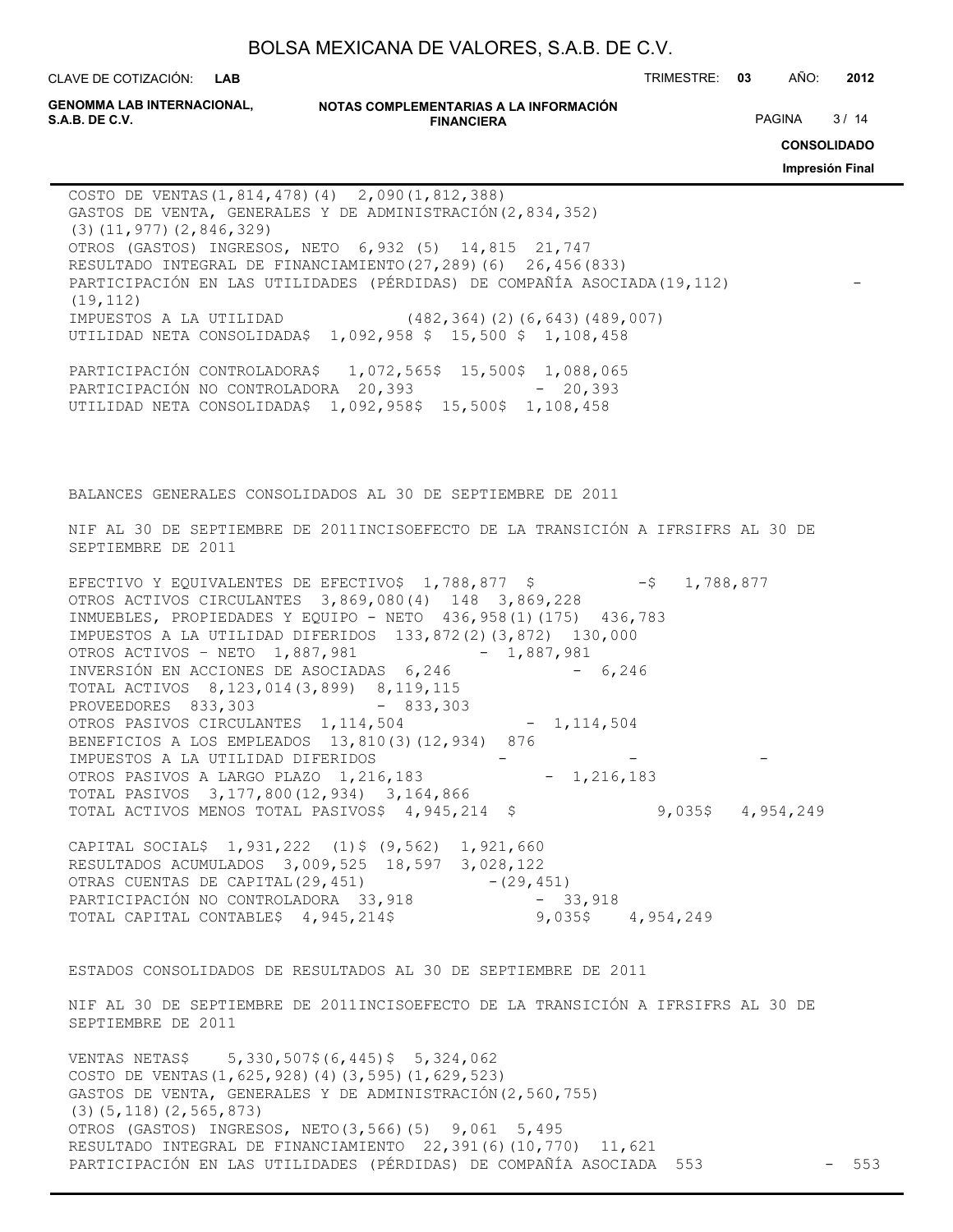**LAB**

CLAVE DE COTIZACIÓN: TRIMESTRE: **03** AÑO: **2012**

| <b>GENOMMA LAB INTERNACIONAL,</b><br>S.A.B. DE C.V.                                                                      |                     | NOTAS COMPLEMENTARIAS A LA INFORMACIÓN<br><b>FINANCIERA</b> |         |  |                                       |  |  |  |  |
|--------------------------------------------------------------------------------------------------------------------------|---------------------|-------------------------------------------------------------|---------|--|---------------------------------------|--|--|--|--|
|                                                                                                                          |                     |                                                             |         |  | <b>CONSOLIDADO</b><br>Impresión Final |  |  |  |  |
| IMPUESTOS A LA UTILIDAD (354, 925) (2) 5, 060 (349, 865)<br>UTILIDAD NETA CONSOLIDADA\$ 808,277\$ $(11, 807)$ \$ 796,470 |                     |                                                             |         |  |                                       |  |  |  |  |
| PARTICIPACIÓN CONTROLADORA 795,268 (11,807)<br>PARTICIPACIÓN NO CONTROLADORA<br>UTILIDAD NETA CONSOLIDADA\$              | 13,009<br>808,277\$ | 783,461<br>$-13,009$<br>$(11, 807)$ \$                      | 796,470 |  |                                       |  |  |  |  |

LAS PRINCIPALES DIFERENCIAS ENTRE NIF E IFRS INCLUIDAS EN LAS CONCILIACIONES Y QUE AFECTAN LOS ESTADOS FINANCIEROS CONSOLIDADOS SE DESCRIBEN A CONTINUACIÓN:

(1) INMUEBLES, PROPIEDADES Y EQUIPO – NETO Y CAPITAL CONTABLE. DE ACUERDO CON LA NIF B-10 SE DEBERÁN RECONOCER LOS EFECTOS DE LA INFLACIÓN CUANDO LA INFLACIÓN ACUMULADA DE LOS TRES EJERCICIOS INMEDIATOS ANTERIORES SEA MAYOR AL 26%, DE ACUERDO CON LA NORMA INTERNACIONAL DE CONTABILIDAD NIC 29 INFORMACIÓN FINANCIERA EN ECONOMÍAS HIPERINFLACIONARIAS LA INFLACIÓN ACUMULADA EN DICHO PERÍODO DEBERÁ ALCANZAR EL 100%.POR LO TANTO EL AJUSTE CORRESPONDE A LA CANCELACIÓN DE LOS EFECTOS DE INFLACIÓN RECONOCIDOS CONFORME A NIF HASTA EL 2007.

(2) IMPUESTOS A LA UTILIDAD. CORRESPONDE AL EFECTO DE IMPUESTOS DIFERIDOS DE LOS AJUSTES DE ADOPCIÓN DE LAS IFRS QUE AFECTARON EL VALOR EN LIBROS DE ACTIVOS Y PASIVOS.

(3) BENEFICIOS A LOS EMPLEADOS. LA NIF D-3 REQUIERE QUE SE CUANTIFIQUE Y REGISTRE EL PASIVO CORRESPONDIENTE A LA OBLIGACIÓN LEGAL DE PAGO DE INDEMNIZACIONES POR DESPIDO. DE ACUERDO CON LA NIC 19 BENEFICIOS A LOS EMPLEADOS EL PASIVO POR DICHAS INDEMNIZACIONES PODRÁ REGISTRARSE SÓLO SI EXISTE UN COMPROMISO DE LA ENTIDAD EN PAGARLAS AÚN EN TERMINACIÓN VOLUNTARIA.

(4) INVENTARIOS Y COSTO DE VENTAS. HASTA 2010, LAS NIF PERMITÍAN EL COSTEO DIRECTO DE INVENTARIOS COMO SISTEMA DE VALUACIÓN. A PARTIR DE 2011, SE REQUIERE EL COSTEO ABSORBENTE DE LA MISMA MANERA QUE LO REQUIERE LA NIC 2 INVENTARIOS.

(5) CLASIFICACIÓN DE LA PTU. LA NIF B-3, REQUIERE QUE SE PRESENTE DENTRO DEL RUBRO DE OTROS GASTOS, PARA EFECTOS DE IFRS LA PTU ES UNA COMPENSACIÓN AL PERSONAL Y SE DEBE PRESENTAR EN EL RUBRO DE GASTOS DE VENTA, GENERALES Y DE ADMINISTRACIÓN.

(6) TRANSFERENCIA DE ACTIVOS FINANCIEROS. DE ACUERDO CON LA NIC 39 INSTRUMENTOS FINANCIEROS: RECONOCIMIENTO Y MEDICIÓN, LA BAJA DE UN ACTIVO FINANCIERO SE DA CUANDO LA ENTIDAD TRANSFIERE DE MANERA SUSTANCIAL LOS RIESGOS Y VENTAJAS INHERENTES DE LA PROPIEDAD DEL ACTIVO FINANCIERO, DE ACUERDO CON NIF LA BAJA DEL ACTIVO FINANCIERO SE DA CON LA TRANSFERENCIA LEGAL DE LA PROPIEDAD DEL MISMO.

LOS DESCUENTOS FINANCIEROS POR COBRANZA ANTICIPADA SE DEBERÁN PRESENTAR DISMINUYENDO INGRESOS DE CONFORMIDAD CON IFRS, BAJO NIF FUERON CONSIDERADOS COSTOS FINANCIEROS.

(7) OTROS ACTIVOS. DE ACUERDO CON NIF LOS DEPÓSITOS EN GARANTÍA ESTABAN REGISTRADOS COMO OTROS ACTIVOS, CONFORME A IFRS ESTOS ACTIVOS SON UN INSTRUMENTO FINANCIEROS Y SE PRESENTAN COMO OTRAS CUENTAS POR COBRAR.

#### 3.RESUMEN DE LAS PRINCIPALES POLÍTICAS CONTABLES

LOS ESTADOS FINANCIEROS CONSOLIDADOS ADJUNTOS HAN SIDO PREPARADOS DE CONFORMIDAD CON LAS IFRS. SU PREPARACIÓN REQUIERE QUE LA ADMINISTRACIÓN DE LA COMPAÑÍA EFECTÚE CIERTAS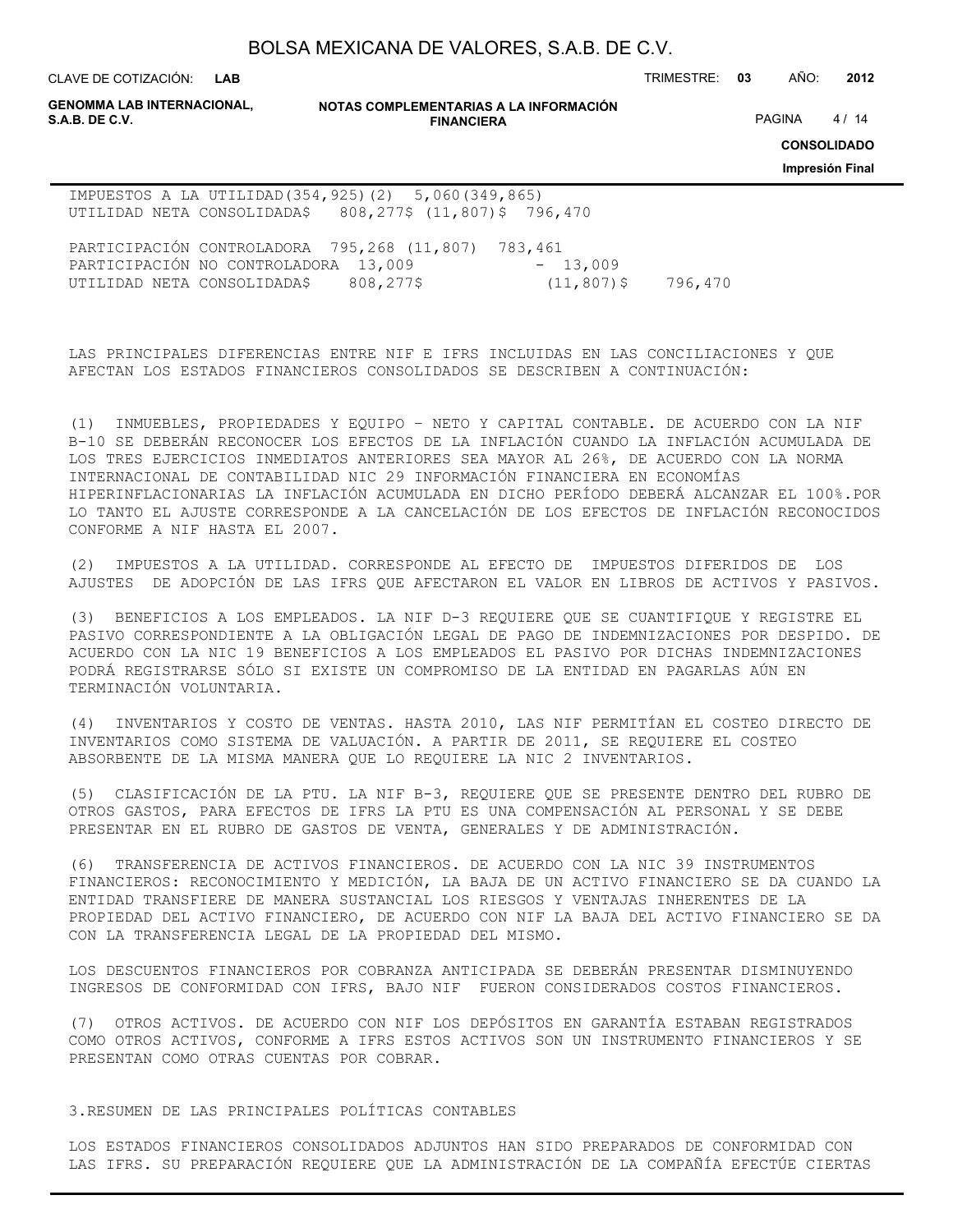| BOLSA MEXICANA DE VALORES, S.A.B. DE C.V. |  |  |
|-------------------------------------------|--|--|
|-------------------------------------------|--|--|

CLAVE DE COTIZACIÓN: TRIMESTRE: **03** AÑO: **2012**

**GENOMMA LAB INTERNACIONAL,**

**NOTAS COMPLEMENTARIAS A LA INFORMACIÓN FINANCIERA S.A.B. DE C.V.** PAGINA 5/14

**CONSOLIDADO**

#### **Impresión Final**

ESTIMACIONES Y UTILICE DETERMINADOS SUPUESTOS PARA VALUAR ALGUNAS DE LAS PARTIDAS DE LOS ESTADOS FINANCIEROS Y PARA EFECTUAR LAS REVELACIONES QUE SE REQUIEREN EN LOS MISMOS. SIN EMBARGO, LOS RESULTADOS REALES PUEDEN DIFERIR DE DICHAS ESTIMACIONES. LA ADMINISTRACIÓN DE LA COMPAÑÍA, APLICANDO EL JUICIO PROFESIONAL, CONSIDERA QUE LAS ESTIMACIONES Y SUPUESTOS UTILIZADOS FUERON LOS ADECUADOS EN LAS CIRCUNSTANCIAS.

LAS POLÍTICAS CONTABLES SIGNIFICATIVAS QUE HAN SIDO APLICADAS DE MANERA CONSISTENTE POR LA COMPAÑÍA SON LAS SIGUIENTES:

A.BASES DE PRESENTACIÓN - LOS ESTADOS FINANCIEROS INTERMEDIOS CONSOLIDADOS ADJUNTOS, FUERON PREPARADOS DE CONFORMIDAD CON LAS IFRS Y SUS ADECUACIONES E INTERPRETACIONES EMITIDOS POR EL INTERNATIONAL ACCOUNTING STANDARD BOARD (IASB) Y EN PARTICULAR, DE CONFORMIDAD CON LA NORMA INTERNACIONAL DE CONTABILIDAD "NIC 34 INFORMACIÓN FINANCIERA INTERMEDIA" (NIC Ó IAS POR SUS SIGLAS EN INGLÉS), Y NO INCLUYE TODA LA INFORMACIÓN FINANCIERA REQUERIDA APLICABLE PARA LA EMISIÓN DE UNOS ESTADOS FINANCIEROS ANUALES COMPLETOS.

UNIDAD MONETARIA DE LOS ESTADOS FINANCIEROS - LOS ESTADOS FINANCIEROS Y NOTAS AL 30 DE SEPTIEMBRE DE 2012 Y 31 DE DICIEMBRE DE 2011, INCLUYEN SALDOS Y TRANSACCIONES EN PESOS DE DIFERENTE PODER ADQUISITIVO.

B.BASES DE CONSOLIDACIÓN - LOS ESTADOS FINANCIEROS CONSOLIDADOS INCLUYEN LOS DE GENOMMA LAB INTERNACIONAL, S. A. B. DE C. V. Y LOS DE SUS SUBSIDIARIAS EN LAS QUE TIENE CONTROL EFECTIVO, CUYA PARTICIPACIÓN ACCIONARIA EN SU CAPITAL SOCIAL AL 30 DE SEPTIEMBRE DE 2012 Y 31 DE DICIEMBRE DE 2011, SE MUESTRAN A CONTINUACIÓN:

COMPAÑÍA% DE PARTICIPACIÓN ACTIVIDAD

MÉXICO - GENOMMA LABORATORIES MÉXICO, S. A. DE C. V.100(1) TELEVISION PRODUCTS RETAIL, S. A. DE C. V.100(2) MEDICINAS Y MEDICAMENTOS NACIONALES, S. A. DE C. V.100(3) INICIATIVAS DE ÉXITO, S. A. DE C. V.100(4) AERO LAB, S. A. DE C. V.100(5)

NORTEAMÉRICA - GENOMMA LAB USA, INC.100(6) LAB BRANDS INTERNATIONAL, LLC 70(1)

CENTROAMÉRICA - GENOMMA LAB CENTROAMÉRICA, S. A.100(2) GENOMMA LAB DOMINICANA, S. R. L.100(6)

SUDAMÉRICA - GENOMMA LAB PERÚ, S. A.100(6) GENOMMA LAB CHILE, S. A.100(6) GENOMMA LAB ECUADOR, S. A.100(6) GENOMMA LABORATORIES ARGENTINA, S. A. 85(6) GENOMMA LAB COLOMBIA, LTDA100(6) GENOMMA LABORATORIES DO BRASIL, LTDA 85(6)

EUROPA - GENOMMA LABORATORIOS MÉDICOS, S. L.100(6)

(1)INVESTIGACIÓN Y DESARROLLO DE PRODUCTOS OTC FARMACÉUTICOS Y DE CUIDADO PERSONAL, ASÍ COMO A ADMINISTRAR LA PROPIEDAD INTELECTUAL.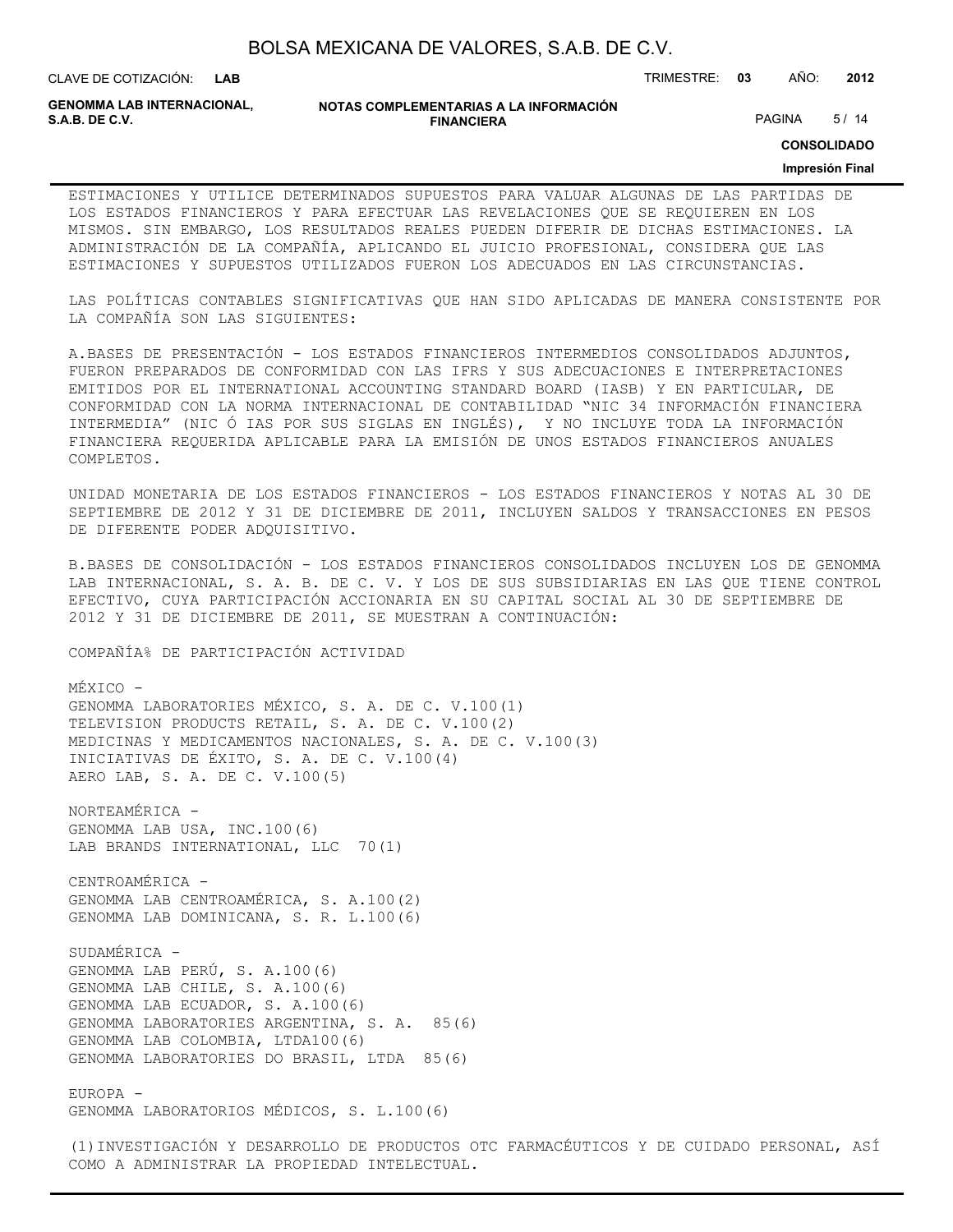**LAB**

CLAVE DE COTIZACIÓN: TRIMESTRE: **03** AÑO: **2012**

**GENOMMA LAB INTERNACIONAL,**

#### **NOTAS COMPLEMENTARIAS A LA INFORMACIÓN FINANCIERA S.A.B. DE C.V.** PAGINA 6 / 14

**CONSOLIDADO**

**Impresión Final**

(2)PRESTACIÓN DE SERVICIOS PROFESIONALES. (3)VENTA DE PRODUCTOS FARMACÉUTICOS (GI Y OTC FARMACÉUTICOS). (4)VENTA DE PRODUCTOS OTC FARMACÉUTICOS. (5)SERVICIOS DE TRANSPORTACIÓN AÉREA. (6)VENTA DE PRODUCTOS OTC FARMACÉUTICOS Y DE CUIDADO PERSONAL.

LOS SALDOS Y OPERACIONES INTERCOMPAÑÍAS, HAN SIDO ELIMINADOS EN ESTOS ESTADOS FINANCIEROS CONSOLIDADOS.

C.TRANSACCIONES EN MONEDA EXTRANJERA – LOS ESTADOS FINANCIEROS INDIVIDUALES DE CADA SUBSIDIARIA DE LA COMPAÑÍA SE PRESENTAN EN LA MONEDA DEL AMBIENTE ECONÓMICO PRIMARIO EN LA CUAL OPERA LA ENTIDAD (SU MONEDA FUNCIONAL). PARA CONSOLIDAR LOS ESTADOS FINANCIEROS DE SUBSIDIARIAS EXTRANJERAS, SE CONVIERTEN DE LA MONEDA FUNCIONAL A LA MONEDA DE INFORME. LOS ESTADOS FINANCIEROS SE CONVIERTEN A PESOS MEXICANOS (LA MONEDA DE INFORME), CONSIDERANDO LA SIGUIENTE METODOLOGÍA:

LAS OPERACIONES CUYA MONEDA DE REGISTRO Y FUNCIONAL ES LA MISMA, CONVIERTEN SUS ESTADOS FINANCIEROS UTILIZANDO LOS SIGUIENTES TIPOS DE CAMBIO: (I) DE CIERRE PARA LOS ACTIVOS Y PASIVOS Y (II) HISTÓRICO PARA EL CAPITAL CONTABLE, ASÍ COMO, PARA LOS INGRESOS, COSTOS Y GASTOS. LOS EFECTOS DE CONVERSIÓN SE REGISTRAN EN LA UTILIDAD INTEGRAL. LAS PARTIDAS NO MONETARIAS CALCULADAS EN TÉRMINOS DE COSTO HISTÓRICO, EN MONEDA EXTRANJERA, NO SE RECONVIERTEN.

CUANDO LA ENTIDAD EXTRANJERA OPERA EN UN ENTORNO HIPERINFLACIONARIO, PRIMERO REEXPRESAN SUS ESTADOS FINANCIEROS A PODER ADQUISITIVO DE LA MONEDA LOCAL AL CIERRE DEL EJERCICIO, UTILIZANDO EL ÍNDICE DE PRECIOS DEL PAÍS DE ORIGEN, Y POSTERIORMENTE LOS CONVIERTEN UTILIZANDO EL TIPO DE CAMBIO OFICIAL DE CIERRE PARA TODAS LAS PARTIDAS.

LAS DIFERENCIAS EN TIPO DE CAMBIO SE RECONOCEN EN LOS RESULTADOS DEL PERÍODO, EXCEPTO POR: DIFERENCIAS EN TIPO DE CAMBIO PROVENIENTES DE PRÉSTAMOS DENOMINADOS EN MONEDA EXTRANJERA RELACIONADOS CON LOS ACTIVOS CALIFICABLES PARA LA CAPITALIZACIÓN DE INTERESES, LAS CUALES SE INCLUYEN EN EL COSTO DE DICHOS ACTIVOS CUANDO SE CONSIDERAN COMO UN AJUSTE A LOS COSTOS POR INTERESES SOBRE DICHOS PRÉSTAMOS DENOMINADOS EN MONEDA EXTRANJERA.

LAS TRANSACCIONES EN MONEDA EXTRANJERA SE REGISTRAN AL TIPO DE CAMBIO VIGENTE A LA FECHA DE SU CELEBRACIÓN. LOS ACTIVOS Y PASIVOS MONETARIOS EN MONEDA EXTRANJERA SE VALÚAN EN MONEDA FUNCIONAL AL TIPO DE CAMBIO VIGENTE A LA FECHA DE LOS ESTADOS FINANCIEROS. LAS FLUCTUACIONES CAMBIARIAS SE REGISTRAN EN LOS RESULTADOS.

D.EFECTIVO Y EQUIVALENTES DE EFECTIVO - CONSISTEN PRINCIPALMENTE EN DEPÓSITOS BANCARIOS EN CUENTAS DE CHEQUES E INVERSIONES EN VALORES A CORTO PLAZO, DE GRAN LIQUIDEZ, FÁCILMENTE CONVERTIBLES EN EFECTIVO Y SUJETOS A RIESGOS POCO IMPORTANTES DE CAMBIOS EN VALOR. EL EFECTIVO SE PRESENTA A VALOR NOMINAL Y LOS EQUIVALENTES SE VALÚAN A SU VALOR RAZONABLE; LAS FLUCTUACIONES EN SU VALOR SE RECONOCEN EN EL RESULTADO INTEGRAL DE FINANCIAMIENTO (RIF) DEL PERIODO. LOS EQUIVALENTES DE EFECTIVO ESTÁN REPRESENTADOS PRINCIPALMENTE POR INVERSIONES EN MESAS DE DINERO. LA COMPAÑÍA TIENE FONDOS RESTRINGIDOS DESIGNADOS PARA LA RECOMPRA DE ACCIONES PROPIAS DE LA COMPAÑÍA, LOS CUALES SE ENCUENTRAN INVERTIDOS EN MESAS DE DINERO A CORTO PLAZO EN PAPEL GUBERNAMENTAL Y PAPEL BANCARIO.

E.CUENTAS POR COBRAR – SE PRESENTAN A SU VALOR DE REALIZACIÓN, NETO DE LA ESTIMACIÓN PARA PÉRDIDAS EN SU RECUPERACIÓN.

F.INVENTARIOS -SE PRESENTAN AL COSTO DE ADQUISICIÓN O VALOR NETO DE REALIZACIÓN (PRECIO DE VENTA ESTIMADO MENOS TODOS LOS COSTOS NECESARIOS PARA LA VENTA), EL MENOR. SE VALÚAN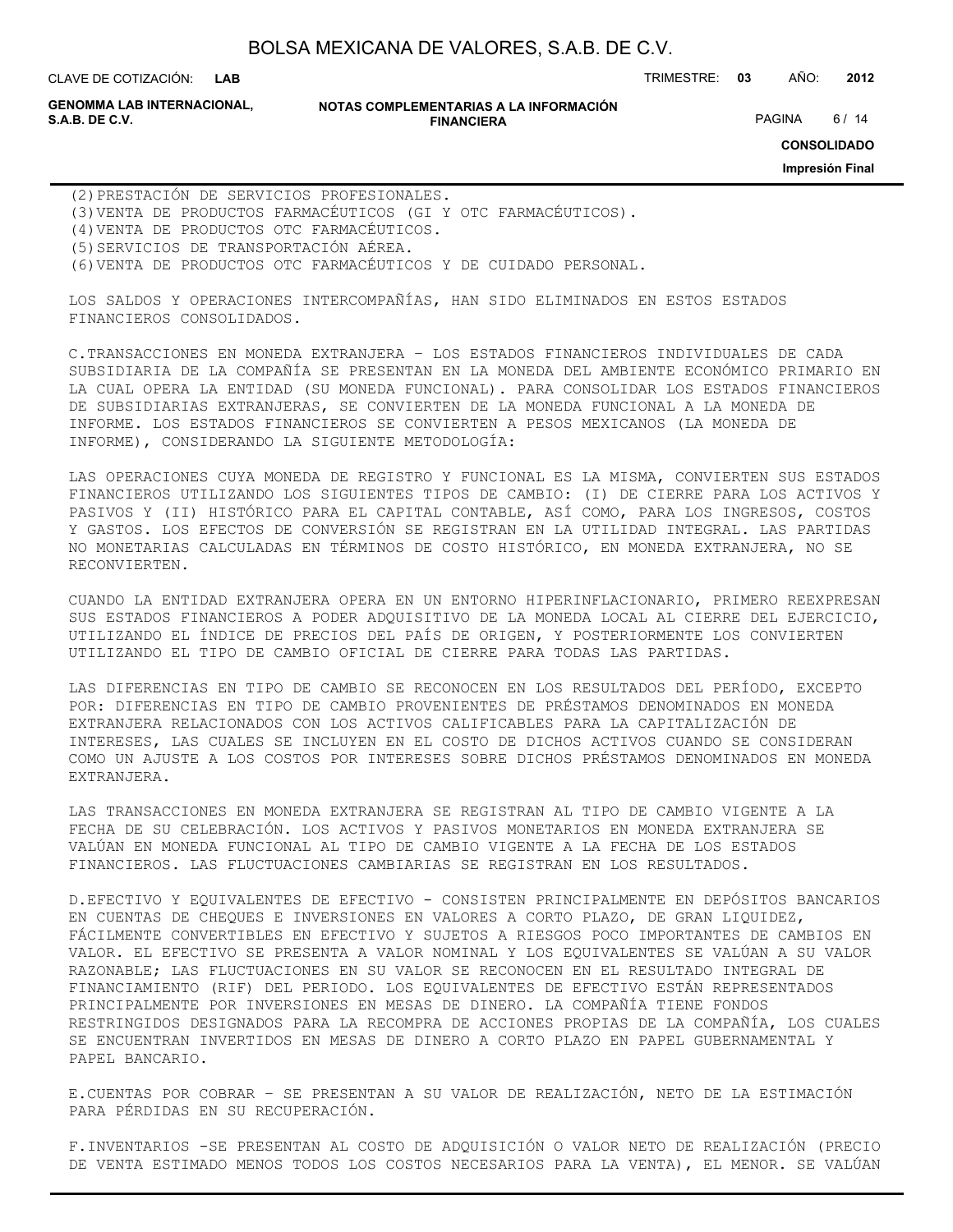| BOLSA MEXICANA DE VALORES, S.A.B. DE C.V. |
|-------------------------------------------|
|-------------------------------------------|

CLAVE DE COTIZACIÓN: TRIMESTRE: **03** AÑO: **2012**

**GENOMMA LAB INTERNACIONAL,**

#### **NOTAS COMPLEMENTARIAS A LA INFORMACIÓN FINANCIERA S.A.B. DE C.V.** PAGINA 27 / 14

**CONSOLIDADO**

#### **Impresión Final**

A TRAVÉS DE COSTOS PROMEDIO INCLUYENDO EL COSTO DE MATERIALES, GASTOS DIRECTOS Y UNA PORCIÓN APROPIADA DE COSTOS INDIRECTOS FIJOS Y VARIABLES, QUE SE INCURREN EN LA PRODUCCIÓN DE LOS MISMOS. LAS REDUCCIONES AL VALOR DE LOS INVENTARIOS SE COMPONEN POR LAS RESERVAS QUE REPRESENTAN EL DETERIORO, LA OBSOLESCENCIA, EL LENTO MOVIMIENTO Y LA CORTA CADUCIDAD DE INVENTARIOS.

G.PAGOS ANTICIPADOS – INCLUYE PAGOS ANTICIPADOS POR RENTAS, ANTICIPOS ENTREGADOS A PROVEEDORES, SEGUROS Y PRINCIPALMENTE PUBLICIDAD, LOS CUALES SE REGISTRAN COMO GASTO HASTA QUE LOS SERVICIOS SON RECIBIDOS.

H.INMUEBLES, PROPIEDADES Y EQUIPO - SE REGISTRAN AL COSTO DE ADQUISICIÓN. LA DEPRECIACIÓN SE REGISTRA EN RESULTADOS Y SE CALCULA CONFORME AL MÉTODO DE LÍNEA RECTA CON BASE EN LAS VIDAS ÚTILES ESTIMADAS REMANENTE DE LOS ACTIVOS, LAS CUALES SE REVISAN CADA AÑO JUNTO CON LOS VALORES RESIDUALES; Y EL EFECTO DE CUALQUIER CAMBIO EN LA ESTIMACIÓN REGISTRADA SE RECONOCE SOBRE UNA BASE PROSPECTIVA.

LAS TASAS DE DEPRECIACIÓN SON LAS QUE SE MUESTRAN A CONTINUACIÓN:

PORCENTAJE ANIJAT.

EDIFICIO Y CONSTRUCCIONES2.5 Y 10 EQUIPO DE LABORATORIO, MOLDES Y MAQUINARIA35 EQUIPO DE TRANSPORTE TERRESTRE Y AÉREO25 Y 16 EQUIPO DE CÓMPUTO30 EQUIPO DE PRODUCCIÓN Y GRABACIÓN30 EQUIPO DE OFICINA, VENTA Y TELECOMUNICACIONES5 Y 10

EL PORCENTAJE ANUAL DE AMORTIZACIÓN DE LAS MEJORAS A LOCALES ARRENDADOS SE DETERMINA CON BASE AL PERIODO QUE ESTABLECE EL CONTRATO DE ARRENDAMIENTO.

LA GANANCIA O PÉRDIDA QUE SURGE DE LA VENTA O RETIRO DE UNA PARTIDA DE INMUEBLES, PROPIEDADES Y EQUIPO, SE CALCULA COMO LA DIFERENCIA ENTRE LOS RECURSOS QUE SE RECIBEN POR VENTAS Y EL VALOR EN LIBROS DEL ACTIVO, Y SE RECONOCE EN LOS RESULTADOS.

LAS PROPIEDADES QUE ESTÁN EN PROCESO DE CONSTRUCCIÓN, SE REGISTRAN AL COSTO MENOS CUALQUIER PÉRDIDA POR DETERIORO RECONOCIDA. LA DEPRECIACIÓN DE ESTOS ACTIVOS, AL IGUAL QUE EN OTRAS PROPIEDADES, SE INICIA CUANDO LOS ACTIVOS ESTÁN LISTOS PARA SU USO PLANEADO.

I.INVERSIÓN EN ACCIONES DE ASOCIADA – UNA COMPAÑÍA ASOCIADA ES UNA ENTIDAD SOBRE LA CUAL LA COMPAÑÍA TIENE INFLUENCIA SIGNIFICATIVA, Y QUE NO CONSTITUYE UNA SUBSIDIARIA NI PARTICIPACIÓN EN UN NEGOCIO CONJUNTO. INFLUENCIA SIGNIFICATIVA ES EL PODER DE PARTICIPAR EN DECIDIR POLÍTICAS FINANCIERAS Y DE OPERACIÓN DE LA ENTIDAD EN LA QUE SE INVIERTE, PERO NO IMPLICA UN CONTROL O CONTROL CONJUNTO SOBRE ESAS POLÍTICAS.

LOS RESULTADOS Y LOS ACTIVOS Y PASIVOS DE LAS COMPAÑÍAS ASOCIADAS SON INCORPORADOS A LOS ESTADOS FINANCIEROS CONSOLIDADOS UTILIZANDO EL MÉTODO DE PARTICIPACIÓN.

J.ACTIVOS INTANGIBLES – CORRESPONDE A CONTRATOS DE USO DE MARCAS Y OTROS DERECHOS Y A COSTOS EROGADOS EN LA FASE DE DESARROLLO DE SISTEMAS DE INFORMACIÓN INTEGRAL. LOS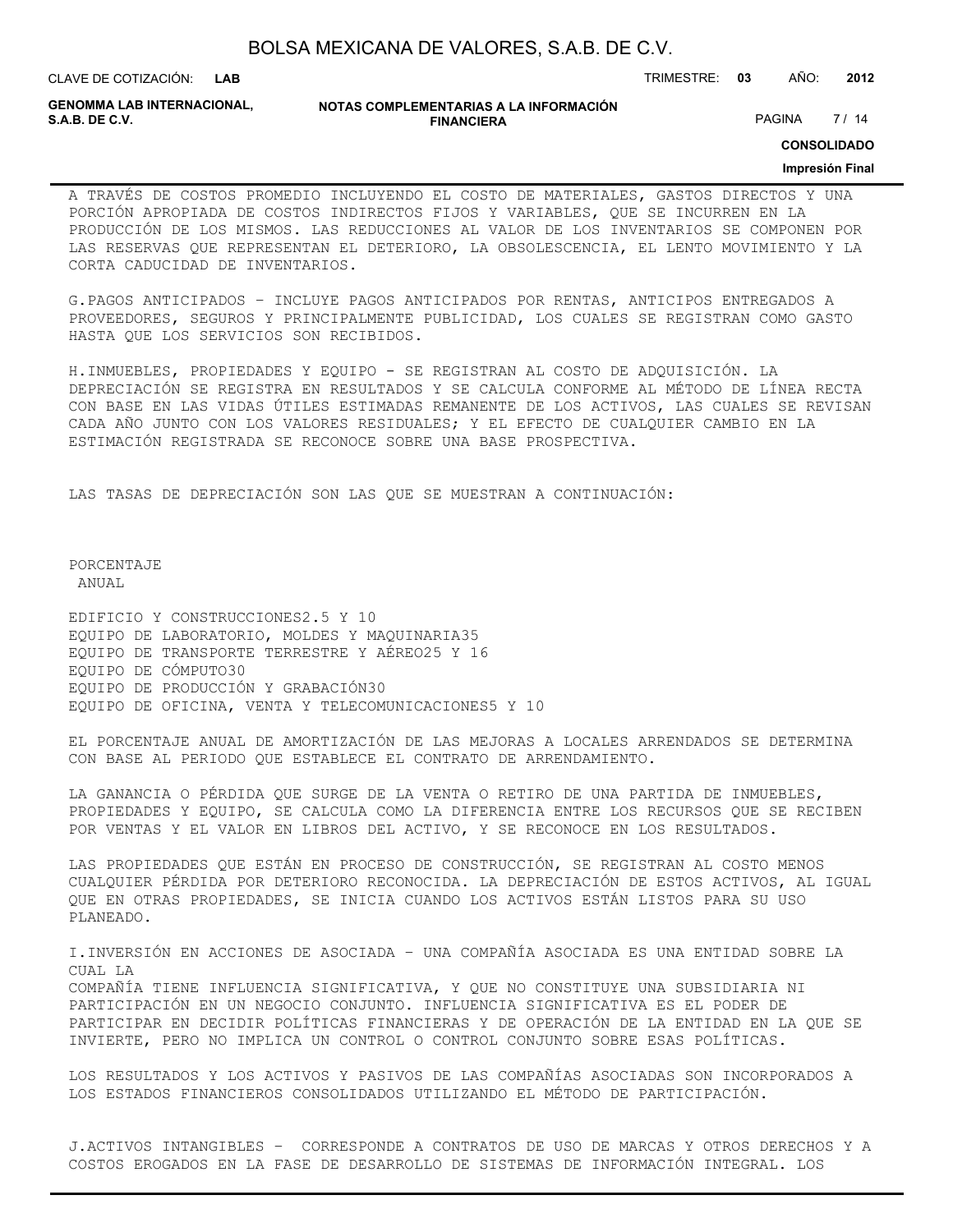CLAVE DE COTIZACIÓN: TRIMESTRE: **03** AÑO: **2012**

**GENOMMA LAB INTERNACIONAL,**

#### **NOTAS COMPLEMENTARIAS A LA INFORMACIÓN FINANCIERA S.A.B. DE C.V.** PAGINA 8 / 14

**CONSOLIDADO**

#### **Impresión Final**

ACTIVOS INTANGIBLES CON VIDA ÚTIL DEFINIDA, SE AMORTIZAN CON BASE EN EL MÉTODO DE LÍNEA RECTA SOBRE LA VIDA ECONÓMICA ESTIMADA DE CADA ACTIVO, LAS MARCAS Y OTROS DERECHOS TIENEN VIDA ÚTIL INDEFINIDA NO SE AMORTIZAN, PERO SON SOMETIDAS A PRUEBAS DE DETERIORO ANUALMENTE, O CON MAYOR FRECUENCIA SI EXISTE CUALQUIER INDICACIÓN DE QUE PODRÍA HABERSE DETERIORADO SU VALOR. LA VIDA ÚTIL ESTIMADA, VALOR RESIDUAL Y MÉTODO DE AMORTIZACIÓN SE REVISAN AL FINAL DE CADA AÑO, Y EL EFECTO DE CUALQUIER CAMBIO EN LA ESTIMACIÓN REGISTRADA SE RECONOCE SOBRE UNA BASE PROSPECTIVA.

LOS COSTOS DE INVESTIGACIÓN, ASÍ COMO LAS EROGACIONES EN FASE DE DESARROLLO QUE NO CUMPLEN CON CIERTOS REQUISITOS, SE REGISTRAN EN RESULTADOS EN EL EJERCICIO EN QUE SE INCURREN.

K.DETERIORO DE ACTIVOS INTANGIBLES – LA COMPAÑÍA REVISA LOS VALORES EN LIBROS DE SUS ACTIVOS TANGIBLES E INTANGIBLES A FIN DE DETERMINAR SI EXISTEN INDICIOS DE QUE ESTOS ACTIVOS HAN SUFRIDO ALGUNA PÉRDIDA POR DETERIORO. SI EXISTE ALGÚN INDICIO, SE CALCULA EL MONTO RECUPERABLE DEL ACTIVO A FIN DE DETERMINAR EL ALCANCE DE LA PÉRDIDA POR DETERIORO. CUANDO NO ES POSIBLE ESTIMAR EL MONTO RECUPERABLE DE UN ACTIVO INDIVIDUAL, LA COMPAÑÍA ESTIMA EL MONTO RECUPERABLE DE LA UNIDAD GENERADORA DE EFECTIVO A LA QUE PERTENECE DICHO ACTIVO. CUANDO SE PUEDE IDENTIFICAR UNA BASE RAZONABLE Y CONSISTENTE DE DISTRIBUCIÓN, LOS ACTIVOS CORPORATIVOS TAMBIÉN SE ASIGNAN A LAS UNIDADES GENERADORAS DE EFECTIVO INDIVIDUALES, O DE LO CONTRARIO, SE ASIGNAN AL GRUPO MÁS PEQUEÑO DE UNIDADES GENERADORAS DE EFECTIVO PARA LOS CUALES SE PUEDE IDENTIFICAR UNA BASE DE DISTRIBUCIÓN RAZONABLE Y CONSISTENTE. LOS ACTIVOS INTANGIBLES QUE TIENEN UNA VIDA ÚTIL INDEFINIDA, SE SUJETAN A PRUEBAS PARA EFECTOS DE DETERIORO AL MENOS CADA AÑO, Y SIEMPRE QUE EXISTA UN INDICIO DE QUE EL ACTIVO PODRÍA HABERSE DETERIORADO.

EL MONTO RECUPERABLE ES EL MAYOR ENTRE EL VALOR RAZONABLE MENOS EL COSTO DE VENDERLO Y EL VALOR DE USO. AL EVALUAR EL VALOR DE USO, LOS FLUJOS DE EFECTIVO FUTUROS ESTIMADOS SE DESCUENTAN A SU VALOR PRESENTE UTILIZANDO UNA TASA DE DESCUENTO ANTES DE IMPUESTOS QUE REFLEJE LA EVALUACIÓN ACTUAL DEL MERCADO RESPECTO AL VALOR DEL DINERO EN EL TIEMPO Y LOS RIESGOS ESPECÍFICOS DEL ACTIVO PARA EL CUAL NO SE HAN AJUSTADO LAS ESTIMACIONES DE FLUJOS DE EFECTIVO FUTUROS. SI SE ESTIMA QUE EL MONTO RECUPERABLE DE UN ACTIVO (O UNIDAD GENERADORA DE EFECTIVO) ES MENOR QUE SU VALOR EN LIBROS, EL VALOR EN LIBROS DEL ACTIVO (O UNIDAD GENERADORA DE EFECTIVO) SE REDUCE A SU MONTO RECUPERABLE. LAS PÉRDIDAS POR DETERIORO SE RECONOCEN EN RESULTADOS, SALVO SI EL ACTIVO SE REGISTRA A UN MONTO REVALUADO, EN CUYO CASO SE DEBE CONSIDERAR LA PÉRDIDA POR DETERIORO COMO UNA DISMINUCIÓN DE LA REVALUACIÓN.

CUANDO UNA PÉRDIDA POR DETERIORO SE REVIERTE POSTERIORMENTE, EL VALOR EN LIBROS DEL ACTIVO (O UNIDAD GENERADORA DE EFECTIVO) SE AUMENTA AL VALOR ESTIMADO REVISADO A SU MONTO RECUPERABLE, DE TAL MANERA QUE EL VALOR EN LIBROS INCREMENTADO NO EXCEDE EL VALOR EN LIBROS QUE SE HABRÍA DETERMINADO SI NO SE HUBIERA RECONOCIDO UNA PÉRDIDA POR DETERIORO PARA DICHO ACTIVO (O UNIDAD GENERADORA DE EFECTIVO) EN AÑOS ANTERIORES.

L.PROVISIONES - SE RECONOCEN CUANDO SE TIENE UNA OBLIGACIÓN PRESENTE COMO RESULTADO DE UN EVENTO PASADO, QUE PROBABLEMENTE RESULTE EN LA SALIDA DE RECURSOS ECONÓMICOS Y QUE PUEDA SER ESTIMADA RAZONABLEMENTE. PARA EFECTOS DE SU REGISTRO CONTABLE EL IMPORTE SE DESCUENTA A VALOR PRESENTE CUANDO EL EFECTO DEL DESCUENTO ES SIGNIFICATIVO.

M.BENEFICIOS DIRECTOS A LOS EMPLEADOS Y AL RETIRO - LOS COSTOS POR BENEFICIOS SE RECONOCEN COMO GASTOS AL MOMENTO EN QUE LOS EMPLEADOS HAN PRESTADO LOS SERVICIOS QUE LES OTORGAN EL DERECHO A LAS CONTRIBUCIONES.

LAS OBLIGACIONES POR BENEFICIOS AL RETIRO RECONOCIDAS EN EL ESTADO DE POSICIÓN FINANCIERA, REPRESENTAN EL VALOR PRESENTE DE LA OBLIGACIÓN POR BENEFICIOS DEFINIDOS, AJUSTADO POR LAS GANANCIAS Y PÉRDIDAS ACTUARIALES Y LOS COSTOS DE LOS SERVICIOS PASADOS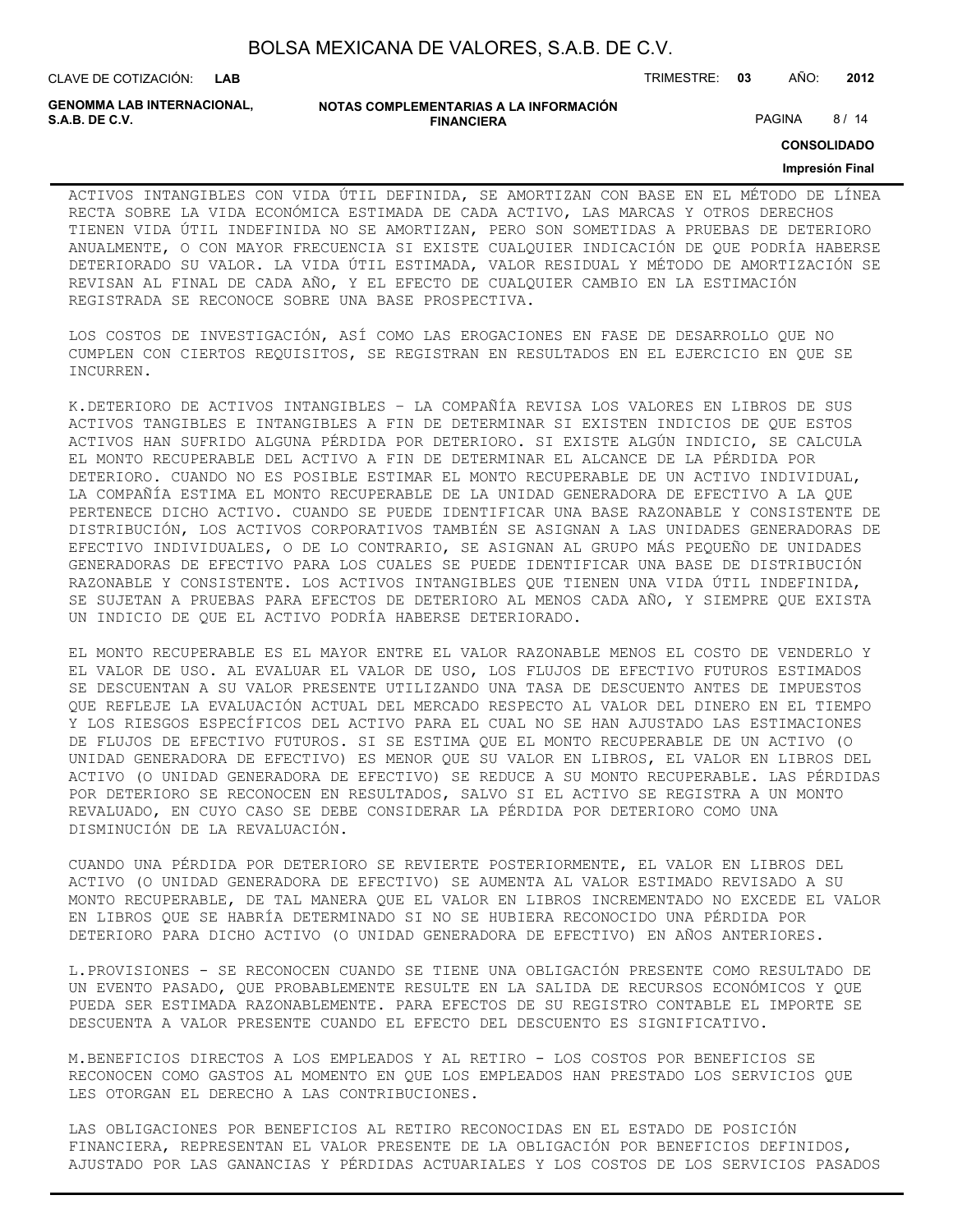| BOLSA MEXICANA DE VALORES, S.A.B. DE C.V. |  |  |
|-------------------------------------------|--|--|
|-------------------------------------------|--|--|

CLAVE DE COTIZACIÓN: TRIMESTRE: **03** AÑO: **2012**

**GENOMMA LAB INTERNACIONAL,**

#### **NOTAS COMPLEMENTARIAS A LA INFORMACIÓN FINANCIERA S.A.B. DE C.V.** PAGINA 9/14

**CONSOLIDADO**

#### **Impresión Final**

NO RECONOCIDOS, MENOS EL VALOR RAZONABLE DE LOS ACTIVOS DEL PLAN. CUALQUIER ACTIVO QUE SURJA DE ESTE CÁLCULO SE LIMITA A LAS PÉRDIDAS ACTUARIALES NO RECONOCIDAS Y AL COSTO DE LOS SERVICIOS PASADOS, MÁS EL VALOR PRESENTE DE LOS REEMBOLSOS Y REDUCCIONES DE CONTRIBUCIONES FUTURAS AL PLAN.

N.IMPUESTOS A LA UTILIDAD – EL GASTO POR IMPUESTOS A LA UTILIDAD REPRESENTA LA SUMA DE LOS IMPUESTOS A LA UTILIDAD CAUSADOS POR PAGAR Y EL IMPUESTO DIFERIDO. EL IMPUESTO CAUSADO POR PAGAR (IMPUESTO SOBRE LA RENTA (ISR) SE BASA EN LA UTILIDAD FISCAL; LA CUAL DIFIERE DE LA GANANCIA REPORTADA EN EL ESTADO CONSOLIDADO DE UTILIDAD INTEGRAL, DEBIDO A LAS PARTIDAS DE INGRESOS O GASTOS GRAVABLES O DEDUCIBLES EN OTROS AÑOS Y PARTIDAS QUE NUNCA SON GRAVABLES O DEDUCIBLES. EL PASIVO DE LA COMPAÑÍA POR CONCEPTO DE IMPUESTO CAUSADO SE CALCULA UTILIZANDO LAS TASAS FISCALES PROMULGADAS O SUBSTANCIALMENTE APROBADAS AL FINAL DEL PERÍODO SOBRE EL CUAL SE INFORMA.

EL IMPUESTO DIFERIDO RESULTA DE LAS DIFERENCIAS TEMPORALES ENTRE LAS BASES CONTABLES Y FISCALES DE LOS ACTIVOS Y PASIVOS INCLUYENDO EL BENEFICIO DE LAS PÉRDIDAS FISCALES. EL IMPUESTO DIFERIDO POR RECUPERAR ESTÁ NETO DE LA RESERVA DERIVADO DE LA INCERTIDUMBRE EN LA REALIZACIÓN DE CIERTOS BENEFICIOS. ESTOS ACTIVOS Y PASIVOS NO SE RECONOCEN SI LAS DIFERENCIAS TEMPORALES SURGEN DEL CRÉDITO MERCANTIL O DEL RECONOCIMIENTO INICIAL (DISTINTO AL DE LA COMBINACIÓN DE NEGOCIOS) DE OTROS ACTIVOS Y PASIVOS EN UNA OPERACIÓN QUE NO AFECTA EL RESULTADO FISCAL NI EL CONTABLE.

SE RECONOCE UN PASIVO POR IMPUESTOS DIFERIDOS POR DIFERENCIAS TEMPORALES GRAVABLES ASOCIADAS CON INVERSIONES EN SUBSIDIARIAS, EXCEPTO CUANDO LA COMPAÑÍA ES CAPAZ DE CONTROLAR LA REVERSIÓN DE LA DIFERENCIA TEMPORAL Y CUANDO SEA PROBABLE QUE LA DIFERENCIA TEMPORAL NO SE REVERSARA EN UN FUTURO PREVISIBLE. LOS ACTIVOS POR IMPUESTOS DIFERIDOS QUE SURGEN DE LAS DIFERENCIAS TEMPORALES ASOCIADAS CON DICHAS INVERSIONES SE RECONOCEN ÚNICAMENTE EN LA MEDIDA EN QUE RESULTE PROBABLE QUE HABRÁN UTILIDADES FISCALES FUTURAS SUFICIENTES CONTRA LAS QUE SE UTILICEN ESAS DIFERENCIAS TEMPORALES Y SE ESPERA QUE ÉSTAS SE REVERSARÁN EN UN FUTURO CERCANO.

EL VALOR EN LIBROS DE UN ACTIVO POR IMPUESTOS DIFERIDOS DEBE SOMETERSE A REVISIÓN AL FINAL DE CADA PERÍODO SOBRE EL QUE SE INFORMA Y SE DEBE REDUCIR EN LA MEDIDA QUE SE ESTIME PROBABLE QUE NO HABRÁN UTILIDADES GRAVABLES SUFICIENTES PARA PERMITIR QUE SE RECUPERE LA TOTALIDAD O UNA PARTE DEL ACTIVO.

LOS ACTIVOS Y PASIVOS POR IMPUESTOS DIFERIDOS SE VALÚAN EMPLEANDO LAS TASAS FISCALES QUE SE ESPERA APLICAR EN EL PERÍODO EN EL QUE EL PASIVO SE PAGUE O EL ACTIVO SE REALICE, BASÁNDOSE EN LAS TASAS (Y LEYES FISCALES) QUE HAYAN SIDO APROBADAS O SUSTANCIALMENTE APROBADAS AL FINAL DEL PERÍODO SOBRE EL QUE SE INFORMA. LA VALUACIÓN DE LOS PASIVOS Y ACTIVOS POR IMPUESTOS DIFERIDOS REFLEJA LAS CONSECUENCIAS FISCALES QUE SE DERIVARÍAN DE LA FORMA EN QUE LA COMPAÑÍA ESPERA, AL FINAL DEL PERÍODO SOBRE EL QUE SE INFORMA, RECUPERAR O LIQUIDAR EL VALOR EN LIBROS DE SUS ACTIVOS Y PASIVOS.

LOS IMPUESTOS A LA UTILIDAD DE LAS SUBSIDIARIAS EN EL EXTRANJERO SE DETERMINAN CON BASE EN LA UTILIDAD GRAVABLE DE CADA COMPAÑÍA EN LO INDIVIDUAL.

LOS IMPUESTOS CAUSADOS Y DIFERIDOS SE RECONOCEN COMO INGRESO O GASTO EN RESULTADOS, EXCEPTO CUANDO SE REFIEREN A PARTIDAS QUE SE RECONOCEN FUERA DE LOS RESULTADOS, YA SEA EN LA OTRA UTILIDAD INTEGRAL O EN SU CAPITAL CONTABLE. EN CASO DE UNA COMBINACIÓN DE NEGOCIOS, EL EFECTO FISCAL SE INCLUYE DENTRO DEL RECONOCIMIENTO DE LA COMBINACIÓN DE NEGOCIOS.

O.ACREEDORES DIVERSOS A LARGO PLAZO - CORRESPONDEN PRINCIPALMENTE A CUENTAS POR PAGAR POR LA COMPRA DE MARCAS Y TIENEN VENCIMIENTO LOS PRÓXIMOS DOS A SIETE AÑOS.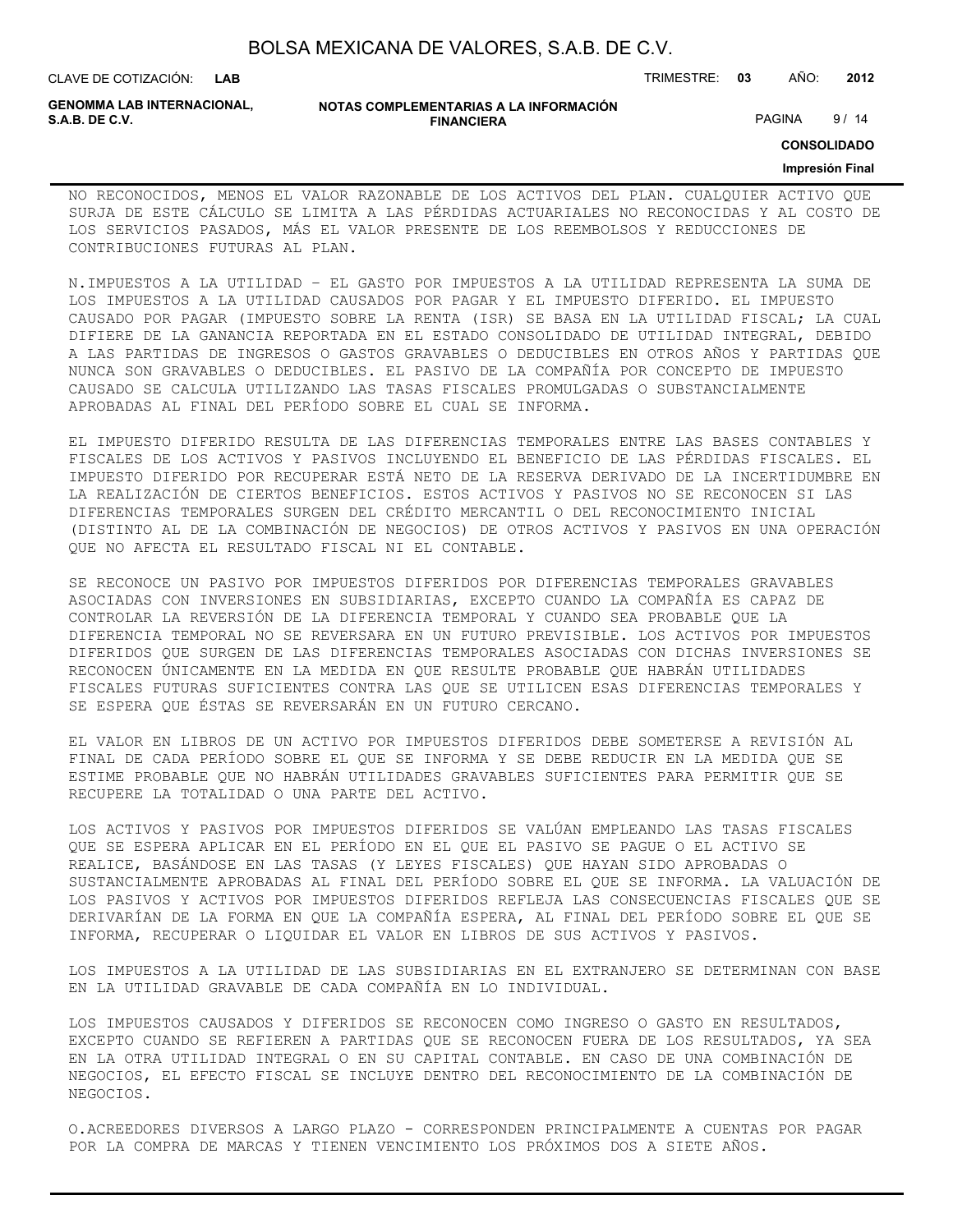| BOLSA MEXICANA DE VALORES, S.A.B. DE C.V. |  |  |
|-------------------------------------------|--|--|
|-------------------------------------------|--|--|

CLAVE DE COTIZACIÓN: TRIMESTRE: **03** AÑO: **2012**

**GENOMMA LAB INTERNACIONAL,**

**NOTAS COMPLEMENTARIAS A LA INFORMACIÓN FINANCIERA**

PAGINA 10 / 14

**CONSOLIDADO**

#### **Impresión Final**

P.RECOMPRA DE ACCIONES PROPIAS - LAS COMPRAS Y VENTAS DE ACCIONES PROPIAS SE REGISTRAN SU COSTO DE ADQUISICIÓN. CUALQUIER GANANCIA O PÉRDIDA GENERADA SE REGISTRA EN LA PRIMA EN EMISIÓN DE ACCIONES.

Q.PAGOS BASADOS EN ACCIONES - SE RECONOCEN CON BASE EN EL VALOR RAZONABLE DE LOS INSTRUMENTOS DEL CAPITAL DESDE LA FECHA DE OTORGAMIENTO, TOMANDO EN CUENTA LOS PLAZOS Y CONDICIONES SOBRE LOS QUE ESOS INSTRUMENTOS DE CAPITAL FUERON OTORGADOS. LA COMPAÑÍA ESTABLECIÓ UN PLAN DE PAGOS BASADOS EN ACCIONES A ALGUNOS DE SUS EJECUTIVOS, LIQUIDABLES CON INSTRUMENTOS DEL CAPITAL Y EFECTIVO

R.RECONOCIMIENTO DE INGRESOS – LOS INGRESOS SE CALCULAN AL VALOR RAZONABLE DE LA CONTRAPRESTACIÓN COBRADA O POR COBRAR, TENIENDO EN CUENTA EL IMPORTE ESTIMADO DE DEVOLUCIONES DE CLIENTES, BONIFICACIONES Y OTRAS ESTIMACIONES SIMILARES.

VENTA DE BIENES. SE RECONOCEN EN EL MOMENTO EN QUE SE TRANSFIEREN LOS RIESGOS Y BENEFICIOS DE LOS INVENTARIOS A LOS CLIENTES, LOS INGRESOS PUEDEN VALUARSE CONFIABLEMENTE, EXISTE LA PROBABILIDAD DE QUE LA COMPAÑÍA RECIBA LOS BENEFICIOS ECONÓMICOS ASOCIADOS CON LA TRANSACCIÓN Y LOS COSTOS INCURRIDOS, O POR INCURRIR, EN RELACIÓN CON LA TRANSACCIÓN PUEDEN SER VALUADOS RAZONABLEMENTE Y LA COMPAÑÍA NO CONSERVA INVOLUCRAMIENTO CONTINUO EN LA PROPIEDAD DEL BIEN O RETIENE CONTROL EFECTIVO SOBRE LOS BIENES VENDIDOS.

INGRESOS POR SERVICIOS. SE RECONOCEN DURANTE EL PERIODO EN QUE SE PRESTA EL SERVICIO.

ESTIMACIÓN PARA DEVOLUCIONES Y BONIFICACIONES - LA COMPAÑÍA CALCULA UNA ESTIMACIÓN PARA DEVOLUCIONES Y BONIFICACIONES CON BASE EN EL HISTORIAL DE LAS MISMAS Y DE LAS CONDICIONES COMERCIALES ACORDADAS CON SUS CLIENTES.

DESCUENTO DE DOCUMENTOS - LA COMPAÑÍA MANTIENE COMO POLÍTICA, EL DESCUENTO DE CARTERA DIRECTAMENTE CON CLIENTES Y A TRAVÉS DE INSTITUCIONES DE CRÉDITO, CON EL PROPÓSITO DE TRANSFERIR DE MANERA EFECTIVA, LOS RIESGOS Y BENEFICIOS ASOCIADOS CON LAS CUENTAS POR COBRAR PARA CUBRIR SUS OBLIGACIONES CONTRACTUALES.

S.INGRESOS Y GASTOS FINANCIEROS - INCLUYEN LOS INTERESES, LAS DIFERENCIAS EN CAMBIO Y EL EFECTO DE CONVERSIÓN.

T.UTILIDAD POR ACCIÓN - LA UTILIDAD BÁSICA POR ACCIÓN ORDINARIA SE CALCULA DIVIDIENDO LA UTILIDAD NETA DE LA PARTICIPACIÓN CONTROLADORA ENTRE EL PROMEDIO PONDERADO DE ACCIONES ORDINARIAS EN CIRCULACIÓN DURANTE EL EJERCICIO.

U.UTILIDAD INTEGRAL – REPRESENTA EL RESULTADO DE LA ACTIVIDAD TOTAL DE LA COMPAÑÍA DURANTE EL PERÍODO Y SE INTEGRA POR LA UTILIDAD NETA MÁS LOS EFECTOS DE CONVERSIÓN.

4.JUICIOS CONTABLES CRÍTICOS Y FUENTES CLAVE DE INCERTIDUMBRE EN LAS ESTIMACIONES

EN LA APLICACIÓN DE LAS POLÍTICAS CONTABLES, LA ADMINISTRACIÓN DE LA COMPAÑÍA REALIZA JUICIOS, ESTIMACIONES Y PRESUNCIONES SOBRE ALGUNOS IMPORTES DE LOS ACTIVOS Y PASIVOS DE LOS ESTADOS FINANCIEROS. LAS ESTIMACIONES Y PRESUNCIONES ASOCIADAS SE BASAN EN LA EXPERIENCIA Y OTROS FACTORES QUE SE CONSIDERAN COMO RELEVANTES. LOS RESULTADOS REALES PODRÍAN DIFERIR DE DICHOS ESTIMADOS.

LAS ESTIMACIONES Y PRESUNCIONES SUBYACENTES SE REVISAN SOBRE UNA BASE REGULAR. LAS REVISIONES A LAS ESTIMACIONES CONTABLES SE RECONOCEN EN EL PERÍODO DE LA REVISIÓN Y PERÍODOS FUTUROS SI LA REVISIÓN AFECTA TANTO AL PERÍODO ACTUAL COMO A PERÍODOS SUBSECUENTES.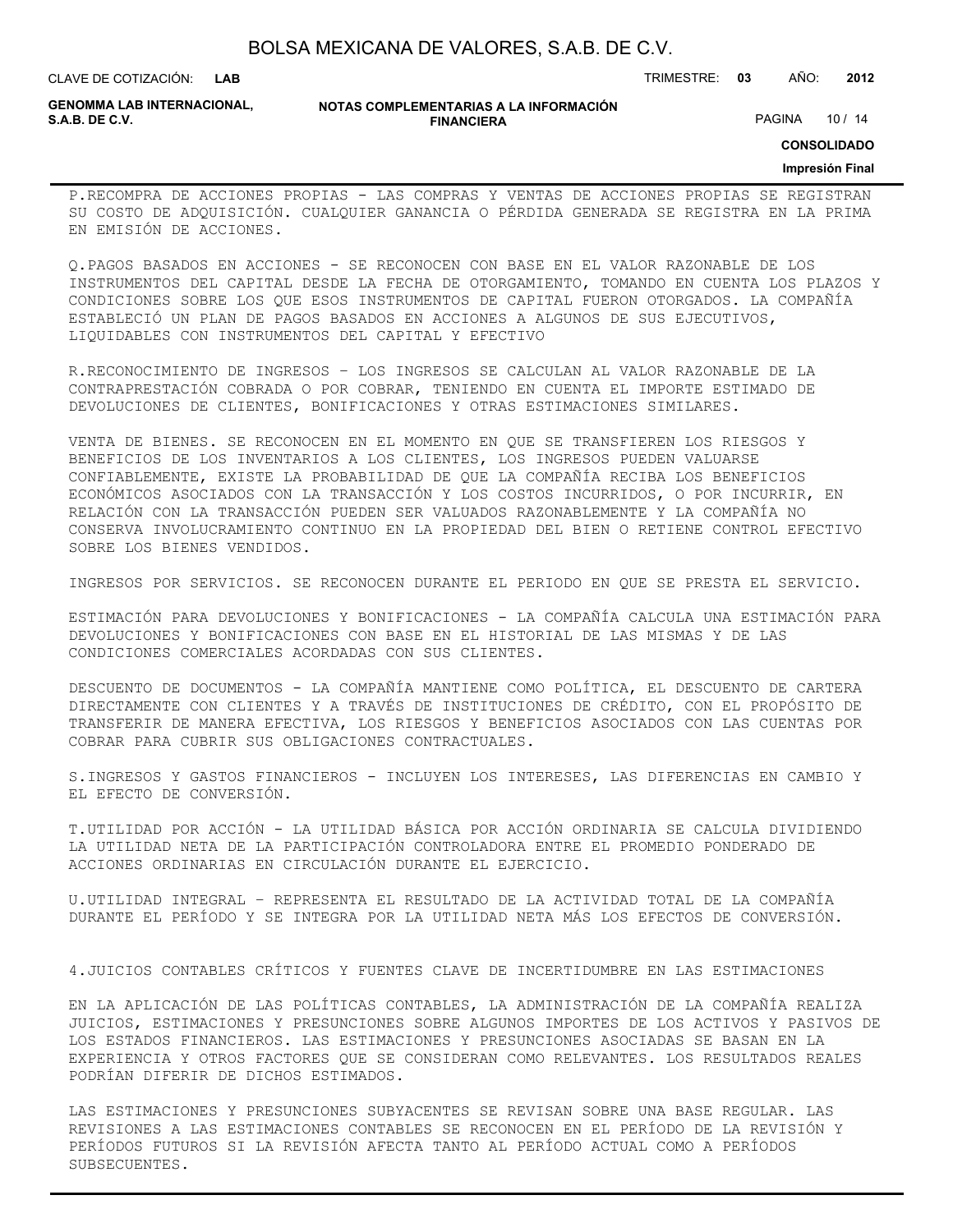CLAVE DE COTIZACIÓN: TRIMESTRE: **03** AÑO: **2012**

**GENOMMA LAB INTERNACIONAL,**

**NOTAS COMPLEMENTARIAS A LA INFORMACIÓN FINANCIERA**

PAGINA 11 / 14

**CONSOLIDADO**

**Impresión Final**

LOS JUICIOS CONTABLES CRÍTICOS Y FUENTES CLAVE DE INCERTIDUMBRE AL APLICAR LAS ESTIMACIONES EFECTUADAS A LA FECHA DE LOS ESTADOS FINANCIEROS CONSOLIDADOS, Y QUE TIENEN UN RIESGO SIGNIFICATIVO DE DERIVAR UN AJUSTE EN LOS VALORES EN LIBROS DE ACTIVOS Y PASIVOS DURANTE EL SIGUIENTE PERÍODO FINANCIERO.

5.INVERSIÓN EN ACCIONES DE ASOCIADA

LA INVERSIÓN EN TELEVISA CONSUMER PRODUCTS, LLP, COMPAÑÍA ASOCIADA CONSTITUIDA EN LOS ESTADOS UNIDOS DE AMÉRICA, ES DEL 49% DE SUS ACCIONES COMUNES. DICHA SOCIEDAD SE CONSTITUYÓ EN 2009 E INICIÓ OPERACIONES DURANTE 2010. LOS BALANCES GENERALES CONDENSADOS DE LA COMPAÑÍA ASOCIADA AL 30 DE SEPTIEMBRE DE 2012 Y 31 DE DICIEMBRE DE 2011, SON COMO SIGUE:

30 DE SEPTIEMBRE DE 201231 DE DICIEMBRE DE 2011 BALANCES GENERALES: ACTIVO CIRCULANTE\$ 133,546\$78,855 ACTIVO NO CIRCULANTE405544 PASIVO CIRCULANTE(162,095)(66,732) CAPITAL SOCIAL52,34452,344 (PÉRDIDA) UTILIDAD NETA(42,363)697 CAPITAL CONTABLE(28,145)12,667

PARTICIPACIÓN DE LA COMPAÑÍA EN: CAPITAL CONTABLE\$(-) \$6,207

RESULTADOS\$(6,207) \$342

PÉRDIDAS NO RECONOCIDAS\$14,551\$-

DEBIDO A QUE LA PARTICIPACIÓN DE LA COMPAÑÍA EN LAS PÉRDIDAS EXCEDE A SU INVERSIÓN EN AQUELLAS ENTIDADES RECONOCIDAS POR EL MÉTODO DE PARTICIPACIÓN, EL VALOR EN LIBROS DE DICHA PARTICIPACIÓN SE REDUJO A CERO Y SE DEJÓ DE RECONOCER MÁS PÉRDIDAS. ASIMISMO, LA COMPAÑÍA NO TIENE TENGA ALGUNA OBLIGACIÓN ASUMIDA NI HA EFECTUADO PAGO POR CUENTA DE LA ASOCIADA.

6.OPERACIONES Y SALDOS CON PARTES RELACIONADAS

A.LAS OPERACIONES CON PARTES RELACIONADAS EFECTUADAS EN EL CURSO NORMAL DE SUS OPERACIONES, FUERON COMO SIGUE:

30 DE SEPTIEMBRE DE 201230 DE SEPTIEMBRE DE 2011

VENTAS\$132,252\$49,729 REGALÍAS COBRADAS3,6711,941 SERVICIOS PROFESIONALES PAGADOS(94,565)(83,959)

B.LOS SALDOS POR COBRAR Y POR PAGAR A PARTES RELACIONADAS SON:

POR COBRAR - 30 DE SEPTIEMBRE DE 201231 DE DICIEMBRE DE 2011

TELEVISA CONSUMER PRODUCTS USA, LLC\$149,364\$38,460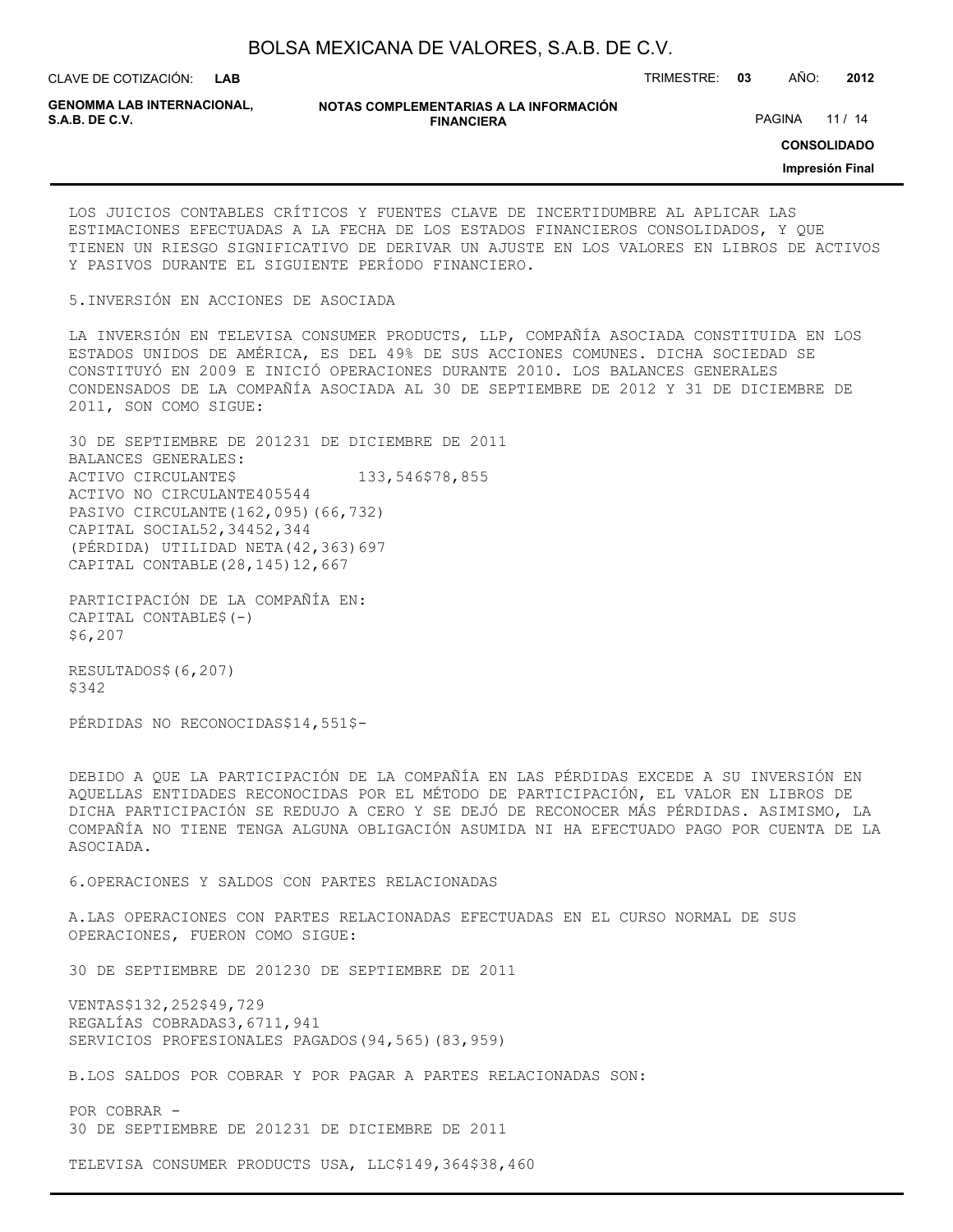CLAVE DE COTIZACIÓN: TRIMESTRE: **03** AÑO: **2012 LAB**

**GENOMMA LAB INTERNACIONAL,**

**NOTAS COMPLEMENTARIAS A LA INFORMACIÓN FINANCIERA S.A.B. DE C.V.** PAGINA 12 / 14

**CONSOLIDADO**

**Impresión Final**

FUNCIONARIOS11,58713,785

\$160,951\$52,245

POR PAGAR - 30 DE SEPTIEMBRE DE 201231 DE DICIEMBRE DE 2011

DIVIDENDOS POR PAGAR\$9,797\$-

C.LOS BENEFICIOS A EMPLEADOS PAGADOS AL PERSONAL DIRECTIVO RELEVANTE DE LA COMPAÑÍA, FUERON COMO SIGUE:

30 DE SEPTIEMBRE DE 201230 DE SEPTIEMBRE DE 2011

BENEFICIOS DIRECTOS A CORTO PLAZO\$94,565\$83,959

7.INFORMACIÓN POR SEGMENTOS

LA INFORMACIÓN POR SEGMENTOS OPERATIVOS SE PRESENTA CON BASE EN LA CLASIFICACIÓN DE LA ADMINISTRACIÓN Y SE PRESENTA INFORMACIÓN GENERAL POR ÁREA GEOGRÁFICA.

30 DE SEPTIEMBRE DE 2012

INGRESOSACTIVOS TOTALESINVERSIONES EN ACTIVOS PRODUCTIVOS

MÉXICO\$4,674,476\$10,184,195\$2,424,317 INTERNACIONAL1,736,1261,532,37754,202

TOTAL SEGMENTOS\$6,410,602\$11,716,572\$2,478,519

31 DE DICIEMBRE DE 2 0 1 1

INGRESOSACTIVOS TOTALESINVERSIONES EN ACTIVOS PRODUCTIVOS

MÉXICO\$6,177,307\$8,849,862\$954,774 INTERNACIONAL1,879,012339,0505,026

TOTAL SEGMENTOS\$8,056,319\$9,188,912\$959,800

30 DE SEPTIEMBRE DE 2011

INGRESOSACTIVOS TOTALESINVERSIONES EN ACTIVOS PRODUCTIVOS

MÉXICO\$4,050,050\$7,101,637\$814,654 INTERNACIONAL1,274,0121,017,4772,701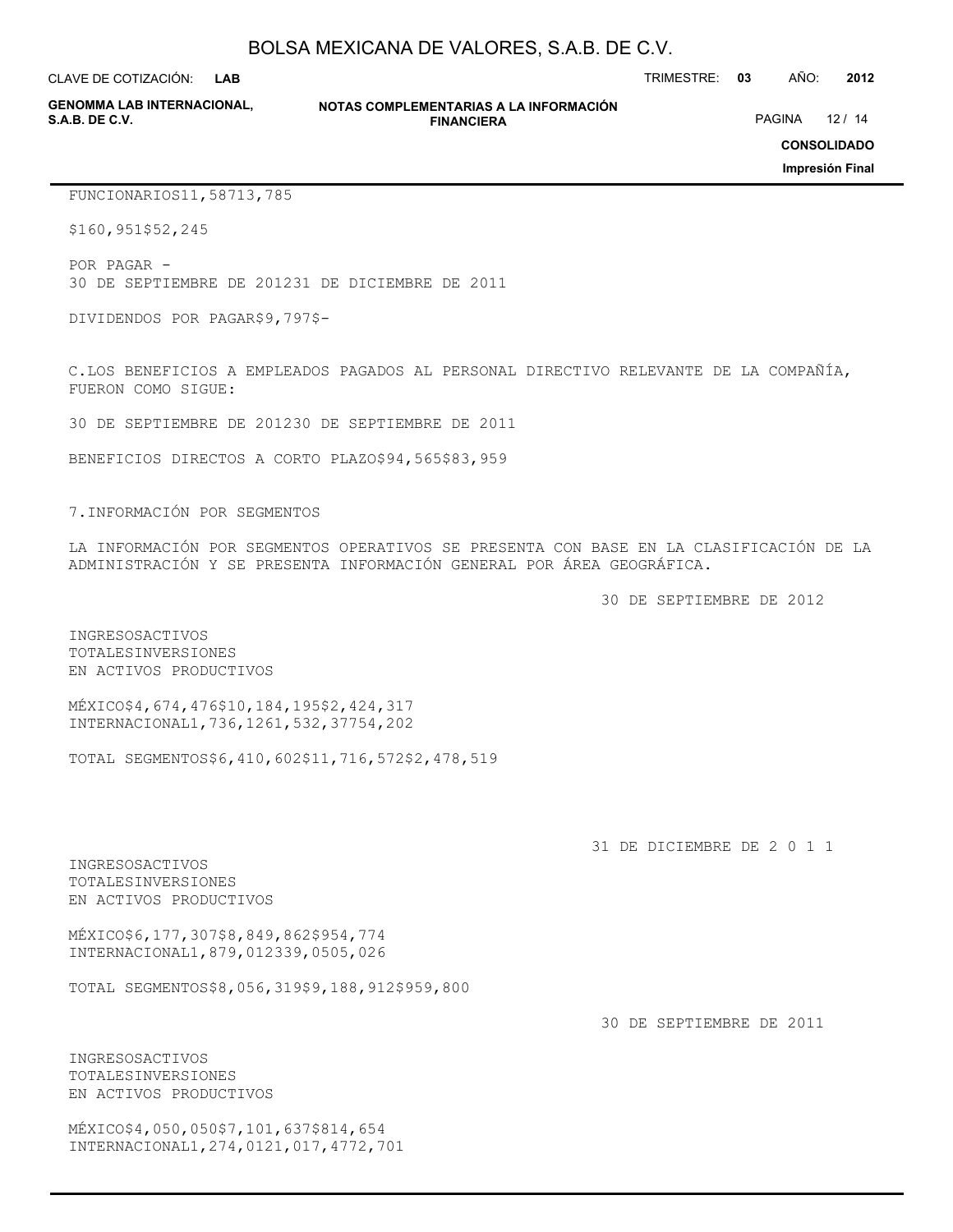**LAB**

CLAVE DE COTIZACIÓN: TRIMESTRE: **03** AÑO: **2012**

**GENOMMA LAB INTERNACIONAL,**

**NOTAS COMPLEMENTARIAS A LA INFORMACIÓN FINANCIERA**

PAGINA 13 / 14

**CONSOLIDADO**

**Impresión Final**

TOTAL SEGMENTOS\$5,324,062\$8,119,114\$817,355

8.CAPITAL CONTABLE

CAPITAL CONTRIBUIDO

EL CAPITAL SOCIAL A VALOR NOMINAL SE INTEGRA COMO SIGUE:

NÚMERO DE ACCIONESIMPORTE

CAPITAL FIJO SERIE B82,176\$150

CAPITAL VARIABLE SERIE B1,052,667,2501,921,510

TOTAL1,052,749,426\$ 1,921,660

EL CAPITAL SOCIAL ESTÁ INTEGRADO POR ACCIONES COMUNES NOMINATIVAS SIN VALOR NOMINAL. EL CAPITAL VARIABLE ES ILIMITADO.

RECOMPRA DE ACCIONES PROPIAS

EN ASAMBLEA GENERAL ORDINARIA DE ACCIONISTAS CELEBRADA EL 29 DE MARZO DE 2012, SE RATIFICÓ LA RECOMPRA DE ACCIONES PROPIAS DE LA COMPAÑÍA HASTA POR UN MONTO MÁXIMO EQUIVALENTE AL VALOR DE LAS UTILIDADES RETENIDAS AL 31 DE DICIEMBRE DE 2011.

EL TOTAL DE ACCIONES RECOMPRADAS NETAS DURANTE 2012 FUE DE 3,521,056 ACCIONES Y EQUIVALEN AL 0.33% DEL TOTAL DE ACCIONES DEL CAPITAL SOCIAL DE LA COMPAÑÍA. EL VALOR DE MERCADO DE LAS ACCIONES AL 30 DE SEPTIEMBRE DE 2012 ES DE \$24.89 PESOS POR ACCIÓN Y EL PLAZO MÁXIMO PARA RECOLOCAR DICHAS ACCIONES EN EL MERCADO ES DE UN AÑO A PARTIR DE LA FECHA DE RECOMPRA. EL MONTO DE ACCIONES RECOMPRADAS DURANTE 2012 FUE DE \$213,182.

CAPITAL GANADO

EN ASAMBLEA GENERAL ORDINARIA DE ACCIONISTAS CELEBRADA EL 24 DE MARZO DE 2011, SE RATIFICÓ LA PROPUESTA DEL CONSEJO DE ADMINISTRACIÓN DE RECLASIFICAR DE LA CUENTA DE PRIMA EN SUSCRIPCIÓN DE ACCIONES POR \$1,553,938, A LA CUENTA DE CAPITAL SOCIAL \$1,666,762, Y A LA CUENTA DE UTILIDADES RETENIDAS \$(112,824), LO CUAL QUEDO REFLEJADO EN LOS ESTADOS FINANCIEROS Y LAS NOTAS A LOS MISMOS AL 31 DE DICIEMBRE DE 2010.

LAS UTILIDADES RETENIDAS INCLUYEN LA RESERVA LEGAL. DE ACUERDO CON LA LEY GENERAL DE SOCIEDADES MERCANTILES, DE LAS UTILIDADES NETAS DEL EJERCICIO DEBE SEPARARSE UN 5% COMO MÍNIMO PARA FORMAR LA RESERVA LEGAL, HASTA QUE SU IMPORTE ASCIENDA AL 20% DEL CAPITAL SOCIAL A VALOR NOMINAL. LA RESERVA LEGAL PUEDE CAPITALIZARSE, PERO NO DEBE REPARTIRSE A MENOS QUE SE DISUELVA LA SOCIEDAD, Y DEBE SER RECONSTITUIDA CUANDO DISMINUYA POR CUALQUIER MOTIVO.

LA DISTRIBUCIÓN DEL CAPITAL CONTABLE, EXCEPTO POR LOS IMPORTES ACTUALIZADOS DEL CAPITAL SOCIAL APORTADO Y DE LAS UTILIDADES RETENIDAS FISCALES, CAUSARÁ EL IMPUESTO SOBRE LA RENTA A CARGO DE LA COMPAÑÍA A LA TASA VIGENTE AL MOMENTO DE LA DISTRIBUCIÓN. EL IMPUESTO QUE SE PAGUE POR DICHA DISTRIBUCIÓN, SE PODRÁ ACREDITAR CONTRA EL IMPUESTO SOBRE LA RENTA DEL EJERCICIO EN EL QUE SE PAGUE EL IMPUESTO SOBRE DIVIDENDOS Y EN LOS DOS EJERCICIOS INMEDIATOS SIGUIENTES, CONTRA EL IMPUESTO DEL EJERCICIO Y LOS PAGOS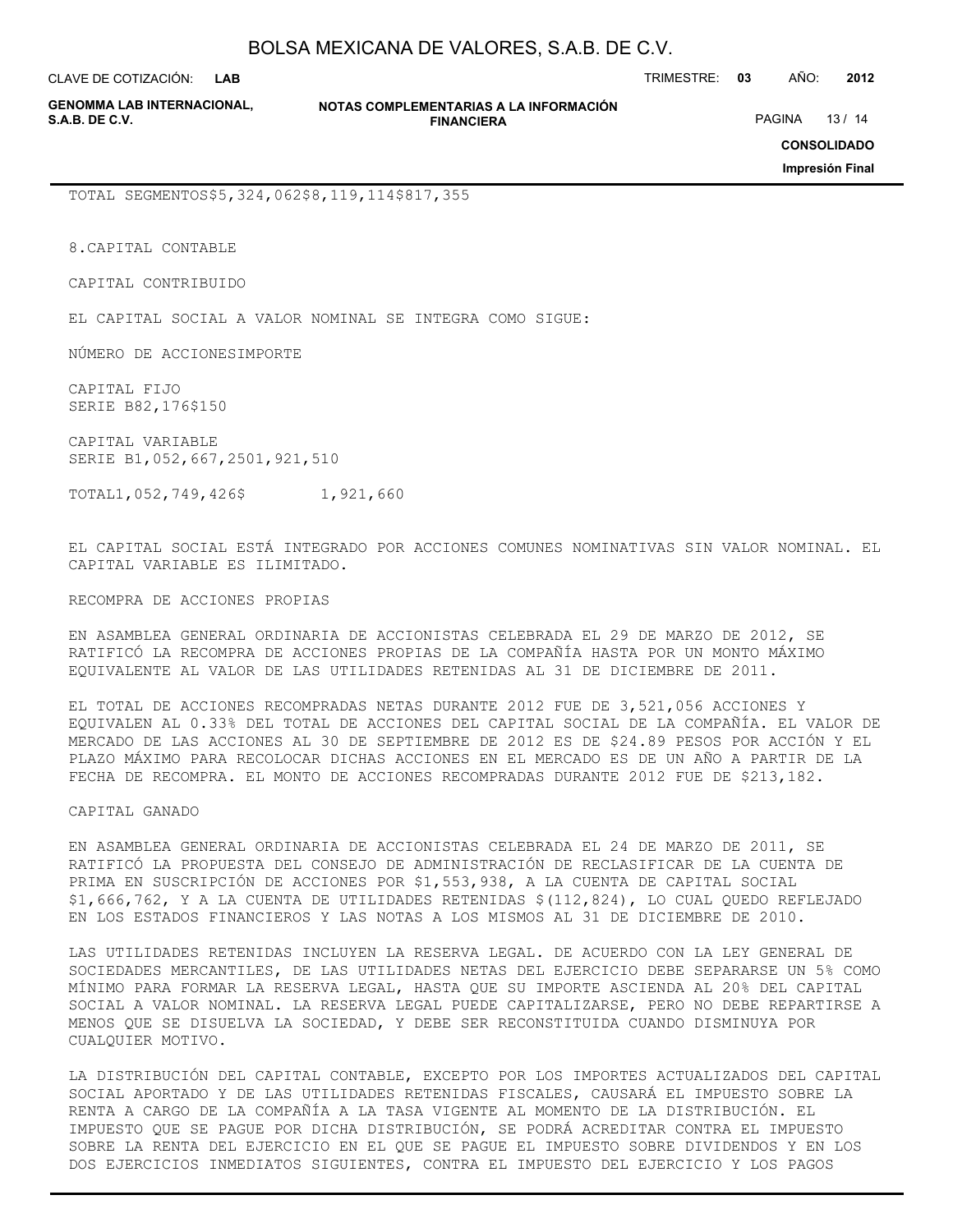CLAVE DE COTIZACIÓN: TRIMESTRE: **03** AÑO: **2012**

**GENOMMA LAB INTERNACIONAL,**

#### **NOTAS COMPLEMENTARIAS A LA INFORMACIÓN FINANCIERA**

PAGINA 14 / 14

**CONSOLIDADO**

**Impresión Final**

PROVISIONALES DE LOS MISMOS.

9.IMPUESTOS A LA UTILIDAD

LA COMPAÑÍA EN MÉXICO ESTÁ SUJETA AL ISR Y AL IETU.

ISR - LA TASA ES 30% PARA LOS AÑOS DE 2010 A 2012, 29% PARA EL 2013 Y 28% PARA EL AÑO 2014. LAS PÉRDIDAS FISCALES SE PUEDEN AMORTIZAR EN UN PERIODO DE 10 AÑOS.

IETU - TANTO LOS INGRESOS COMO LAS DEDUCCIONES Y CIERTOS CRÉDITOS FISCALES SE DETERMINAN CON BASE EN FLUJOS DE EFECTIVO DE CADA EJERCICIO. A PARTIR DE 2010 LA TASA ES 17.5%. EL CRÉDITO POR DEDUCCIONES MAYORES A LOS INGRESOS SE PODRÁ ACREDITAR EN UN PERIODO DE 10 AÑOS.

EL IMPUESTO A LA UTILIDAD CAUSADO ES EL QUE RESULTA MAYOR ENTRE EL ISR Y EL IETU.

LAS TASAS DE ISR EN ESPAÑA Y EN LOS PAÍSES DE CENTRO, NORTE Y SUDAMÉRICA EN DONDE LA COMPAÑÍA OPERA VAN DE UN RANGO ENTRE EL 18.5% AL 35%. ADICIONALMENTE, LOS PERIODOS EN LOS QUE PUEDEN SER APLICADAS LAS PÉRDIDAS FISCALES EN DICHOS PAÍSES VAN DE TRES A OCHO AÑOS.

LAS OPERACIONES EN COLOMBIA Y ARGENTINA ESTÁN SUJETAS AL IMPUESTO AL ACTIVO.

EN COLOMBIA A PARTIR DE 2011 SE CREA EL IMPUESTO AL CAPITAL CONTABLE, QUE RESULTA DE APLICAR LA TASA DEL 4.8% MÁS UNA SOBRE TASA DEL 1.2% AL NETO DE LOS ACTIVOS FISCALES POSEÍDOS AL 1 DE ENERO DE 2011, ESTE IMPUESTO NO ES DEDUCIBLE DEL ISR. EL PAGO SE DIFIERE EN 8 CUOTAS IGUALES PAGADERAS EN LOS PERIODOS 2011 AL 2014.

EN ARGENTINA EXISTE UN IMPUESTO A LAS GANANCIAS MÍNIMAS PRESUNTAS (IGMP) QUE RESULTA DE APLICAR LA TASA DEL 1% SOBRE CIERTOS ACTIVOS PRODUCTIVOS, Y SE PAGA ÚNICAMENTE POR EL MONTO EN QUE EXCEDA AL ISR DEL EJERCICIO. SI EN ALGÚN AÑO SE EFECTUARA UN PAGO, ESTE IMPUESTO ES ACREDITADO CONTRA EL EXCESO DEL IMPUESTO SOBRE LA RENTA SOBRE EL IGMP EN LOS PRÓXIMOS DIEZ AÑOS.

#### 10.CONTINGENCIAS

LA COMPAÑÍA Y SUS ACTIVOS NO ESTÁN SUJETOS A ACCIÓN ALGUNA DE TIPO LEGAL QUE NO SEAN LOS DE RUTINA Y PROPIOS DE SU ACTIVIDAD.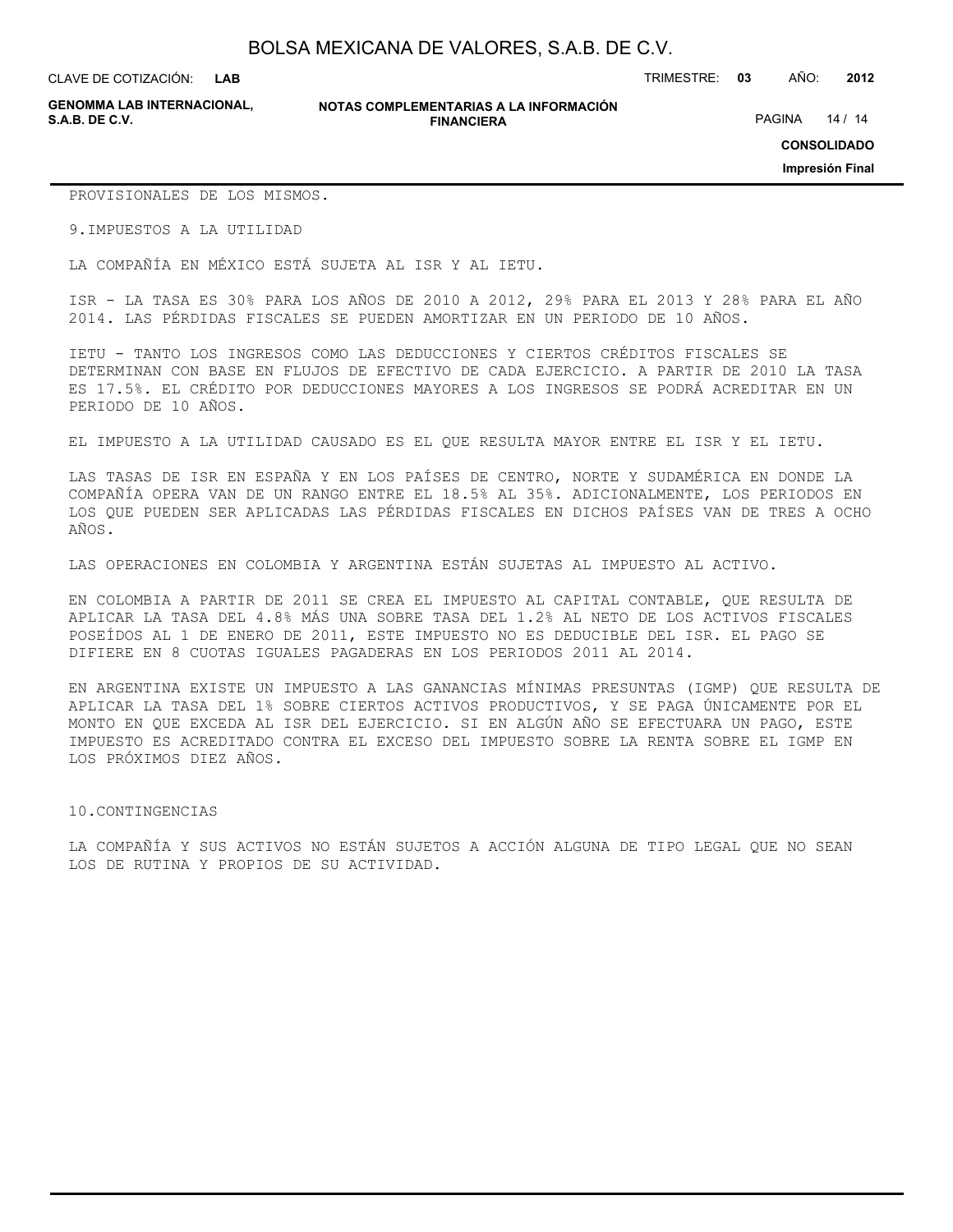CLAVE DE COTIZACIÓN TRIMESTRE **03** AÑO **2012 LAB**

**GENOMMA LAB INTERNACIONAL, S.A.B. DE C.V.**

## **INVERSIONES EN ASOCIADAS Y NEGOCIOS CONJUNTOS (MILES DE PESOS)**

**CONSOLIDADO**

**Impresión Final**

| <b>NOMBRE DE LA EMPRESA</b>              | <b>ACTIVIDAD PRINCIPAL</b>  | <b>NO. DE ACCIONES</b> | $%$ DE<br><b>TENEN</b> | <b>MONTO TOTAL</b>                    |                               |  |
|------------------------------------------|-----------------------------|------------------------|------------------------|---------------------------------------|-------------------------------|--|
|                                          |                             |                        | <b>CIA</b>             | <b>COSTO DE</b><br><b>ADQUISICION</b> | <b>VALOR</b><br><b>ACTUAL</b> |  |
| Televisa Consumer Products USA, LLC      | Venta de productos OTC / PC |                        | 49.00                  | 25.653                                |                               |  |
| <b>TOTAL DE INVERSIONES EN ASOCIADAS</b> |                             |                        |                        | 25.653                                |                               |  |

#### **OBSERVACIONES**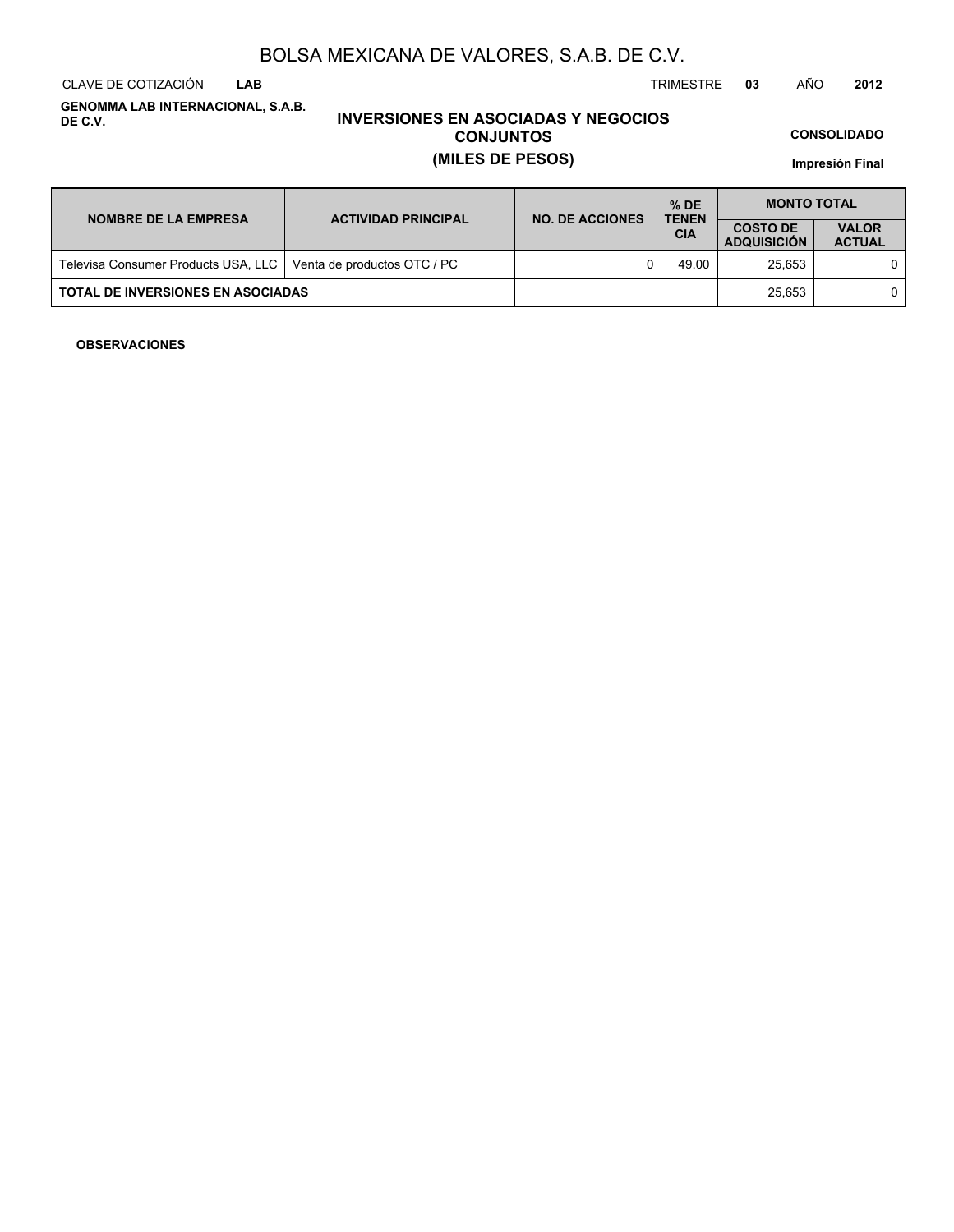#### **GENOMMA LAB INTERNACIONAL, S.A.B. DE C.V.**CLAVE DE COTIZACIÓN**LAB**

## **DESGLOSE DE CRÉDITOS**

#### (MILES DE PESOS)

**CONSOLIDADO**

**<sup>2012</sup>**

TRIMESTRE **<sup>03</sup>** AÑO

**Impresión Final**

|                               |                                                    |                                            |                                       |                                                          | <b>VENCTOS, O AMORT, DENOMINADOS EN MONEDA NACIONAL</b> |                            |                     |                     |                     |                              | <b>VENCTOS, O AMORT, DENOMINADOS EN MONEDA EXTRANJERA</b> |                    |                            |                     |              |                              |
|-------------------------------|----------------------------------------------------|--------------------------------------------|---------------------------------------|----------------------------------------------------------|---------------------------------------------------------|----------------------------|---------------------|---------------------|---------------------|------------------------------|-----------------------------------------------------------|--------------------|----------------------------|---------------------|--------------|------------------------------|
| TIPO DE CRÉDITO / INSTITUCIÓN | <b>INSTITUCION</b><br><b>EXTRANJERA</b><br>(SI/NO) | <b>FECHA DE FIRMA /</b><br><b>CONTRATO</b> | <b>FECHA DE</b><br><b>VENCIMIENTO</b> | <b>TASA DE</b><br><b>INTERÉS Y/O</b><br><b>SOBRETASA</b> |                                                         | <b>INTERVALO DE TIEMPO</b> |                     |                     |                     |                              |                                                           |                    | <b>INTERVALO DE TIEMPO</b> |                     |              |                              |
|                               |                                                    |                                            |                                       |                                                          | <b>AÑO ACTUAL</b>                                       | <b>HASTA 1 AÑO</b>         | <b>HASTA 2 AÑOS</b> | <b>HASTA 3 AÑOS</b> | <b>HASTA 4 AÑOS</b> | HASTA 5 AÑOS O<br><b>MÁS</b> | <b>AÑO ACTUAL</b>                                         | <b>HASTA 1 AÑO</b> | <b>HASTA 2 AÑOS</b>        | <b>HASTA 3 AÑOS</b> | HASTA 4 AÑOS | <b>HASTA 5 AÑOS O</b><br>MÁS |
| <b>BANCARIOS</b>              |                                                    |                                            |                                       |                                                          |                                                         |                            |                     |                     |                     |                              |                                                           |                    |                            |                     |              |                              |
| <b>COMERCIO EXTERIOR</b>      |                                                    |                                            |                                       |                                                          |                                                         |                            |                     |                     |                     |                              |                                                           |                    |                            |                     |              |                              |
| CON GARANTÍA                  |                                                    |                                            |                                       |                                                          |                                                         |                            |                     |                     |                     |                              |                                                           |                    |                            |                     |              |                              |
| <b>BANCA COMERCIAL</b>        |                                                    |                                            |                                       |                                                          |                                                         |                            |                     |                     |                     |                              |                                                           |                    |                            |                     |              |                              |
| CLUB DEAL (SANTANDER / HSBC)  | <b>NO</b>                                          | 31/03/2011                                 | 31/03/2016                            | TIIE 28 + 2.15                                           |                                                         |                            |                     |                     | 1,300,000           |                              |                                                           |                    |                            |                     |              |                              |
| CLUB DEAL (SANTANDER / HSBC)  | <b>NO</b>                                          | 31/03/2011                                 | 31/03/2014                            | TIIE 28 + 1.875                                          |                                                         |                            | 700,000             |                     |                     |                              |                                                           |                    |                            |                     |              |                              |
| BANCO NACIONAL DE MEXICO, S.  | <b>NO</b>                                          | 19/06/2012                                 | 14/06/2016                            | 6.23                                                     |                                                         |                            |                     |                     | 600,000             |                              |                                                           |                    |                            |                     |              |                              |
| BBVA BANCOMER, S. A. DE C.V   | <b>NO</b>                                          | 27/07/2012                                 | 27/06/2015                            | TIIE 91 + 1.30                                           |                                                         |                            |                     | 700,000             |                     |                              |                                                           |                    |                            |                     |              |                              |
| <b>OTROS</b>                  |                                                    |                                            |                                       |                                                          |                                                         |                            |                     |                     |                     |                              |                                                           |                    |                            |                     |              |                              |
| <b>TOTAL BANCARIOS</b>        |                                                    |                                            |                                       |                                                          |                                                         |                            | 700,000             | 700,000             | 1,900,000           |                              |                                                           |                    |                            |                     |              |                              |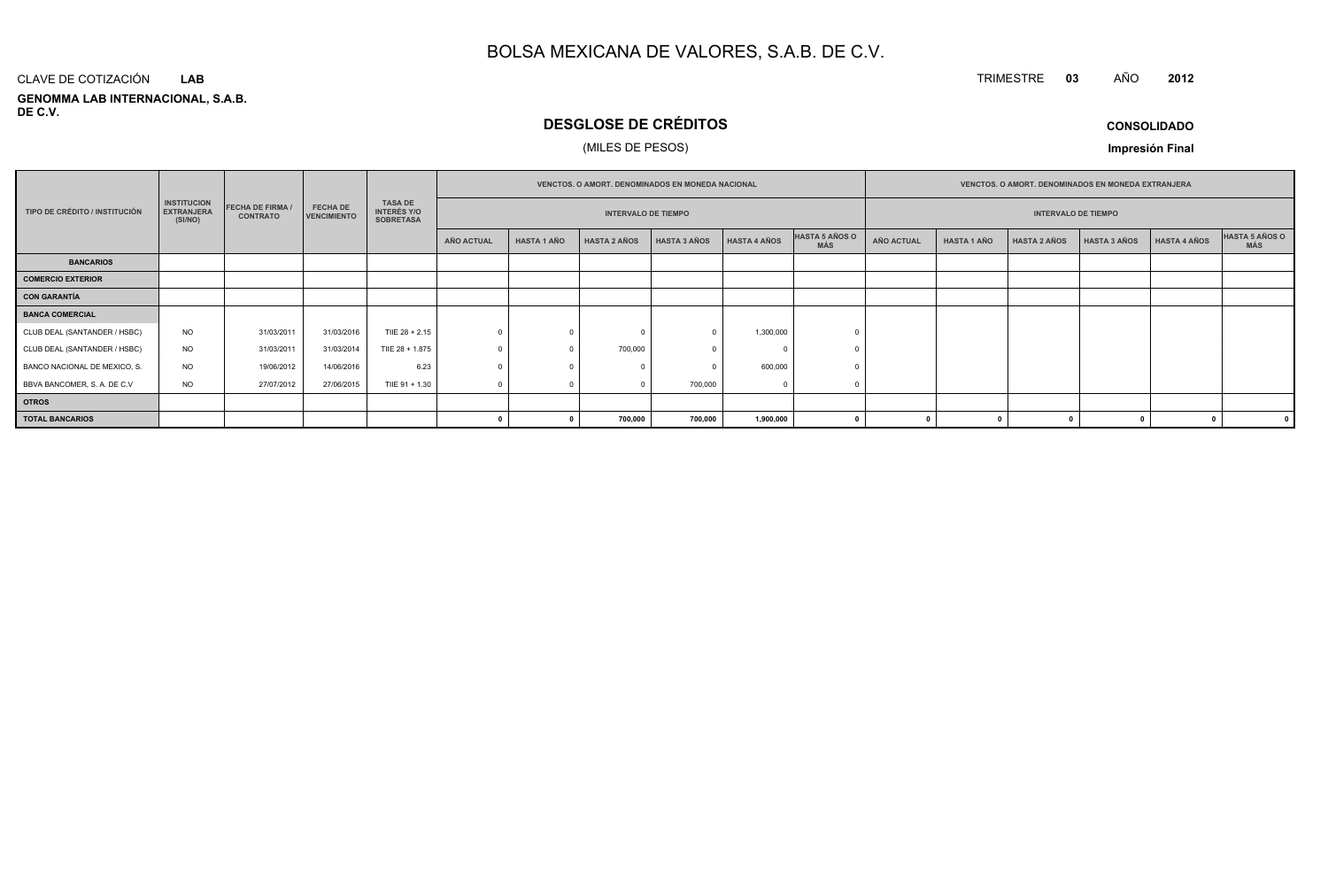## TRIMESTRE **<sup>03</sup>** AÑO **<sup>2012</sup>**

**GENOMMA LAB INTERNACIONAL, S.A.B. DE C.V.**CLAVE DE COTIZACIÓN**LAB**

## **DESGLOSE DE CRÉDITOS**

#### (MILES DE PESOS)

**CONSOLIDADOImpresión Final**

|                                                                                                                                                                            |  |                                                          |                            |            | VENCTOS. O AMORT. DENOMINADOS EN MONEDA NACIONAL |                     |                     |                            | VENCTOS. O AMORT. DENOMINADOS EN MONEDA EXTRANJERA |                   |                    |                     |                     |                     |                       |
|----------------------------------------------------------------------------------------------------------------------------------------------------------------------------|--|----------------------------------------------------------|----------------------------|------------|--------------------------------------------------|---------------------|---------------------|----------------------------|----------------------------------------------------|-------------------|--------------------|---------------------|---------------------|---------------------|-----------------------|
| <b>INSTITUCION</b><br><b>FECHA DE FIRMA /</b><br><b>FECHA DE</b><br>TIPO DE CRÉDITO / INSTITUCIÓN<br><b>EXTRANJERA</b><br><b>VENCIMIENTO</b><br><b>CONTRATO</b><br>(SI/NO) |  | <b>TASA DE</b><br><b>INTERÉS Y/O</b><br><b>SOBRETASA</b> | <b>INTERVALO DE TIEMPO</b> |            |                                                  |                     |                     | <b>INTERVALO DE TIEMPO</b> |                                                    |                   |                    |                     |                     |                     |                       |
|                                                                                                                                                                            |  |                                                          |                            | AÑO ACTUAL | <b>HASTA 1 AÑO</b>                               | <b>HASTA 2 AÑOS</b> | <b>HASTA 3 AÑOS</b> | <b>HASTA 4 AÑOS</b>        | <b>HASTA 5 AÑOS O</b><br>MÁS                       | <b>AÑO ACTUAL</b> | <b>HASTA 1 AÑO</b> | <b>HASTA 2 AÑOS</b> | <b>HASTA 3 AÑOS</b> | <b>HASTA 4 AÑOS</b> | HASTA 5 AÑOS C<br>MÁS |
| <b>BURSÁTILES</b>                                                                                                                                                          |  |                                                          |                            |            |                                                  |                     |                     |                            |                                                    |                   |                    |                     |                     |                     |                       |
| <b>LISTADAS EN BOLSA (MÉXICO Y/O<br/>EXTRANJERO)</b>                                                                                                                       |  |                                                          |                            |            |                                                  |                     |                     |                            |                                                    |                   |                    |                     |                     |                     |                       |
| <b>QUIROGRAFARIOS</b>                                                                                                                                                      |  |                                                          |                            |            |                                                  |                     |                     |                            |                                                    |                   |                    |                     |                     |                     |                       |
| <b>CON GARANTÍA</b>                                                                                                                                                        |  |                                                          |                            |            |                                                  |                     |                     |                            |                                                    |                   |                    |                     |                     |                     |                       |
| <b>COLOCACIONES PRIVADAS</b>                                                                                                                                               |  |                                                          |                            |            |                                                  |                     |                     |                            |                                                    |                   |                    |                     |                     |                     |                       |
| <b>QUIROGRAFARIOS</b>                                                                                                                                                      |  |                                                          |                            |            |                                                  |                     |                     |                            |                                                    |                   |                    |                     |                     |                     |                       |
| <b>CON GARANTÍA</b>                                                                                                                                                        |  |                                                          |                            |            |                                                  |                     |                     |                            |                                                    |                   |                    |                     |                     |                     |                       |
| <b>TOTAL BURSÁTILES</b>                                                                                                                                                    |  |                                                          |                            |            |                                                  |                     |                     |                            |                                                    |                   |                    |                     |                     |                     | 0                     |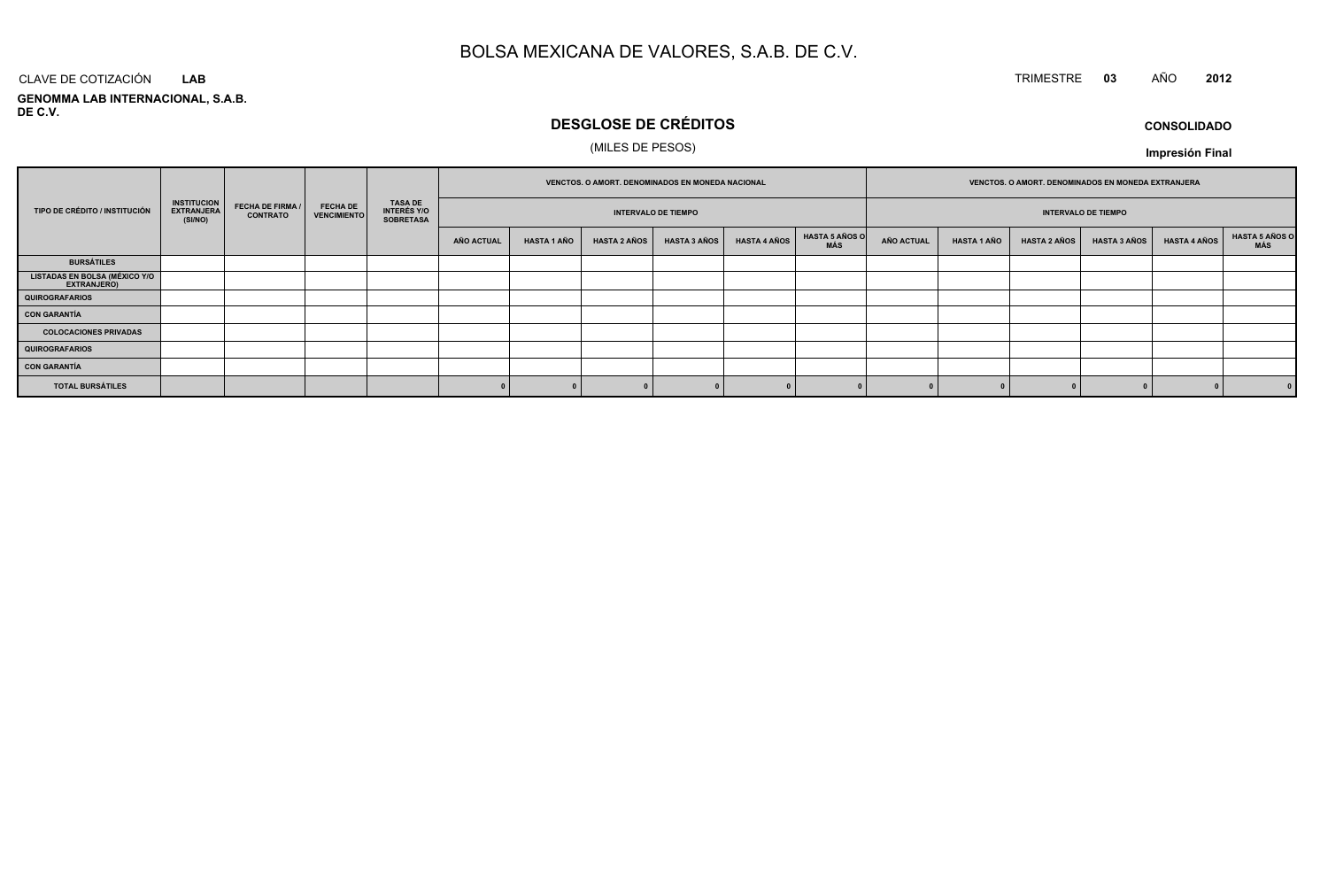#### CLAVE DE COTIZACIÓN**LAB**

 **GENOMMA LAB INTERNACIONAL, S.A.B.DE C.V.**

## **DESGLOSE DE CRÉDITOS**

#### (MILES DE PESOS)

|                                                                                                     |           |                     |                                       | VENCTOS. O AMORT. DENOMINADOS EN MONEDA NACIONAL |                         |                            |                         |                         | VENCTOS. O AMORT. DENOMINADOS EN MONEDA EXTRANJERA |            |                    |                            |                     |                         |                |
|-----------------------------------------------------------------------------------------------------|-----------|---------------------|---------------------------------------|--------------------------------------------------|-------------------------|----------------------------|-------------------------|-------------------------|----------------------------------------------------|------------|--------------------|----------------------------|---------------------|-------------------------|----------------|
| <b>INSTITUCION</b><br><b>FECHA</b><br><b>EXTRANJERA</b><br>TIPO DE CRÉDITO / INSTITUCIÓN<br>(SI/NO) |           | <b>CONCERTACIÓN</b> | <b>FECHA DE</b><br><b>VENCIMIENTO</b> |                                                  |                         | <b>INTERVALO DE TIEMPO</b> |                         |                         |                                                    |            |                    | <b>INTERVALO DE TIEMPO</b> |                     |                         |                |
|                                                                                                     |           |                     |                                       | <b>AÑO ACTUAL</b>                                | <b>HASTA 1 AÑO</b>      | <b>HASTA 2 AÑOS</b>        | <b>HASTA 3 AÑOS</b>     | <b>HASTA 4 AÑOS</b>     | <b>HASTA 5 AÑOS O</b><br>MÁS                       | AÑO ACTUAL | <b>HASTA 1 AÑO</b> | <b>HASTA 2 AÑOS</b>        | <b>HASTA 3 AÑOS</b> | <b>HASTA 4 AÑOS</b>     | HASTA 5 AÑOS O |
| OTROS PASIVOS CIRCULANTES Y<br>NO CIRCULANTES CON COSTO                                             |           |                     |                                       |                                                  |                         |                            |                         |                         |                                                    |            |                    |                            |                     |                         |                |
| <b>TOTAL OTROS PASIVOS</b><br><b>CIRCULANTES Y NO CIRCULANTES</b><br><b>CON COSTO</b>               |           |                     |                                       | $\mathbf 0$                                      | $\Omega$                | $\mathbf 0$                | $\overline{\mathbf{0}}$ | $\overline{0}$          | $\overline{0}$                                     | $\Omega$   | $\overline{0}$     | $\Omega$                   | $\mathsf 0$         | $\Omega$                | $\Omega$       |
|                                                                                                     |           |                     |                                       |                                                  |                         |                            |                         |                         |                                                    |            |                    |                            |                     |                         |                |
| <b>PROVEEDORES</b>                                                                                  |           |                     |                                       |                                                  |                         |                            |                         |                         |                                                    |            |                    |                            |                     |                         |                |
| PROV CONCENTRADO MAY'12                                                                             | <b>NO</b> | 31/05/2012          | 30/09/2012                            | 65,191                                           | $\circ$                 |                            |                         |                         |                                                    |            |                    |                            |                     |                         |                |
| PROV CONCENTRADO JUN'12                                                                             | <b>NO</b> | 30/06/2012          | 31/10/2012                            | 39,328                                           | $\Omega$                |                            |                         |                         |                                                    |            |                    |                            |                     |                         |                |
| PROV CONCENTRADO JUL'12                                                                             | <b>NO</b> | 31/07/2012          | 30/11/2012                            | 280,613                                          | $\Omega$                |                            |                         |                         |                                                    |            |                    |                            |                     |                         |                |
| PROV CONCENTRADO AGO'12                                                                             | <b>NO</b> | 30/08/2012          | 31/12/2012                            | 333,994                                          | $\Omega$                |                            |                         |                         |                                                    |            |                    |                            |                     |                         |                |
| PROV CONCENTRADO SEP'12                                                                             | <b>NO</b> | 30/09/2012          | 31/01/2013                            | $\mathbf{0}$                                     | 322,988                 |                            |                         |                         |                                                    |            |                    |                            |                     |                         |                |
| PROV CONCENTRADO MAY'12                                                                             | SI        | 31/05/2012          | 30/09/2012                            |                                                  |                         |                            |                         |                         |                                                    | 4,204      | $\Omega$           |                            |                     |                         |                |
| PROV CONCENTRADO JUN'12                                                                             | SI        | 30/06/2012          | 31/10/2012                            |                                                  |                         |                            |                         |                         |                                                    | 2,624      | $\overline{0}$     |                            |                     |                         |                |
| PROV CONCENTRADO JUL'12                                                                             | SI        | 31/07/2012          | 30/11/2012                            |                                                  |                         |                            |                         |                         |                                                    | 1,716      | $\Omega$           |                            |                     |                         |                |
| PROV CONCENTRADO AGO'12                                                                             | <b>SI</b> | 31/08/2012          | 31/12/2012                            |                                                  |                         |                            |                         |                         |                                                    | 3,748      | $\overline{0}$     |                            |                     |                         |                |
| PROV CONCENTRADO SEP'12                                                                             | SI        | 30/09/2012          | 31/01/2013                            |                                                  |                         |                            |                         |                         |                                                    | $\Omega$   | 10,270             |                            |                     |                         |                |
| <b>TOTAL PROVEEDORES</b>                                                                            |           |                     |                                       | 719,126                                          | 322,988                 |                            |                         |                         |                                                    | 12,292     | 10,270             |                            |                     |                         |                |
|                                                                                                     |           |                     |                                       |                                                  |                         |                            |                         |                         |                                                    |            |                    |                            |                     |                         |                |
| OTROS PASIVOS CIRCULANTES Y<br><b>NO CIRCULANTES</b>                                                |           |                     |                                       |                                                  |                         |                            |                         |                         |                                                    |            |                    |                            |                     |                         |                |
| VARIOS                                                                                              | <b>NO</b> |                     |                                       | 423,332                                          | $\mathbf 0$             | $\mathbf 0$                | $\overline{\mathbf{0}}$ | $\overline{\mathbf{0}}$ | $\Omega$                                           |            |                    |                            |                     |                         |                |
| <b>VARIOS</b>                                                                                       | <b>NO</b> |                     |                                       | $\Omega$                                         | $\Omega$                | 18,395                     | 12,636                  | 11,936                  | 25,932                                             |            |                    |                            |                     |                         |                |
| VARIOS                                                                                              | SI        |                     |                                       |                                                  |                         |                            |                         |                         |                                                    | 248,495    | $\overline{0}$     | $\overline{0}$             | $\mathbf 0$         | $\overline{0}$          | $\mathbf{0}$   |
| <b>TOTAL OTROS PASIVOS</b><br><b>CIRCULANTES Y NO CIRCULANTES</b>                                   |           |                     |                                       | 423,332                                          | $\overline{\mathbf{0}}$ | 18,395                     | 12,636                  | 11,936                  | 25,932                                             | 248,495    | $\mathbf 0$        | $\Omega$                   | $\mathbf 0$         | $\mathbf 0$             | $\Omega$       |
|                                                                                                     |           |                     |                                       |                                                  |                         |                            |                         |                         |                                                    |            |                    |                            |                     |                         |                |
| <b>TOTAL GENERAL</b>                                                                                |           |                     |                                       | 1,142,458                                        | 322,988                 | 718,395                    | 712,636                 | 1,911,936               | 25,932                                             | 260,787    | 10,270             | $\mathbf{0}$               | $\mathbf{0}$        | $\overline{\mathbf{0}}$ |                |

## TRIMESTRE **<sup>03</sup>** AÑO **<sup>2012</sup>**

**CONSOLIDADO**

**Impresión Final**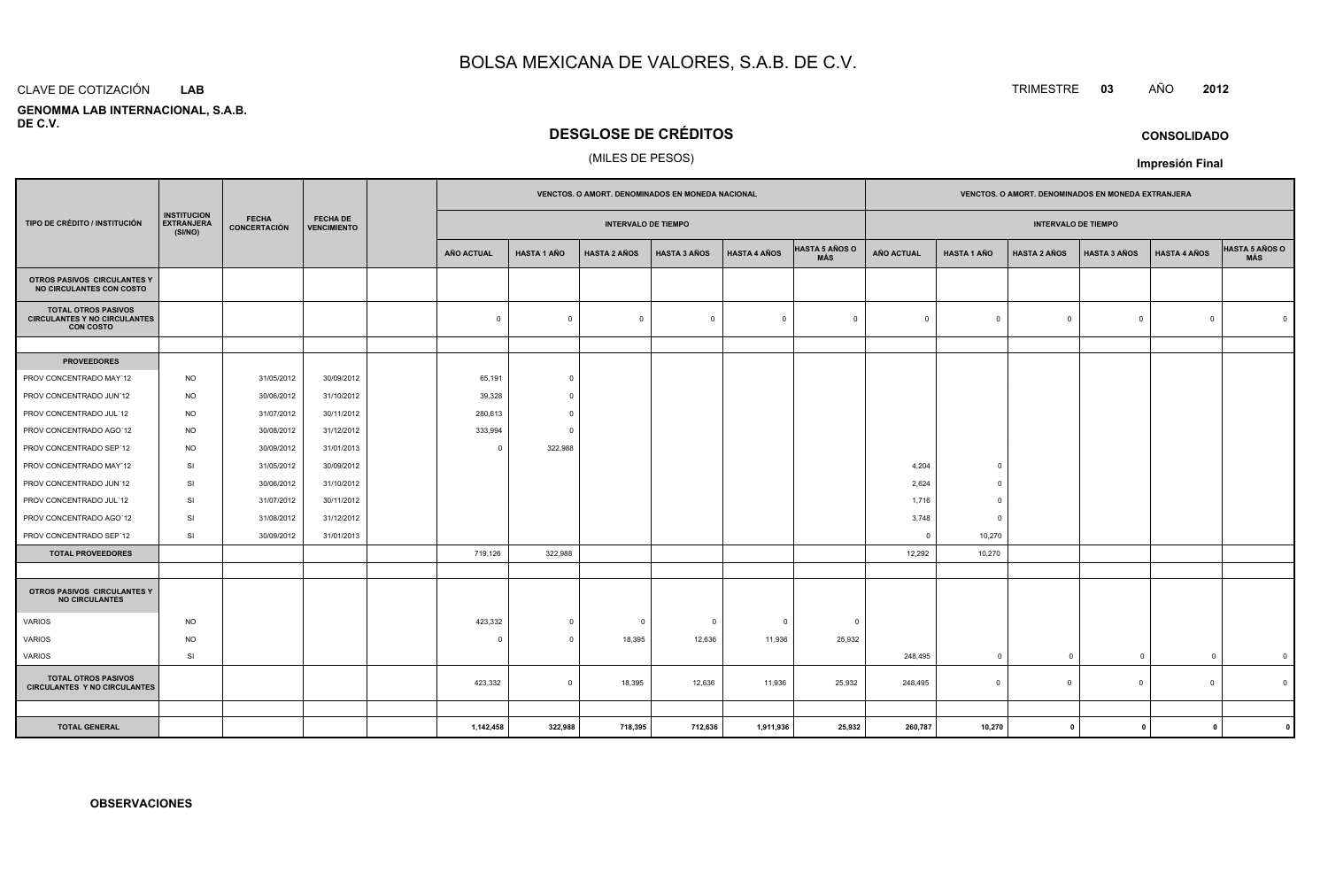#### CLAVE DE COTIZACIÓN: **LAB GENOMMA LAB INTERNACIONAL, S.A.B. DE C.V.**

#### **POSICIÓN MONETARIA EN MONEDA EXTRANJERA**

**(MILES DE PESOS)**

#### **CONSOLIDADO**

TRIMESTRE: **03** AÑO: **2012**

#### **Impresión Final**

| POSICIÓN EN MONEDA EXTRANJERA | <b>DÓLARES</b>   |                       | <b>OTRAS MONEDAS</b>    | <b>TOTAL MILES DE</b> |              |
|-------------------------------|------------------|-----------------------|-------------------------|-----------------------|--------------|
| (MILES DE PESOS)              | MILES DE DÓLARES | <b>MILES DE PESOS</b> | <b>MILES DE DÓLARES</b> | <b>MILES DE PESOS</b> | <b>PESOS</b> |
| <b>ACTIVO MONETARIO</b>       | 39,736           | 510,685               | 65,086                  | 836,488               | 1,347,173    |
| <b>CIRCULANTE</b>             | 39,736           | 510,685               | 65,086                  | 836,488               | 1,347,173    |
| NO CIRCULANTE                 | 0                | 0                     | 0                       | 0                     | 0            |
| <b>PASIVO</b>                 | 1,941            | 24,949                | 19,149                  | 246,108               | 271,057      |
| <b>CIRCULANTE</b>             | 1,941            | 24,949                | 19,149                  | 246,108               | 271,057      |
| NO CIRCULANTE                 | 0                | 0                     | 0                       | 0                     | 0            |
| <b>SALDO NETO</b>             | 37,795           | 485,736               | 45,937                  | 590,380               | 1,076,116    |

#### **OBSERVACIONES**

LAS MONEDAS UTILIZADAS PARA LA CONVERSIÓN DE ESTADOS FINANCIEROS DE SUBSIDIARIAS EXTRANJERAS Y LOS TIPOS DE CAMBIO UTILIZADOS SON LOS SIGUIENTES, (SE INCLUYE PAÍS, MONEDA DE REGISTRO, TIPO DE CAMBIO MONEDA REGISTRO A FUNCIONAL (USD) Y TIPO DE CAMBIO MONEDA FUNCIONAL A MONEDA INFORME) BALANCE GENERAL ARGENTINA; PESO ARGENTINO; 0.2141; 12.8521 BRASIL; REALES; 0.4944; 12.8521 CHILE; DÓLAR ESTADOUNIDENSE; 1.0000; 12.8521 COLOMBIA; PESO COLOMBIANO; 0.0006; 12.8521 COSTA RICA; DÓLAR ESTADOUNIDENSE; 1.0000; 12.8521 ECUADOR; DÓLAR ESTADOUNIDENSE; 1.0000; 12.8521 ESPAÑA; EURO; 1.2860; 12.8521 ESTADOS UNIDOS DE AMÉRICA; DÓLAR ESTADOUNIDENSE; 1.0000; 12.8521 REPÚBLICA DOMINICANA; PESO DOMINICANO; 0.0256; 12.8521 PERÚ; SOLES; 0.3928; 12.8521

ESTADO DE RESULTADOS ARGENTINA; PESO ARGENTINO; 0.2149; 12.9605 BRASIL; REALES; 0.4942; 12.9605 CHILE; DÓLAR ESTADOUNIDENSE; 1.0000; 12.9605 COLOMBIA; PESO COLOMBIANO; 0.0006; 12.9605 COSTA RICA; DÓLAR ESTADOUNIDENSE; 1.0000; 12.9605 ECUADOR; DÓLAR ESTADOUNIDENSE; 1.0000; 12.9605 ESPAÑA; EURO; 1.2856; 12.9605 ESTADOS UNIDOS DE AMÉRICA; DÓLAR ESTADOUNIDENSE; 1.0000; 12.9605 REPÚBLICA DOMINICANA; PESO DOMINICANO; 0.0266; 12.9605 PERÚ; SOLES; 0.3926; 12.9605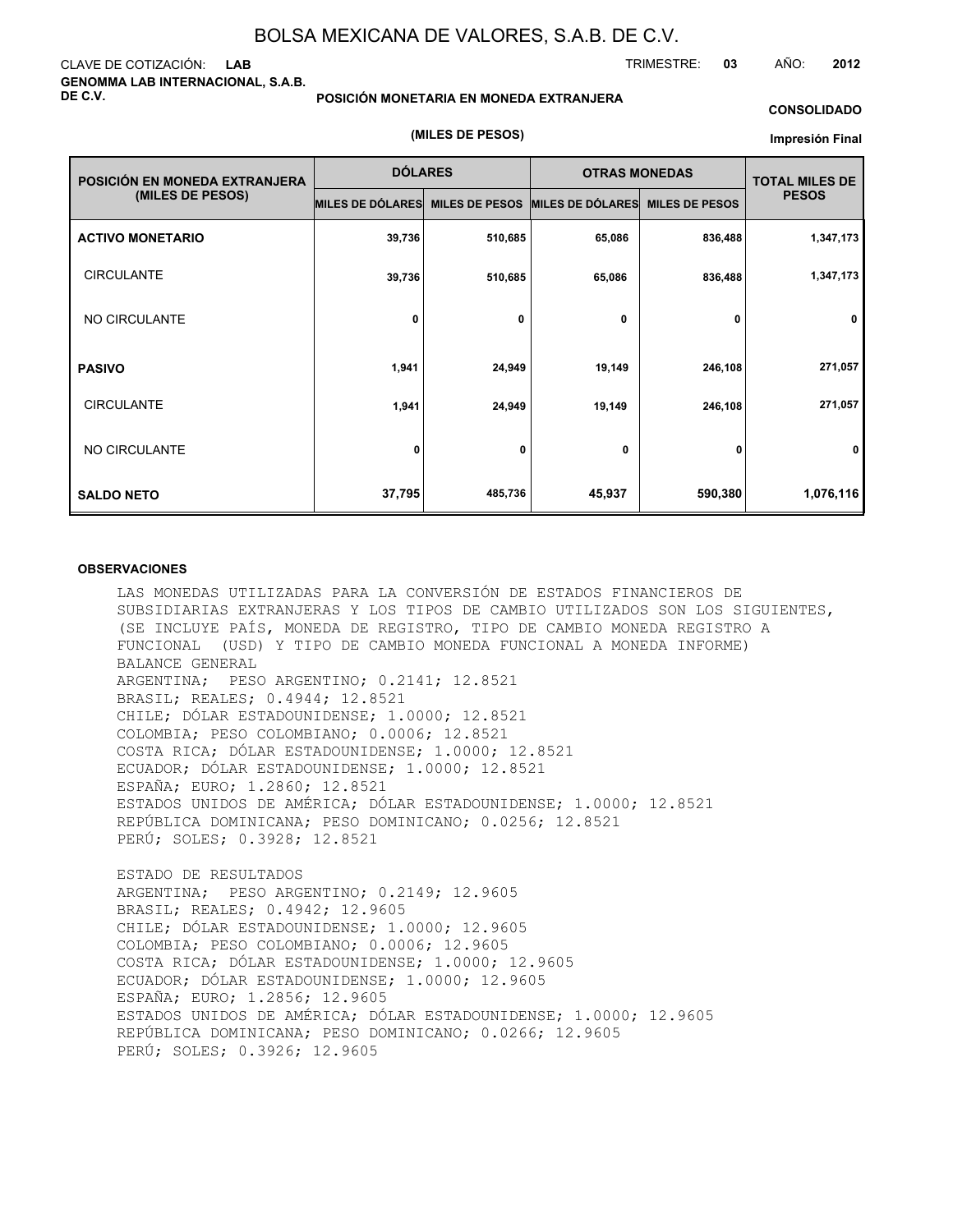| CLAVE DE COTIZACIÓN:                                | <b>LAB</b> |                              | TRIMESTRE: | 03     | AÑO: | 2012                      |
|-----------------------------------------------------|------------|------------------------------|------------|--------|------|---------------------------|
| <b>GENOMMA LAB INTERNACIONAL, S.A.B.</b><br>DE C.V. |            | <b>INSTRUMENTOS DE DEUDA</b> |            | PAGINA |      | 1/2<br><b>CONSOLIDADO</b> |
|                                                     |            |                              |            |        |      | Impresión Final           |

## **LIMITACIONES FINANCIERAS SEGÚN CONTRATO, ESCRITURAS DE LA EMISION Y/O TITULO**

NO APLICABLE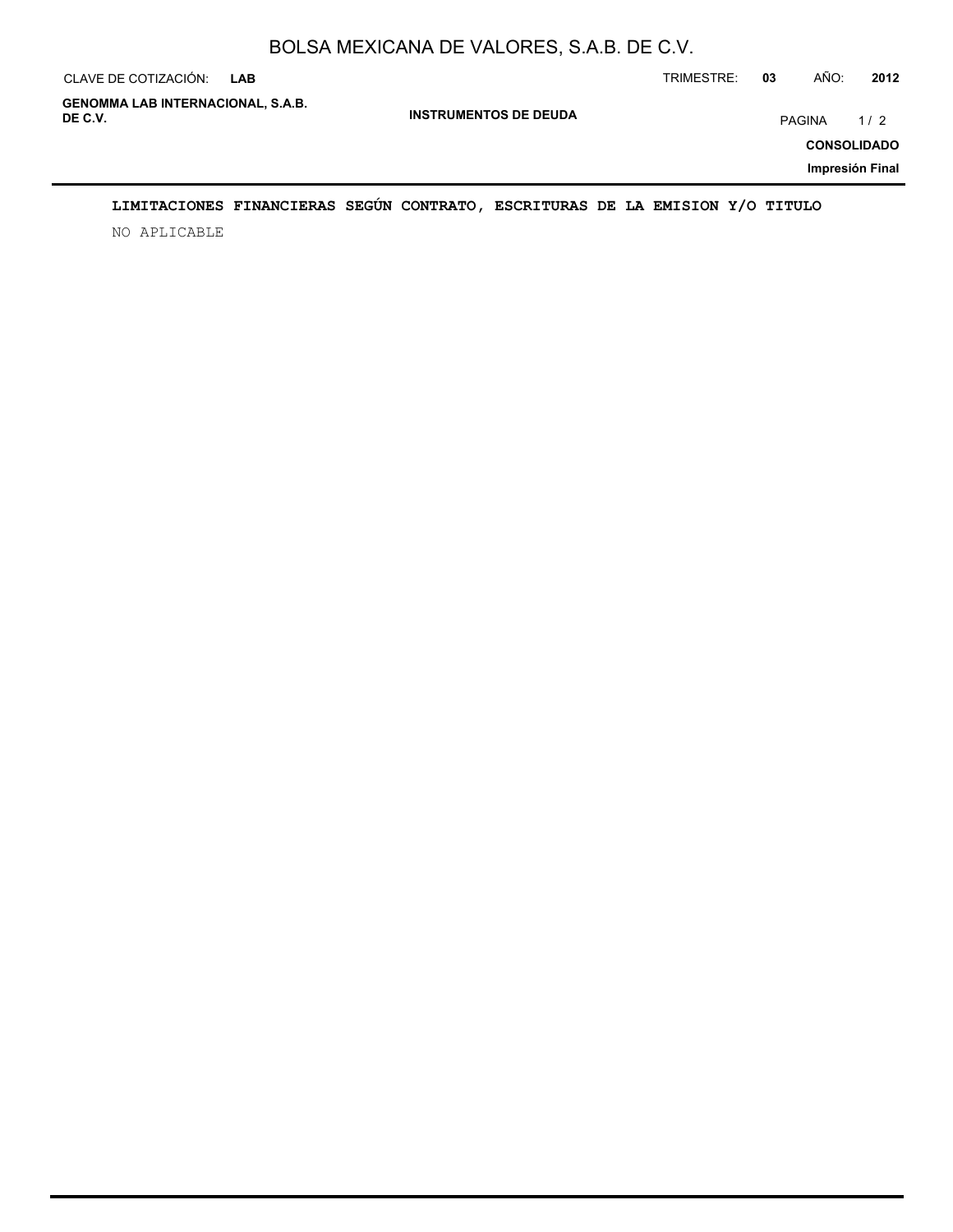| CLAVE DE COTIZACIÓN:<br><b>LAB</b>                  |                              | TRIMESTRE: | 03     | AÑO: | 2012                                         |
|-----------------------------------------------------|------------------------------|------------|--------|------|----------------------------------------------|
| <b>GENOMMA LAB INTERNACIONAL, S.A.B.</b><br>DE C.V. | <b>INSTRUMENTOS DE DEUDA</b> |            | PAGINA |      | 2/2<br><b>CONSOLIDADO</b><br>Impresión Final |
|                                                     |                              |            |        |      |                                              |

#### **SITUACIÓN ACTUAL DE LAS LIMITACIONES FINANCIERAS**

NO APLICABLE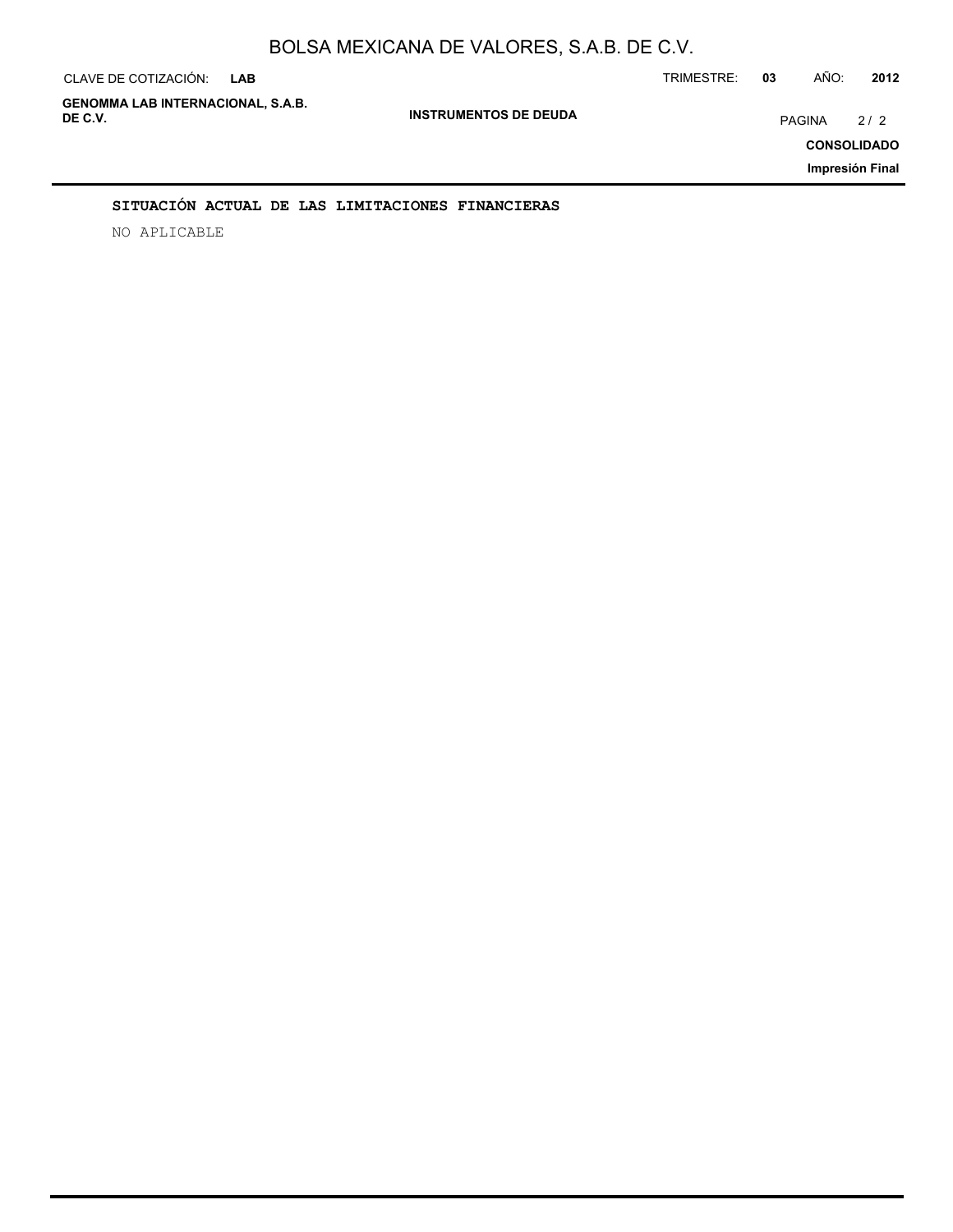**LAB**

**GENOMMA LAB INTERNACIONAL, S.A.B. DE C.V.**

## **DISTRIBUCIÓN DE INGRESOS POR PRODUCTO INGRESOS TOTALES (MILES DE PESOS)**

**CONSOLIDADO**

**Impresión Final**

| <b>PRINCIPALES PRODUCTOS O LINEA</b>             | <b>VENTAS</b>  |                | $%$ DE<br><b>PARTICIPACION EN</b> | <b>PRINCIPALES</b> |                 |  |  |
|--------------------------------------------------|----------------|----------------|-----------------------------------|--------------------|-----------------|--|--|
| <b>DE PRODUCTOS</b>                              | <b>VOLUMEN</b> | <b>IMPORTE</b> | <b>EL MERCADO</b>                 | <b>MARCAS</b>      | <b>CLIENTES</b> |  |  |
| <b>INGRESOS NACIONALES</b>                       |                |                |                                   |                    |                 |  |  |
| <b>OTC</b>                                       | 60,199,219     | 2,091,515      | 12.96                             | <b>VARIAS</b>      | <b>VARIOS</b>   |  |  |
| PC                                               | 146,778,592    | 2,484,365      | 0                                 | <b>VARIAS</b>      | <b>VARIOS</b>   |  |  |
| GI                                               | 6,904,107      | 87,616         | 5.69                              | <b>VARIAS</b>      | <b>VARIOS</b>   |  |  |
| <b>SERVICIOS</b>                                 | 0              | 704            | 0.00                              | <b>VARIAS</b>      | <b>VARIOS</b>   |  |  |
| <b>OTROS</b>                                     | 0              | 9,607          | 0                                 | <b>VARIAS</b>      | <b>VARIOS</b>   |  |  |
| <b>INGRESOS POR EXPORTACIÓN</b>                  |                |                |                                   |                    |                 |  |  |
| OTC / PC                                         | 19,810         | 670            | 0                                 | <b>VARIAS</b>      | <b>VARIOS</b>   |  |  |
| <b>INGRESOS DE SUBSIDIARIAS EN EL EXTRANJERO</b> |                |                |                                   |                    |                 |  |  |
| OTC / PC                                         | 0              | 1,732,455      | 0                                 | <b>VARIAS</b>      | <b>VARIOS</b>   |  |  |
| <b>SERVICIOS</b>                                 | 0              | 3,671          | 0.00                              | <b>VARIAS</b>      | <b>VARIOS</b>   |  |  |
| <b>TOTAL</b>                                     | 213,901,728    | 6,410,603      |                                   |                    |                 |  |  |

#### **OBSERVACIONES**

PARTICIPACIONES EN EL MERCADO A AGOSTO DE 2012. FUENTE IMS HEALTH.

CLAVE DE COTIZACIÓN TRIMESTRE **03** AÑO **2012**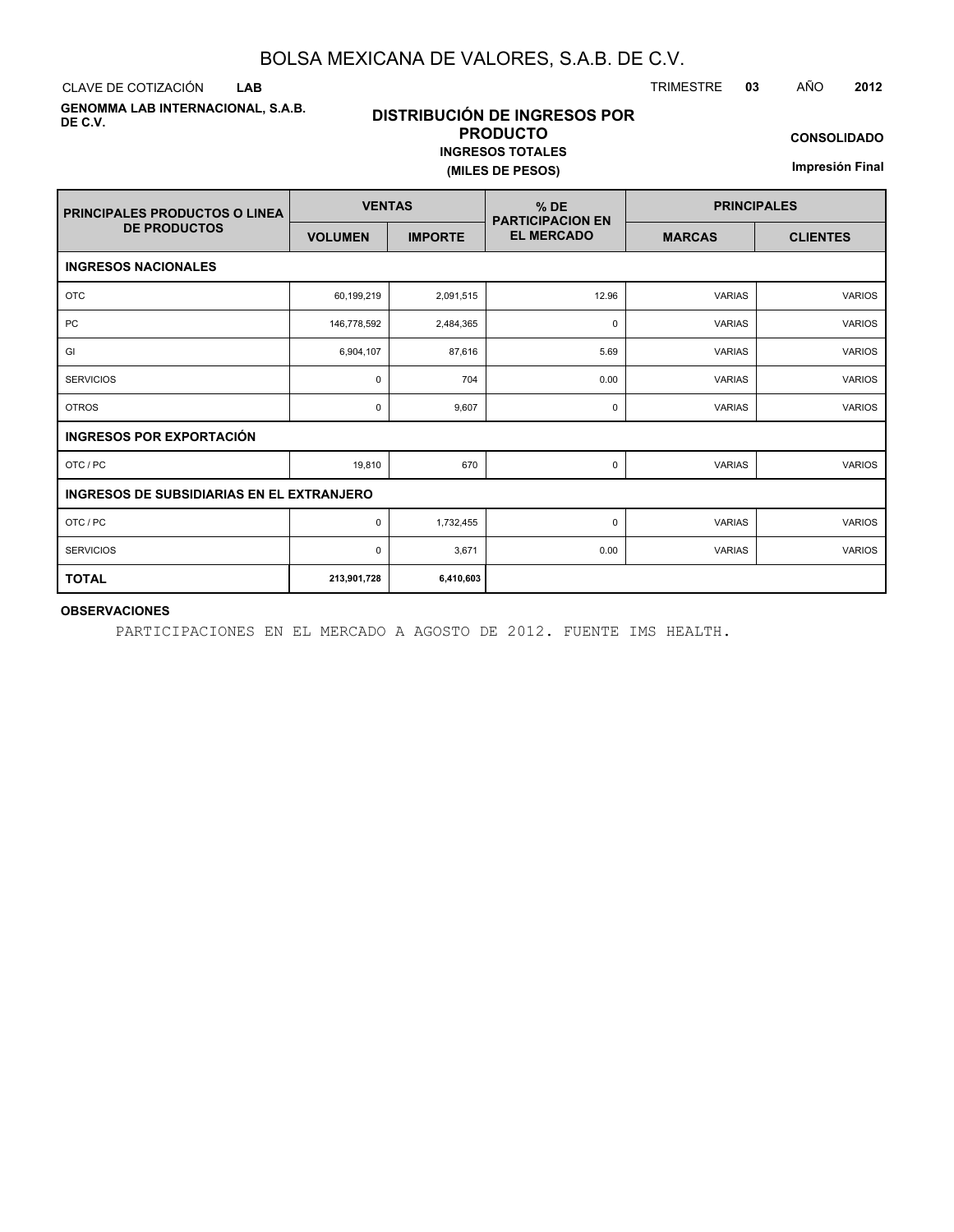**GENOMMA LAB INTERNACIONAL, S.A.B. DE C.V.**CLAVE DE COTIZACIÓN**LAB**

## **INTEGRACIÓN DEL CAPITAL SOCIALPAGADO**

#### **CARACTERISTICAS DE LAS ACCIONES**

**CONSOLIDADO**

**Impresión Final**

| VALOR NOMINAL(\$) VIGENTE<br><b>SERIES</b> |         | <b>CUPÓN</b> | <b>NUMERO DE ACCIONES</b>                      |                  |                  |                          | <b>CAPITAL SOCIAL</b> |                 |  |
|--------------------------------------------|---------|--------------|------------------------------------------------|------------------|------------------|--------------------------|-----------------------|-----------------|--|
|                                            |         |              | <b>PORCIÓN FIJA</b><br><b>PORCIÓN VARIABLE</b> |                  | <b>MEXICANOS</b> | <b>LIBRE SUSCRIPCIÓN</b> | <b>FIJO</b>           | <b>VARIABLE</b> |  |
| lв                                         | 0.00000 |              | 82.176                                         | ا 1,052,667,250. | 548,052,782      | 504,696,644              | 150                   | 1,921,510       |  |
| I TOTAL                                    |         |              | 82.176                                         | 1,052,667,250    | 548,052,782      | 504,696,644              | 150                   | 1,921,510       |  |

**TOTAL DE ACCIONES QUE REPRESENTAN EL CAPITAL SOCIAL PAGADO A LA FECHA DE ENVIO DE LA INFORMACIÓN:**

1,052,749,426

TRIMESTRE

**OBSERVACIONES**

 **<sup>03</sup>** AÑO**<sup>2012</sup>**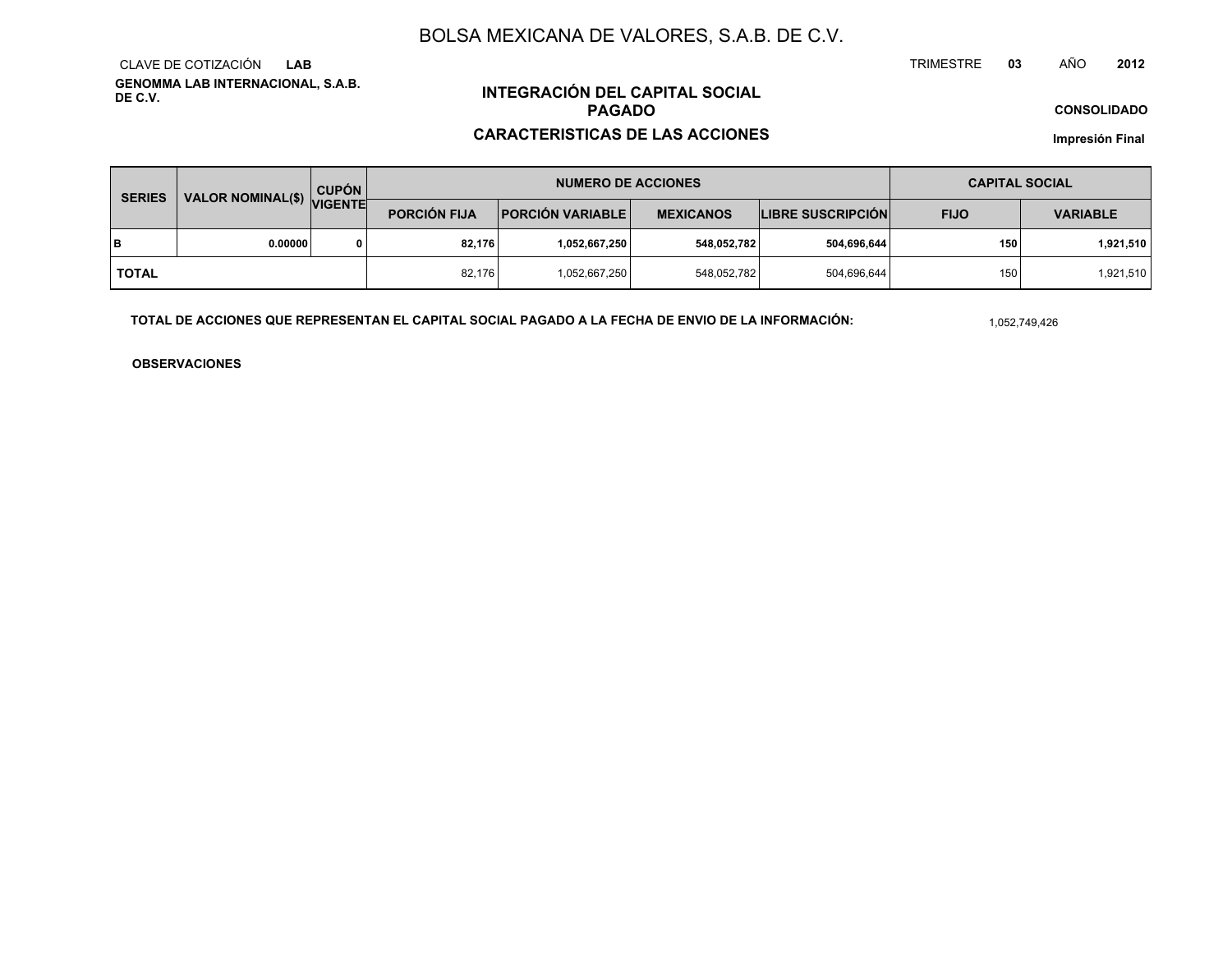CLAVE DE COTIZACIÓN: **LAB**

**INSTRUMENTOS FINANCIEROS DERIVADOS**

TRIMESTRE: **03** AÑO: **2012**

**GENOMMA LAB INTERNACIONAL, S.A.B. DE C.V.** PAGINA **/ 2**

 $1/2$ 

**CONSOLIDADO**

**Impresión Final**

GENOMMA LAB INTERNACIONAL, S. A. B. DE C. V.

DURANGO NO. 332-102, COLONIA ROMA C. P. 06700, MÉXICO, D. F. R.F.C.: GLI-961030-TU5

MÉXICO, D. F. A 25 DE OCTUBRE DE 2012

ASUNTO: SE PRESENTA ESCRITO EN ATENCIÓN AL REQUERIMIENTO SEGÚN OFICIO NO. 151- 2/76211/2009 DE FECHA 20 DE ENERO DE 2009, MEDIANTE EL CUAL SE SOLICITA DE DIVERSA INFORMACIÓN Y DOCUMENTACIÓN RESPECTO A LAS OPERACIONES CON INSTRUMENTOS FINANCIEROS DERIVADOS EN LAS QUE PUDO HABER PARTICIPADO EN SU CASO LA EMPRESA: GENOMMA LAB INTERNACIONAL, S. A. B. DE C. V. R.F.C.: GLI-961030-TU5

VICEPRESIDENCIA DE SUPERVISIÓN BURSATIL. VICEPRESIDENCIA DE NORMATIVIDAD. DIRECCIÓN GENERAL DE SUPERVISIÓN DE MERCADOS. DIRECCIÓN GENERAL DE AUTORIZACIONES.

PRESENTE

OSCAR VILLALOBOS TORRES (R.F.C.: VITO-701004-1Y4), EN REPRESENTACIÓN DE GENOMMA LAB INTERNACIONAL, S. A. B. DE C. V. (R.F.C.: GLI-961030-TU5), PERSONALIDAD QUE ACREDITO CON COPIA DEL INSTRUMENTO NOTARIAL QUE SE ACOMPAÑA AL PRESENTE COMO ANEXO 1 (SE INCLUYE ORIGINAL PARA COTEJO), CON DOMICILIO FISCAL EN DURANGO 332-102, COLONIA ROMA, C. P. 06700, MÉXICO, D. F., TEL.:5081-0000, Y SEÑALANDO EL MISMO DOMICILIO PARA OÍR Y RECIBIR TODA CLASE DE NOTIFICACIONES QUE A ESTE ASUNTO SE REFIERAN, ATENTAMENTE COMPAREZCO Y EXPONGO QUE:

1.MEDIANTE OFICIO NO. 151-2/76211/2009 DE FECHA 20 DE ENERO DE 2009, ASÍ COMO DEL ANEXO 1 QUE FORMA PARTE INTEGRANTE DE DICHO OFICIO, LA DIRECCIÓN GENERAL DE SUPERVISIÓN DE MERCADOS DE LA COMISIÓN NACIONAL BANCARIA Y DE VALORES, A EFECTO DE CONOCER LA PARTICIPACIÓN DE LAS EMPRESAS PÚBLICAS EN OPERACIONES CON INSTRUMENTOS FINANCIEROS DERIVADOS YA SEA PARA INCREMENTAR SU RENTABILIDAD O CONTAR CON DETERMINADA COBERTURA RESPECTO A ALGÚN RIESGO, REQUIERE QUE GENOMMA LAB INTERNACIONAL, S. A. B. DE C. V. (EN ADELANTE MI REPRESENTADA), DIVULGUE DE CONFORMIDAD CON EL CITADO OFICIO Y COMO COMPLEMENTO A SU REPORTE TRIMESTRAL, INFORMACIÓN CUALITATIVA Y CUANTITATIVA SOBRE LAS POSICIONES QUE EN SU CASO TUVO EN INSTRUMENTOS FINANCIEROS DERIVADOS, RECONOCIDOS O NO COMO ACTIVOS O PASIVOS EN EL ESTADO DE SITUACIÓN FINANCIERA O BALANCE GENERAL.

2.A FIN DE CUMPLIR CON EL REQUERIMIENTO DE INFORMACIÓN Y DOCUMENTACIÓN QUE SE SOLICITA SEGÚN EL OFICIO NO. 151-2/76211/2009 DE FECHA 20 DE ENERO DE 2009, SE HACE DEL CONOCIMIENTO DE ESA H. DIRECCIÓN GENERAL DE SUPERVISIÓN DE MERCADOS DE LA COMISIÓN NACIONAL BANCARIA Y DE VALORES, QUE MI REPRESENTADA A LA FECHA NO CUENTA CON LA INFORMACIÓN CUALITATIVA Y CUANTITATIVA RESPECTO A CUALQUIERA DE LOS ASPECTOS SOLICITADOS EN EL OFICIO 151-2/76211/2009, YA QUE NO HA CELEBRADO OPERACIONES QUE INVOLUCREN LA CONTRATACIÓN DE INSTRUMENTOS FINANCIEROS DERIVADOS DE ACUERDO A LO ESTABLECIDO EN EL BOLETÍN C-2 "INSTRUMENTOS FINANCIEROS" Y EL BOLETÍN C-10 "INSTRUMENTOS FINANCIEROS DERIVADOS Y OPERACIONES DE COBERTURA", DE LAS NORMAS DE INFORMACIÓN FINANCIERA.